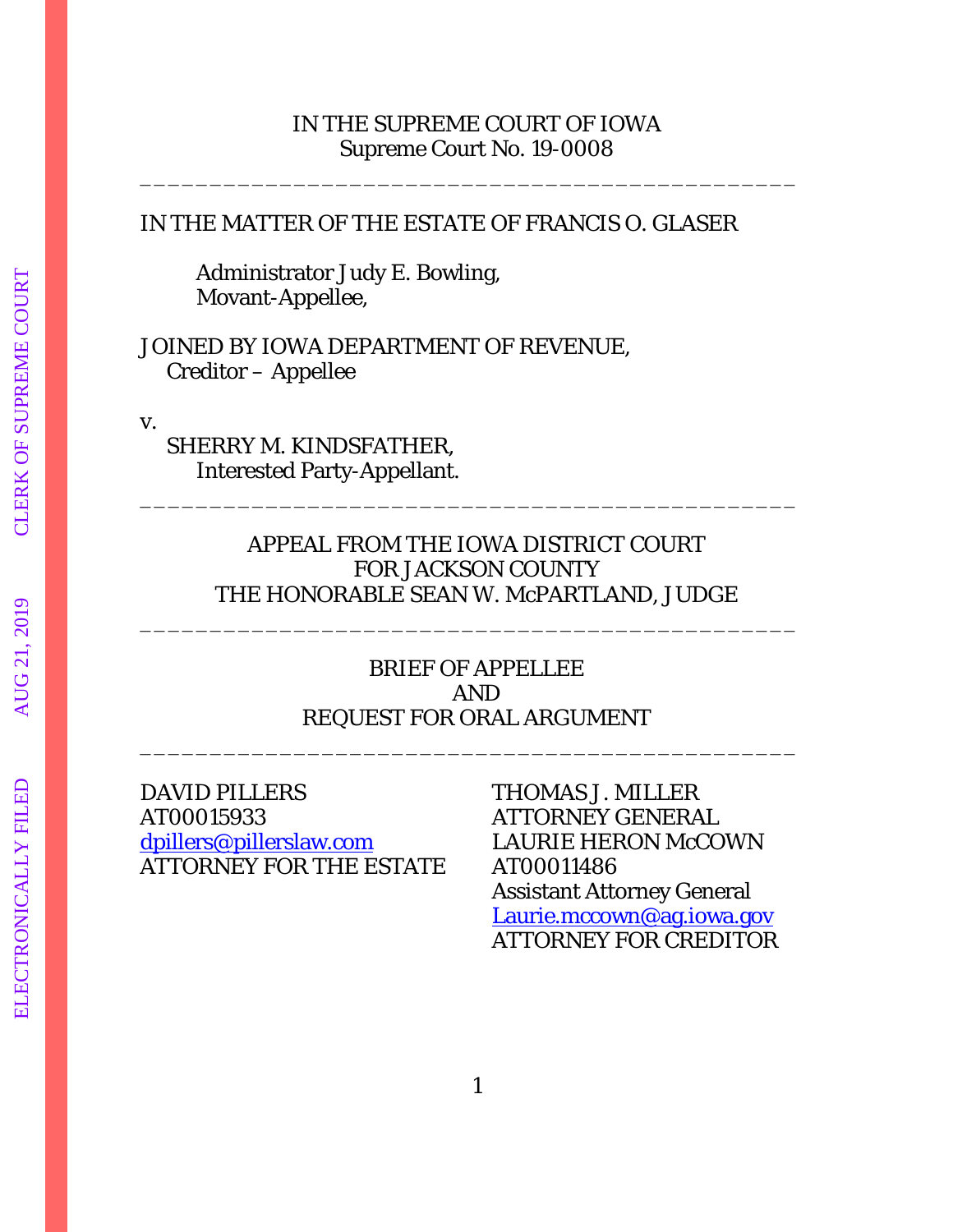# **TABLE OF CONTENTS**

|                | <b>ARGUMENT</b>                                                                                                                                                                            |
|----------------|--------------------------------------------------------------------------------------------------------------------------------------------------------------------------------------------|
| $\mathbf{I}$ . | THE DISTRICT COURT DID NOT ERR WHEN IT FOUND<br>THAT JUDY SHREVE WAS NOT AN INDISPENSABLE PARTY                                                                                            |
| II.            | THE DISTRICT COURT DID NOT ERR WHEN IT<br>CONCLUDED THAT THE ADMINISTRATOR'S CLAIM IS NOT<br><b>BARRED BY THE "CLEAN HANDS DOCTRINE."</b>                                                  |
| III.           | THE DISTRICT COURT DID NOT ABUSE ITS DISCRETION<br>WHEN IT GRANTED THE ADMINISTRATOR'S ORAL<br><b>MOTION TO INCLUDE THE FARM IN ITS MOTION</b>                                             |
| IV.            | THE DISTRICT COURT CORRECTLY CONCLUDED THAT<br>THE ADMINISTRATOR'S ORIGINAL MOTION PROVIDED IT<br><b>JURISDICTION TO ADJUDICATE THE ADMINISTRATOR'S</b><br><b>CLAIM REGARDING THE FARM</b> |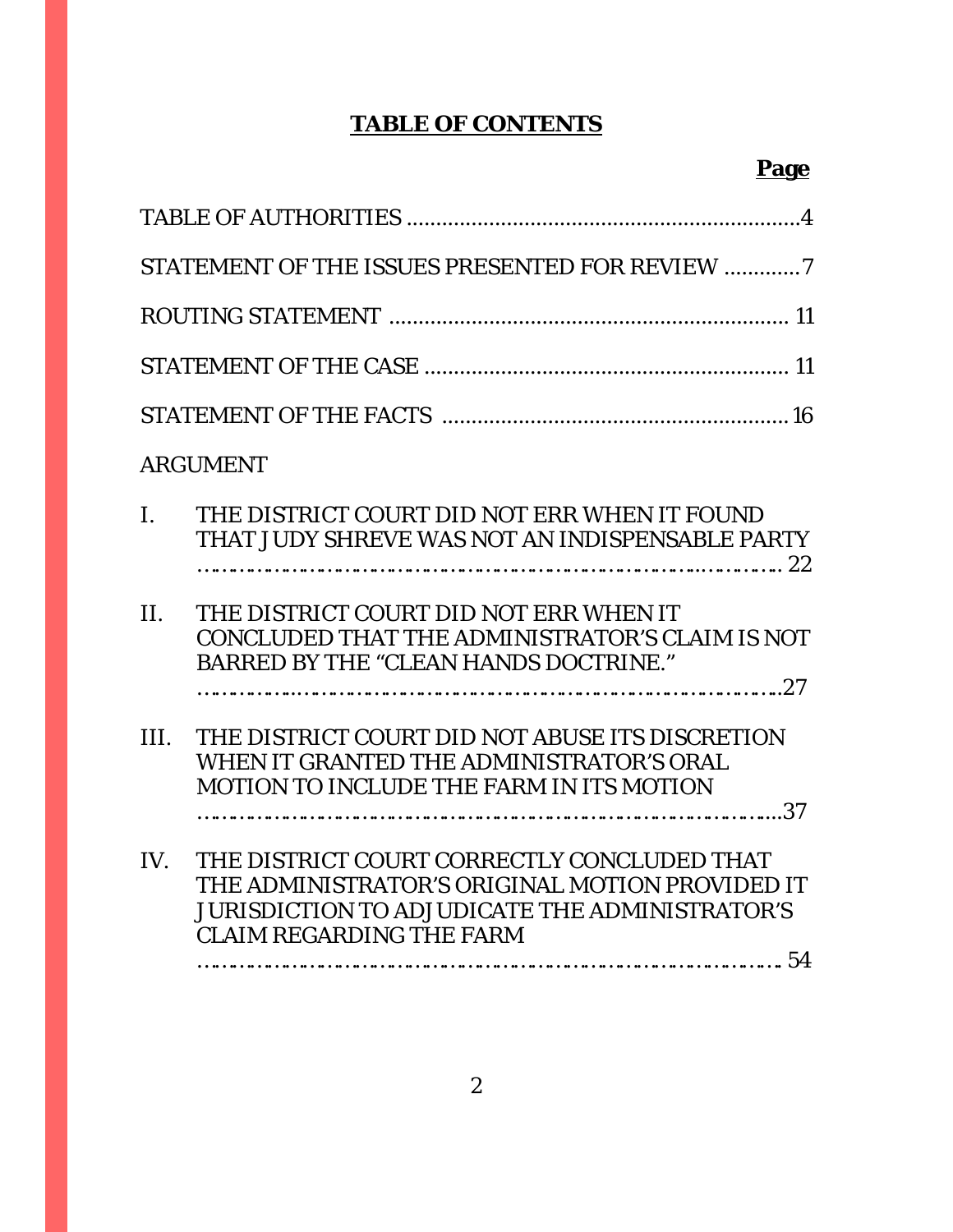| $V_{\cdot}$ | THE TRIAL COURT ACCURATELY FOUND THAT NEITHER    |
|-------------|--------------------------------------------------|
|             | KINDSFATHER NOR RANDALL HAD A RIGHT TO CLAIM A   |
|             |                                                  |
| VI.         | THE TRIAL COURT DID NOT ERR IN ORDERING THAT THE |
|             |                                                  |
|             |                                                  |
|             |                                                  |
|             |                                                  |
|             |                                                  |
|             |                                                  |
|             |                                                  |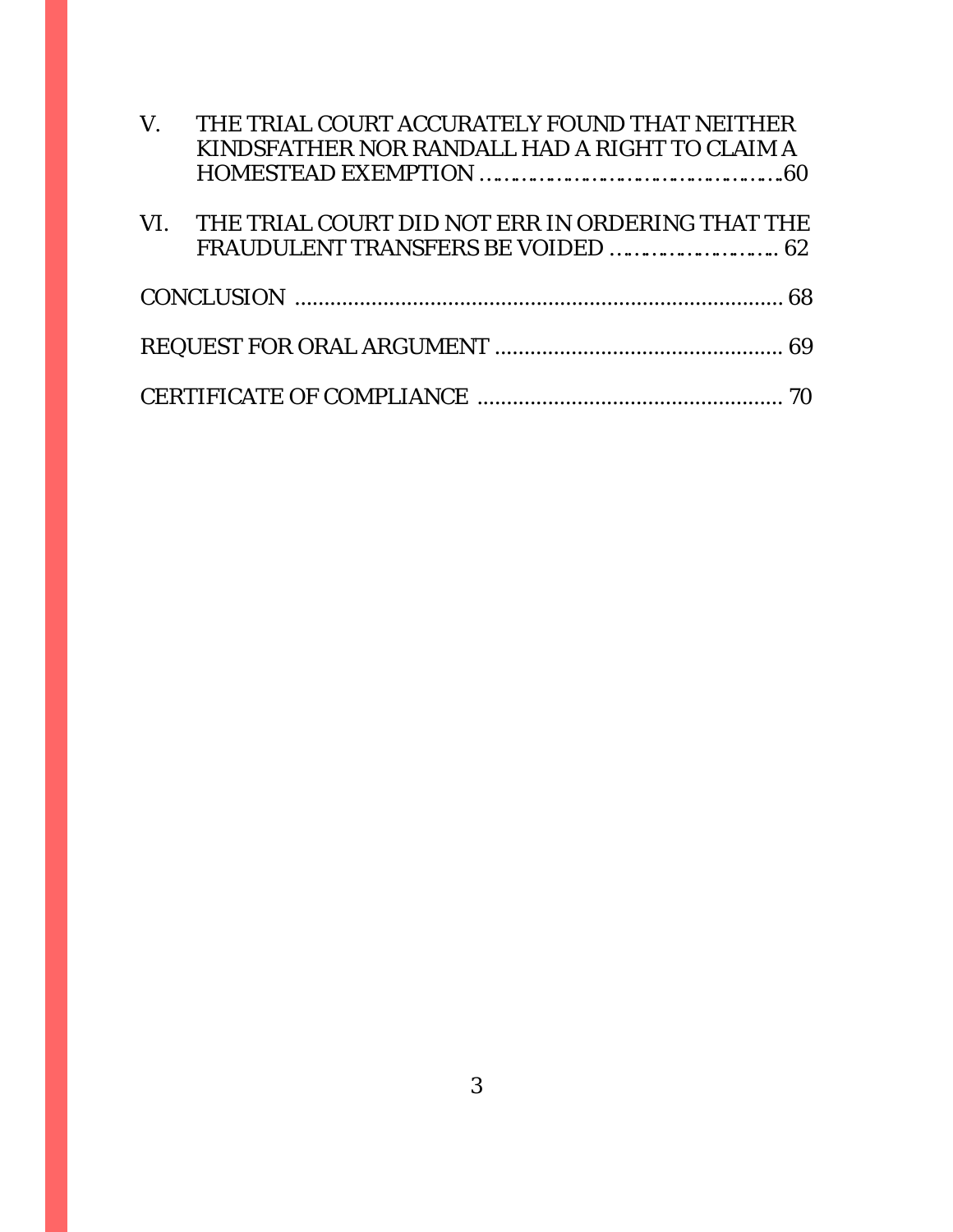# **TABLE OF AUTHORITIES**

| <b>Cases</b>                                                          | <u>Page(s)</u> |
|-----------------------------------------------------------------------|----------------|
| Am. Sur. Co. of New York v. Edwards & Bradford Lumber, Co., 57 F.     |                |
|                                                                       |                |
| <i>Bank of Am., N.A. v. Schulte, 843 N.W.2d 876</i>                   |                |
| Batinich v. Renander, 899 N.W.2d 741 (Iowa Ct. App                    |                |
| <i>Carson v. Rothfolk</i> , 838 N.W.2d 868 (Iowa Ct. App. 2013). 33   |                |
|                                                                       |                |
|                                                                       |                |
|                                                                       |                |
| Coyle v. Kujacznski, 759 N.W. 2d 637 (Iowa App. 2008).  28            |                |
|                                                                       |                |
| <i>Estate of Kuhns v. Marco, 620 N.W.2d 488 (Iowa 2000). 47</i>       |                |
| <i>Estate of Randeris v. Randeris</i> 523 N.W.2d 600 (Iowa Ct. App.   |                |
| <i>Estate of Workman, 903 N.W. 2d 170 (Iowa 2017)53</i>               |                |
|                                                                       |                |
| First Tr. Joint Stock Land Bank of Chicago, Ill. V. Galagan, 261 N.W. |                |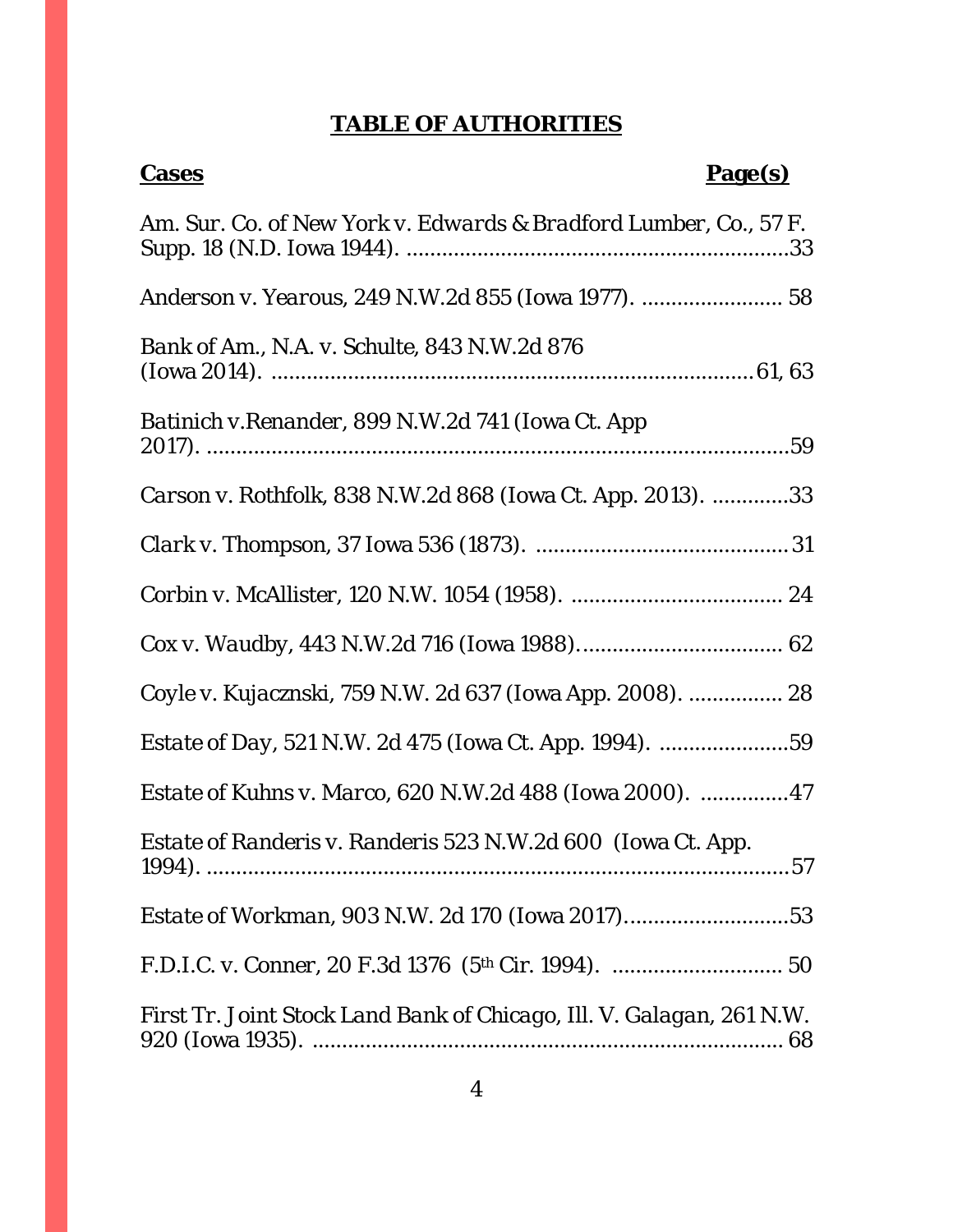| Grace Hodgson Tr. V. McClannahan, 569 N.W.2d 397 (Iowa Ct. App.         |
|-------------------------------------------------------------------------|
|                                                                         |
|                                                                         |
|                                                                         |
|                                                                         |
| <i>McNally v. Emmetsburg Nat. Bank</i> , 192 N.W. 925 (Iowa 1923).  36  |
|                                                                         |
| Miller V. Am. Heavy Lift Shipping, 321 F.3d 242 $(6th Cir. 2000)$ . 51  |
| Opperman v. M & I Dehy, Inc., 644 N.W.2d 1 (Iowa 2002). 28, 30, 34      |
| Perkins v. Madison Cty. Livestock & Fair Ass'n, 613 N.W.2d 264          |
|                                                                         |
| <i>Rife v. D.T. Corner, Inc.</i> , 641 N.W.2d 761 (Iowa 2002). 38, 41   |
| Scott v. Fairbanks Capital Corp, 284 F. Supp. 2d 880 (S.D. Ohio         |
| Shaw v. Addison, 28 N.W.2d at 827 (Iowa 1947) 30, 32                    |
|                                                                         |
| Smith v. Vill. Enterprises, Inc., 208 N.W.2d 35 (Iowa 1973)53           |
| <i>Textron Fin. v. Kruger</i> , 545 N.W.2d 880 (Iowa Ct. App. 1996). 35 |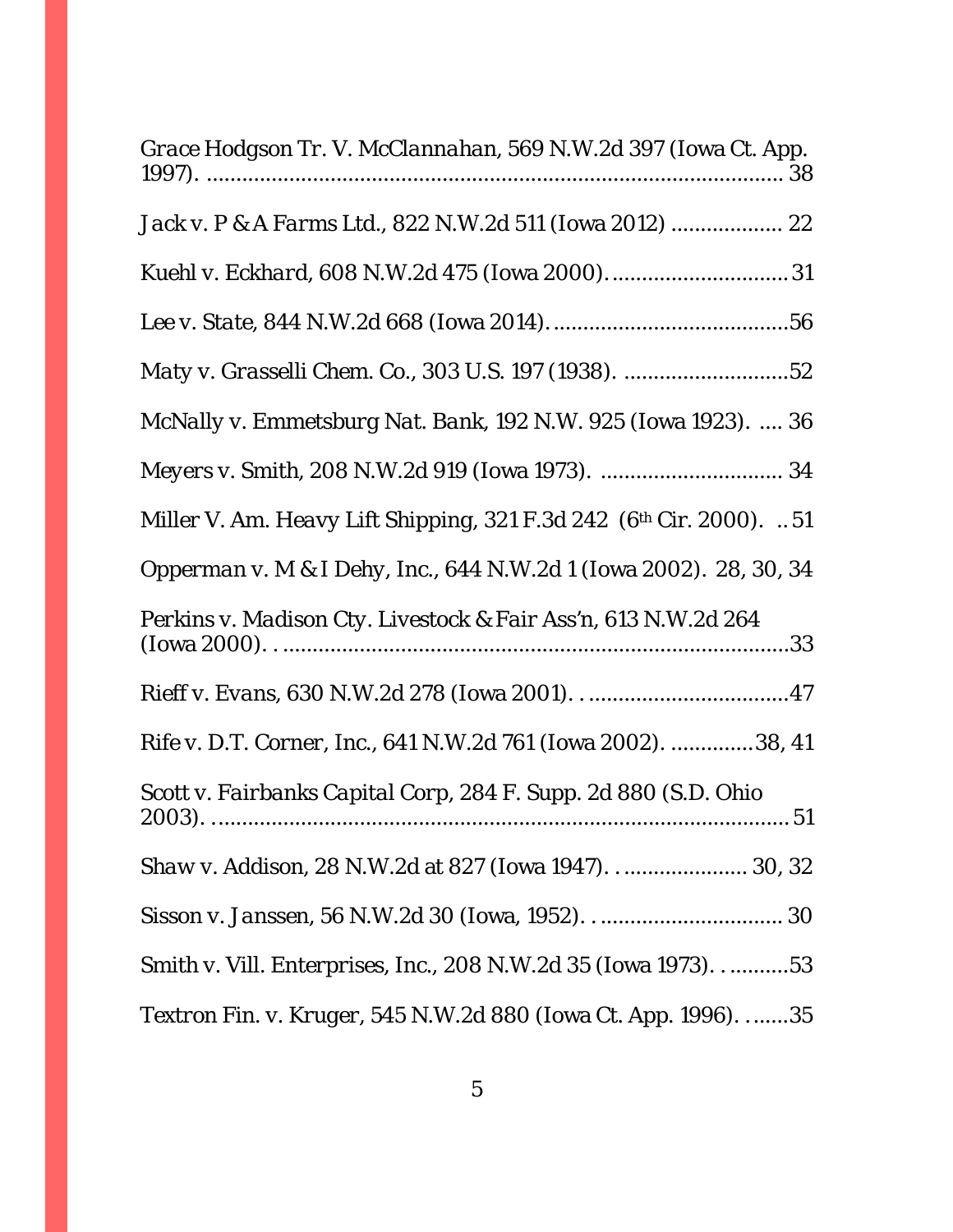| Young v. HealthPort Techs., Inc., 877 N.W.2d 124 56 |  |
|-----------------------------------------------------|--|
|-----------------------------------------------------|--|

# **Statutes**

| Iowa Code § 633.368 22, 28, 29, 30, 32, 54, 60, 63, 68 |  |
|--------------------------------------------------------|--|
|                                                        |  |
|                                                        |  |
|                                                        |  |
|                                                        |  |

# **Administrative Rules**

| Iowa Rule of Appellate Procedure 6.907 22, 28, 55, 60, 63 |  |
|-----------------------------------------------------------|--|
|                                                           |  |
|                                                           |  |

# **Other Authorities**

|--|--|--|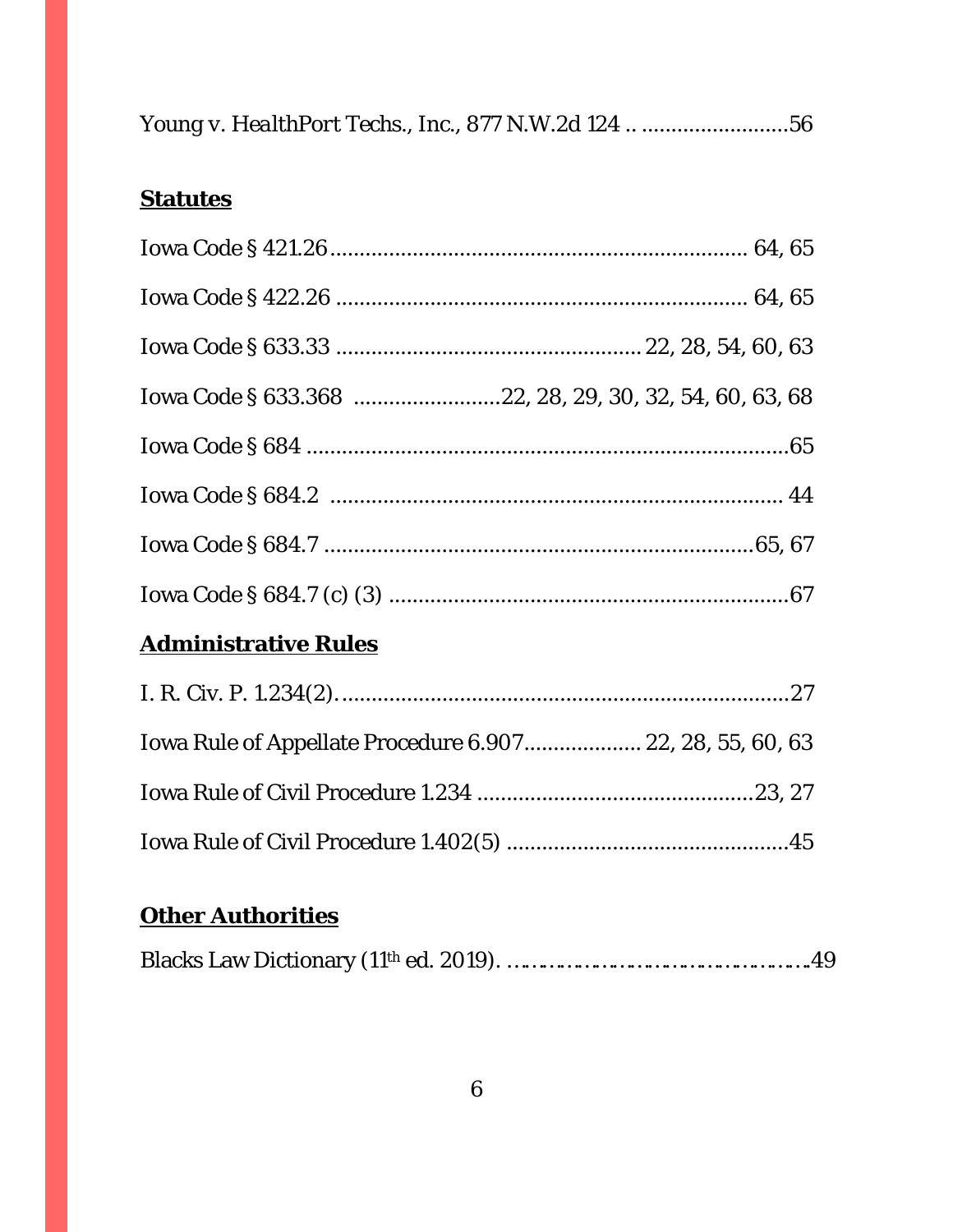## **STATEMENT OF THE ISSUES PRESENTED FOR REVIEW**

# **I. THE DISTRICT COURT DID NOT ERR WHEN IT FOUND THAT JUDY SHREVE WAS NOT AN INDISPENSABLE PARTY**

Iowa Code § 633.33

Iowa Code § 633.368

Iowa Rule of Appellate Procedure 6.907,

*Jack v. P&A Farms, Ltd.*, 822 N.W.2d 511 (Iowa 2012).

Iowa Rule of Civil Procedure 1.234

*Corbin v. McAllister*, 120 N.W. 1054.

I. R. Civ. P. 1.234(2).

# **II. THE DISTRICT COURT DID NOT ERR WHEN IT INCLUDED THAT THE ADMINISTRATOR'S CLAIM IS NOT BARRED BY THE "CLEAN HANDS DOCTRINE."**

Iowa Code § 633.33

Iowa Code § 633.368

Iowa Rule of Appellate Procedure 6.907

*Coyle v. Kujacznski,* 759 N.W.2d 637 (Iowa App. 2008).

*Opperman v. M & I Dehy, Inc.*, 644 N.W.2d 1 (Iowa 2002).

*Shaw v. Addison*, 28 N.W.2d at 827 (Iowa 1947).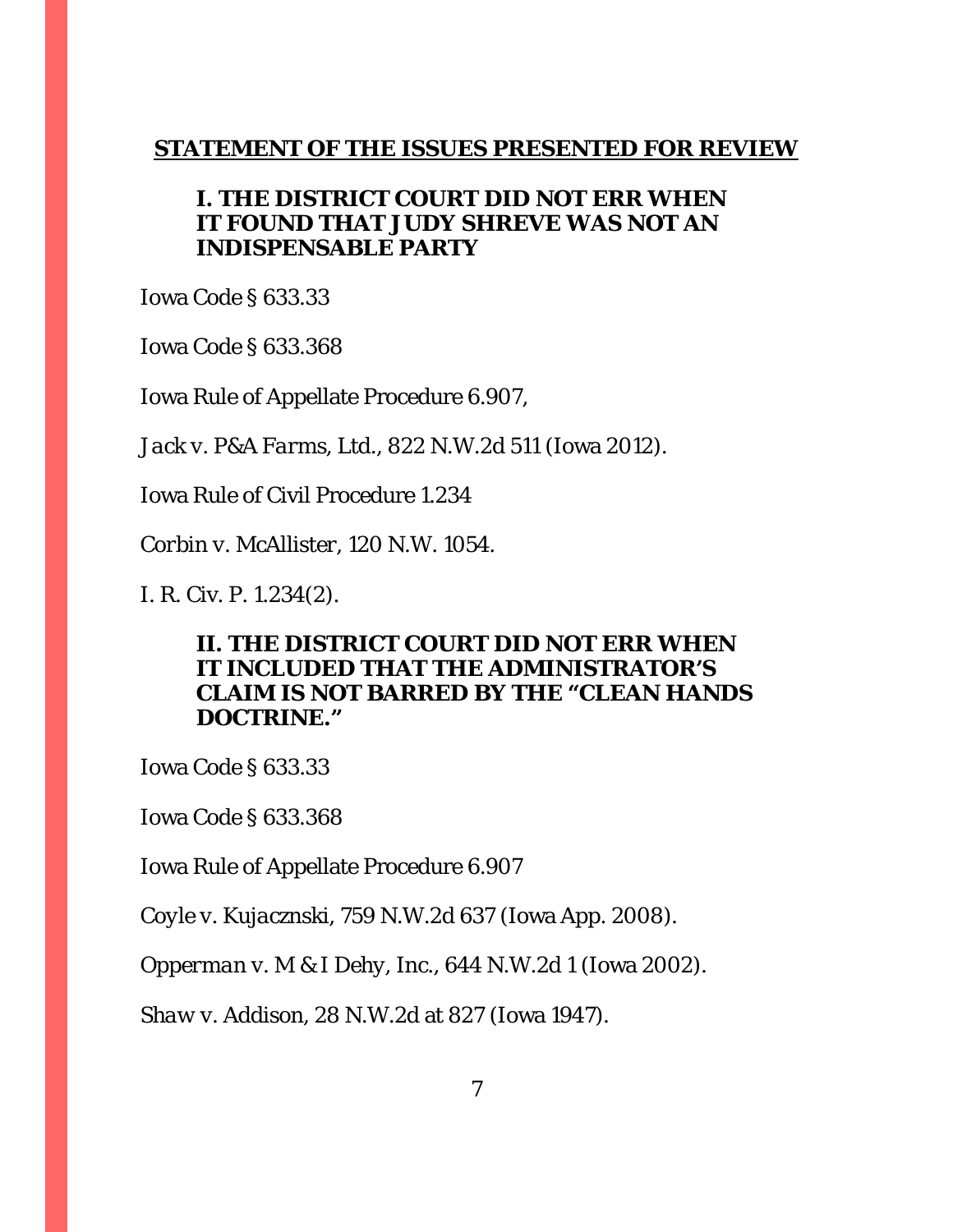*Sisson v. Janssen*, 56 N.W.2d 30 (Iowa, 1952).

*Opperman v. M&I Dehy, Inc*. 644 N.W.2d 1 (Iowa 2002).

*Kuehl v. Eckhard*, 608 N.W.2d 475 (Iowa 2000).

*Clark v. Thompson*, 37 Iowa 536 (1873).

*Am. Sur. Co. of New York v. Edwards & Bradford Lumber Co.,* 57 F. Supp. 18 (N.D. Iowa 1944).

*Carson v. Rothfolk*, 838 N.W.2d 868 (Iowa Ct. App. 2013)

*Perkins v. Madison Cty. Livestock & Fair Ass'n*, 613 N.W.2d 264 (Iowa 2000).

*Meyers v. Smith*, 208 N.W.2d 919.

*Textron Fin. Corp. v. Kruger*, 545 N.W.2d 880(Iowa Ct. App. 1996).

*McNally v. Emmetsburg Nat. Bank*, 192 N.W. 925 (Iowa 1923).

# **III. THE DISTRICT COURT DID NOT ABUSE ITS DISCRETION WHEN IT GRANTED THE ADMINISTRATOR'S ORAL MOTION TO INCLUDE THE FARM IN ITS MOTION**

*Rife v. D.T. Corner, Inc.*, 641 N.W.2d 761 (Iowa 2002).

*Grace Hodgson Tr. V. McClannahan*, 569 N.W.2d 397 (Iowa Ct. App. 1997).

Iowa Code § 684.2

Iowa Rule of Civil Procedure 1.402(5)

*Rieff v. Evans*, 630 N.W.2d 278 (Iowa 2001)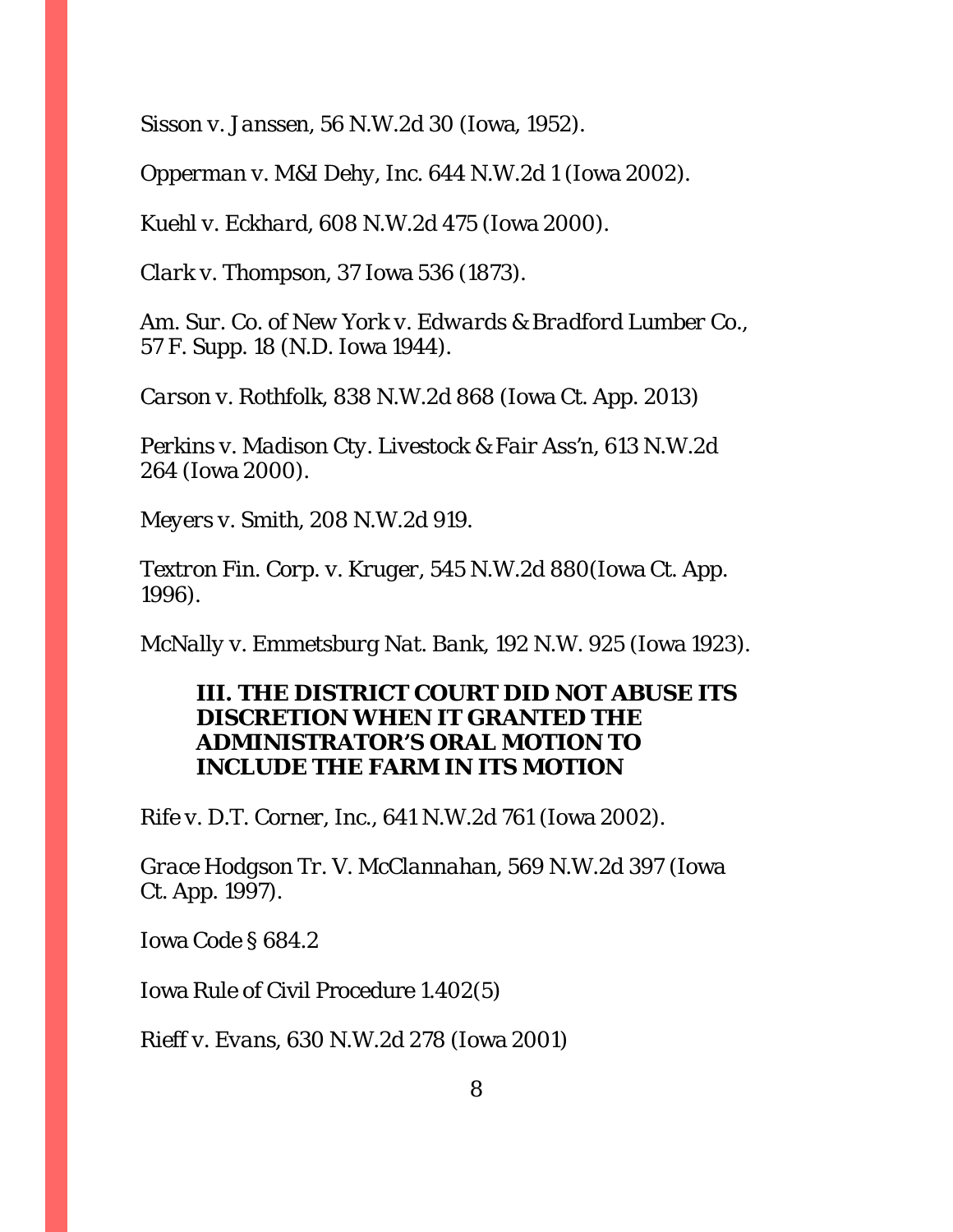*Estate of Kuhns v. Marco*, 620 N.W.2d 488 (Iowa 2000).

*Black's Law Dictionary* (11th ed. 2019).

*F.D.I.C. v. Conner*, 20 F.3d 1376 (5th Cir. 1994)

*Scott v. Fairbanks Capital Corp*, 284 F. Supp. 2d 880 (S.D. Ohio 2003).

*Miller v. Am. Heavy Lift Shipping,* 231 F.3d 242 (6th Cir. 2000).

*Maty v. Grasselli Chem. Co.,* 303 U.S. 197 (1938).

*Smith v. Vill. Enterprises, Inc.*, 208 N.W.2d 35 (Iowa 1973).

*Matter of Estate of Workman*, 903 N.W.2d 170 (Iowa 2017)

# **IV. THE DISTRICT COURT CORRECTLY CONCLUDED THAT THE ADMINISTRATOR'S ORIGINAL MOTION PROVIDED IT JURISDICTION TO ADJUDICATE THE ADMINISTRATOR'S CLAIM REGARDING THE FARM.**

Iowa Code § 633.33

Iowa Code § 633.368

Iowa Rule of Appellate Procedure 6.907

*Young v. HealthPort Techs., Inc.*, 877 N.W.2d 124

*Lee v. State*, 844 N.W.2d 668 (Iowa 2014).

*Estate of Randeris v. Randeris* 523 N.W.2d 600 (Iowa Ct. App. 1994).

*Anderson v. Yearous*, 249 N.W.2d 855 (Iowa 1977).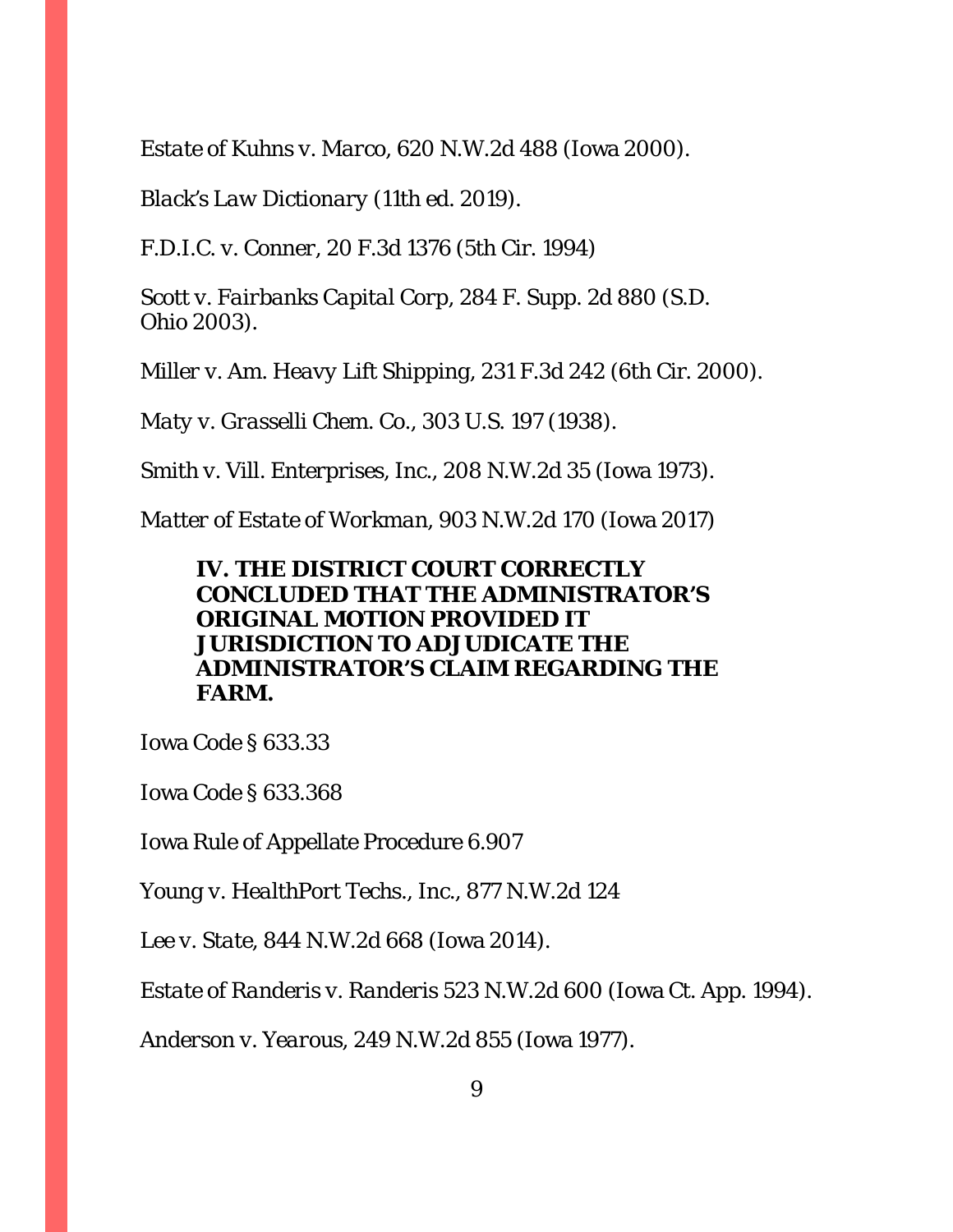*Batinich v.Renander*, 899 N.W.2d 741 (Iowa Ct. App. 2017).

*Matter of Estate of Day*, 521 N.W.2d 475 (Iowa Ct. App. 1994).

# **V. THE TRIAL COURT ACCURATELY FOUND THAT NEITHER KINDSFATHER NO RANDALL HAD A RIGHT TO CLAIM A HOMESTEAD EXEMPTION.**

Iowa Code § 633.33

Iowa Code § 633.368

Iowa Rule of Appellate Procedure 6.907

*Bank of Am., N.A. v. Schulte*, 843 N.W.2d 876 (Iowa 2014).

*Cox v. Waudby*, 443 N.W.2d 716 (Iowa 1988).

# **VI. THE TRIAL COURT DID NOT ERR IN ORDERING THAT THE FRADULENT TRANSFERS BE VOIDED**

Iowa Code § 633.33

Iowa Code § 633.368

Iowa Rule of Appellate Procedure 6.907

*Bank of Am., N.A. v. Schulte*, 843 N.W.2d 876 (Iowa 2014).

Iowa Code § 422.26

Iowa Code § 421.26

Iowa Code § 684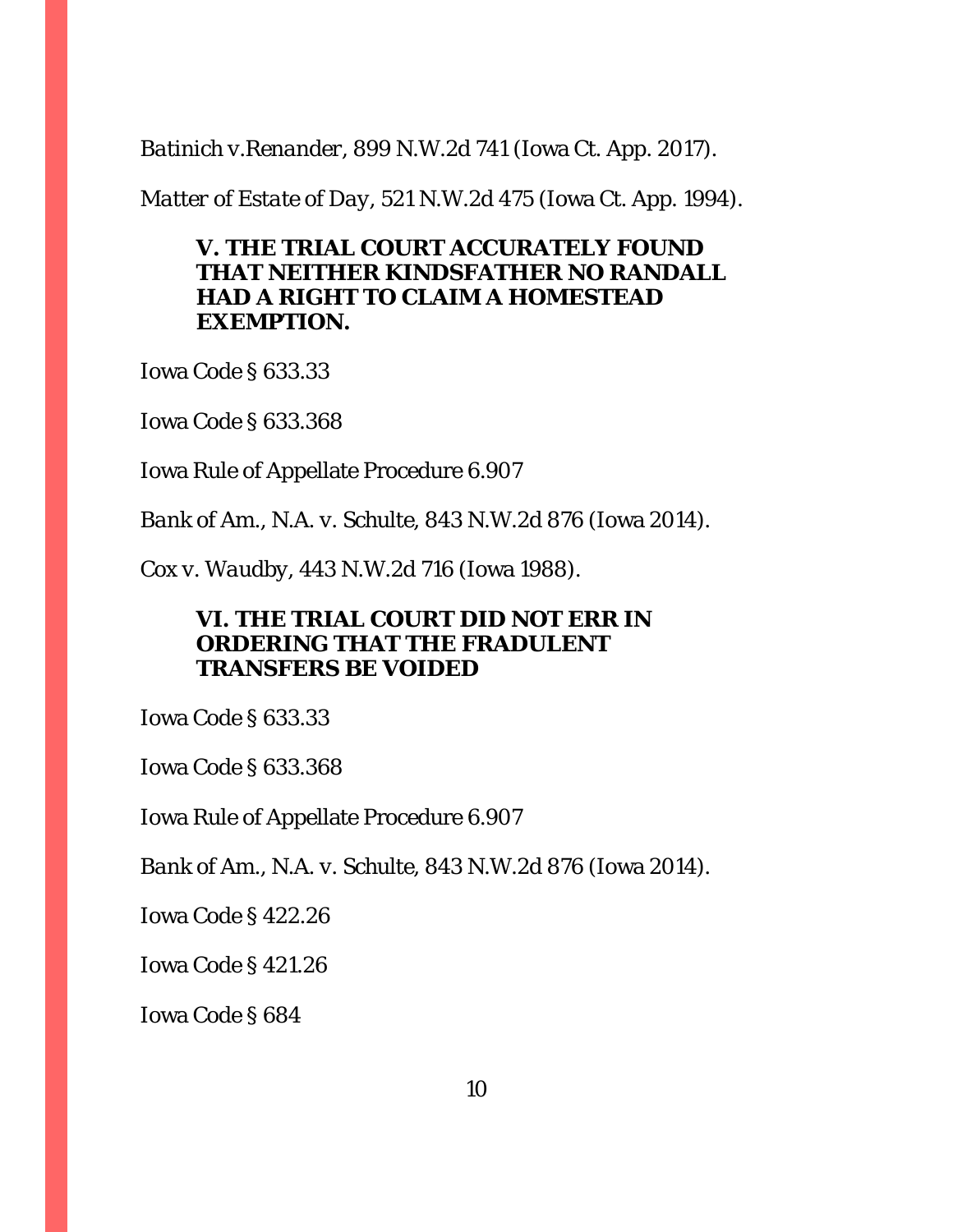Iowa Code § 684.7

Iowa Code § 684.7 (c) (3)

*First Tr. Joint Stock Land Bank of Chicago, Ill. v. Galagan*, 261 N.W. 920 (Iowa 1935).

#### **ROUTING STATEMENT**

The Administrator and the Iowa Department of Revenue (Department) agree that this case involves the application of existing legal principles; thus, both the Administrator and the Department agree with Kindsfather that the case should be transferred to the Iowa Court of Appeals. Iowa R. App. P. 6.1101(3).

## **STATEMENT OF THE CASE**

 The district court cited overwhelming evidence in concluding that the decedent, Francis Glaser, spent years fraudulently transferring assets to thwart his creditors, including the State of Iowa. The clear and convincing evidence before the district court demonstrated significant efforts by Glaser to avoid his creditors during his lifetime and for Glaser to ultimately prejudice the creditors of his estate. The appellant, Sherry Kindsfather, aided these efforts.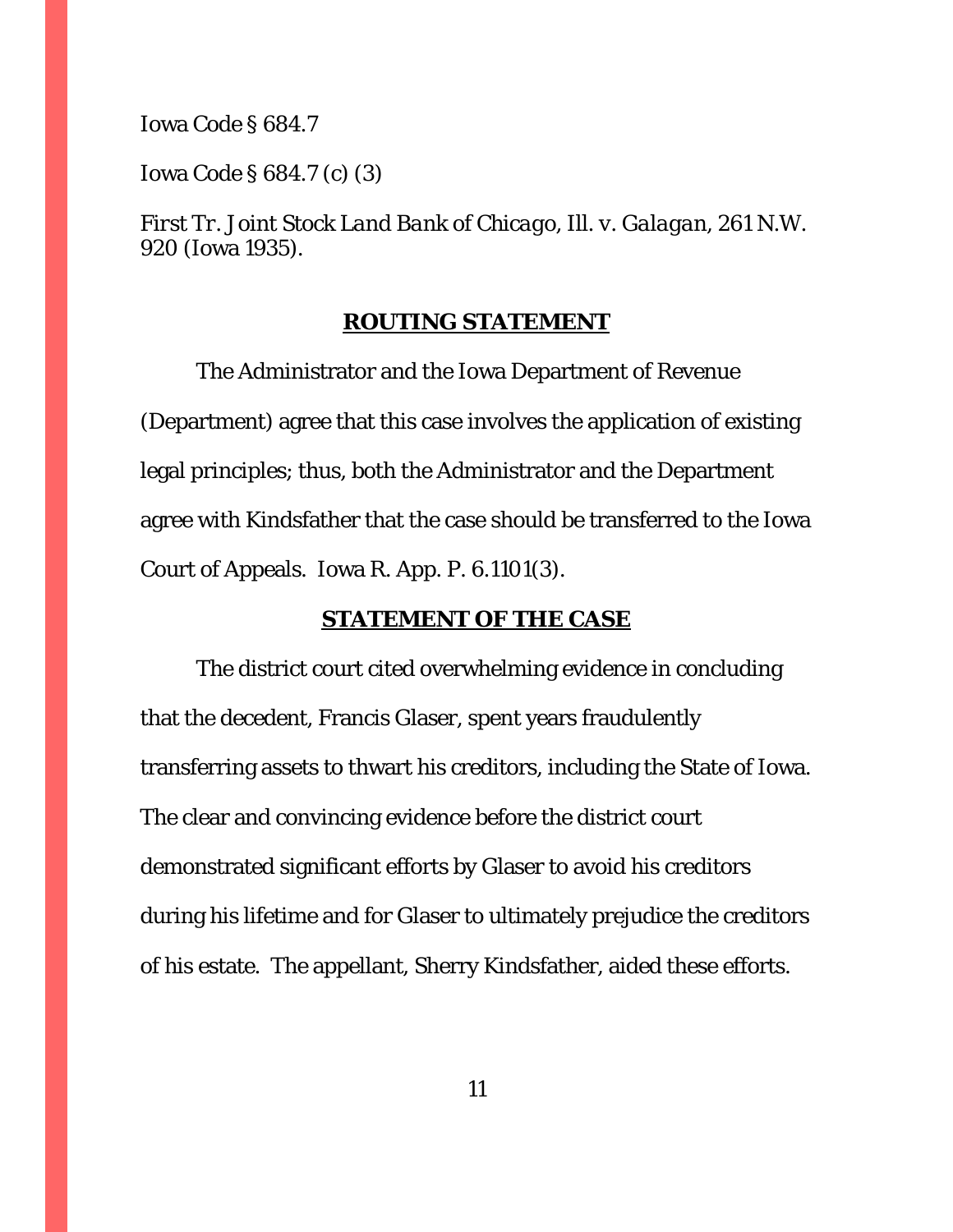This is an appeal from the district court's order to void Glaser's fraudulent transfers.

The district court, sitting in equity under the plenary powers of the probate code, found that several transfers of real property from Glaser to Kindsfather were made without consideration (including a property transferred first to Kindsfather's mother to be held in trust for her); were made during the time period when he was insolvent; and were transferred specifically to avoid the reach of Glaser's creditors. The district court also found that Kindsfather intentionally or negligently aided in this fraud. As a result, the district court ordered that the transfers be voided and that the property at issue be included in the estate inventory and administered in accordance with the probate code. If the decision is affirmed, many or all the creditors the decedent defrauded with Kindsfather's aid will be made partially or completely whole, and his co-conspirator in this series of fraudulent events will not continue to benefit at the expense of his defrauded creditors.

Because the law only allows a creditor to pursue an action for fraudulent conveyance related to a probate estate if the personal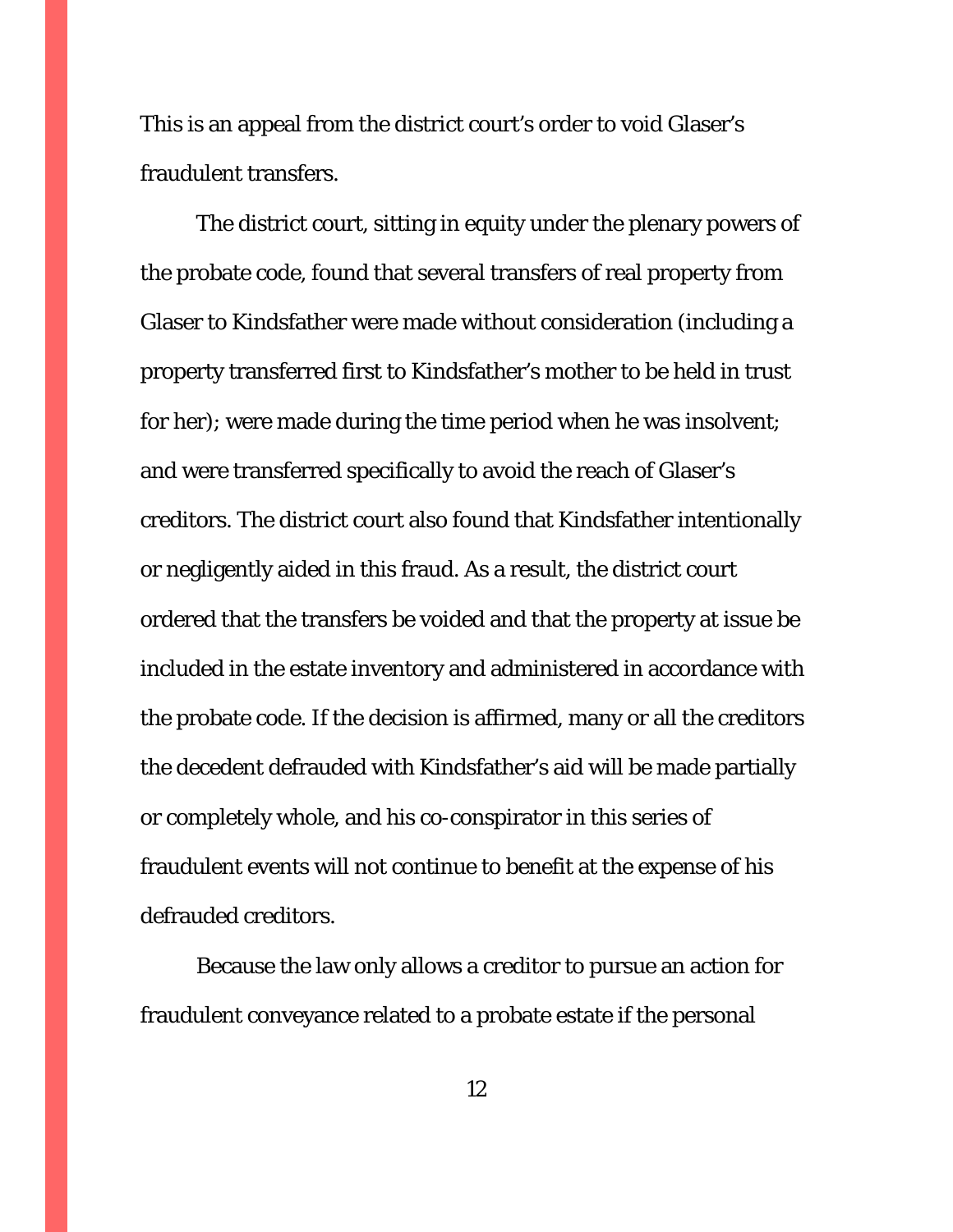representative of the estate refuses, the Iowa Department of Revenue requested the Administrator file the motion asking that the transfers be voided. In reviewing the probate file in 2016, the Iowa Department of Revenue noted several property transfers occurred without consideration at a time when the decedent owed a substantial amount of state taxes. Subsequently, the Department requested the Administrator comply with her statutory responsibility to marshal all the assets of the estate for proper distribution, including ensuring that the decedent's creditors be paid from the proceeds of the estate to the extent possible. The Administrator then filed a motion to set aside conveyances and include transferred property in estate inventory, joined by creditor Iowa Department of Revenue.

Hearing was held in this matter on May 15 & 16, 2018. On October 31, 2018, the Court entered its Findings of Fact, Conclusions of Law, Rulings and Judgment. The Court found that Glaser had fraudulently transferred several properties to Sherry Kindsfather, including real estate where Kindsfather and her husband, Jason Randall, live; and a half-interest in a Jackson County Farm. The district court ordered that these transfers be voided and that the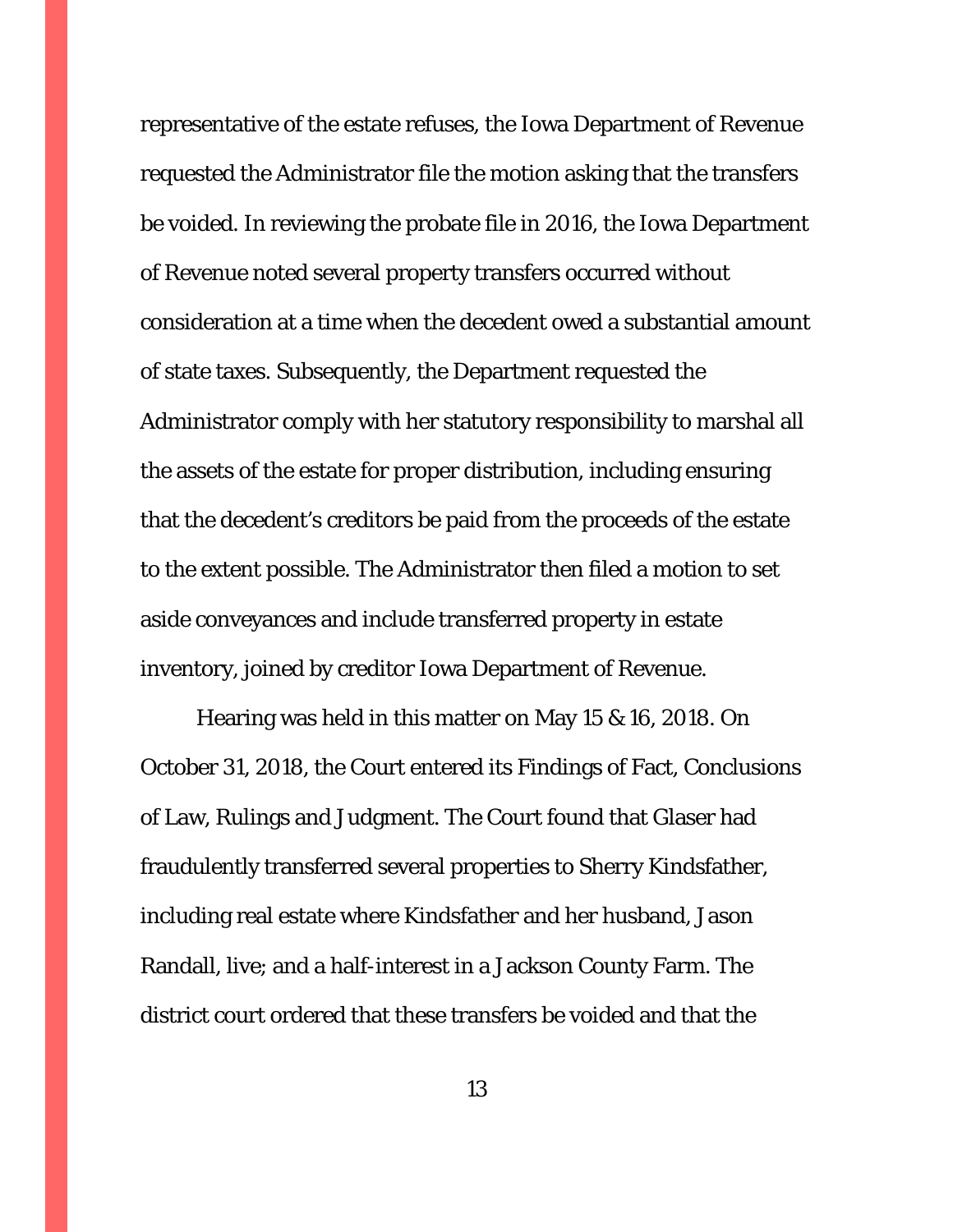property be included in the assets of the estate for appropriate distribution.

The district court found that there was "overwhelming" direct and indirect proof of Glaser's fraud. Dist. Ct. Order at 21 (App. at 71). As the district court noted, "[A]lthough fraud typically is not committed openly and usually is an offense of secrecy, Glaser in this matter was explicit and clear in his intent to defraud creditors and in his directions to Kindsfather seeking her assistance in his endeavor." Id. at 18 (App. at 68). The Court further found that, "Kindsfather's complicity or cooperation with Glaser is clear from her actions, inactions and demeanor at trial." *Id.* at 20 (App. at 70), and that "Kindsfather was aware of Glaser's activities and intent or acted in willful disregard of such activities and intent." *Id.* at 21 (App. at 71).

The district court further found there was proof of prejudice to Glaser's creditors, specifying that, "Most of the Estate's creditors, including the Iowa Department of Revenue, will not be paid if the property that was fraudulently conveyed is not returned to the Estate for proper distribution. If the fraudulent transfers are nullified and the recaptured assets are returned to the Estate for proper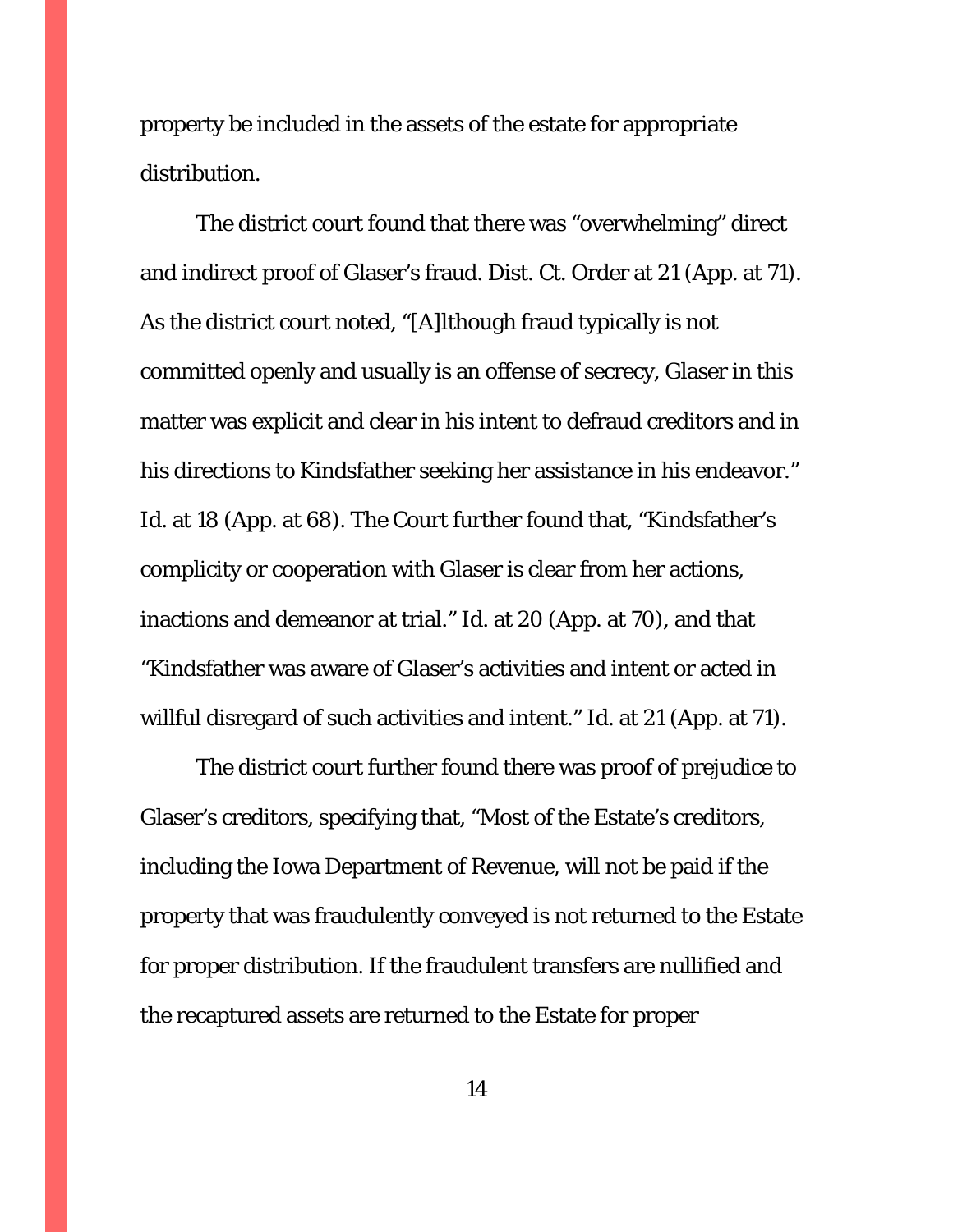distribution, some or all of these creditors will have their claims partially or fully satisfied." *Id.* at 20 (App. at 70).

Finally, the district court found that Glaser was aware of his substantial liabilities to the State of Iowa from 2007 until his death, with undisputed evidence in the record recounting over sixty communications between Glaser and the Department of Revenue in that time period. *See id.* at 4 (App. at 54). In providing posthumous instructions to Kindsfather on how to continue the fraud in a letter addressed to Kindsfather that he intended to be read after his death, Glaser also wrote that he had "intentionally ran up a bunch of credit card debt fully intending to never pay it back." *Id.* at 8 (App. at 58). Per Iowa law, Glaser was presumed to be insolvent because he was not paying his debts as they became due. *See* Iowa Code § 684.2(2).

Kindsfather does not charge the district court with error on any of these conclusions, nor does she appeal from the district court's findings of fact. Instead, she argues a series of five inapplicable and unpersuasive procedural issues in an attempt to avoid the clear result of this avalanche of indisputable facts. Each of these procedural issues represents an attempt to shoehorn the clear facts of this case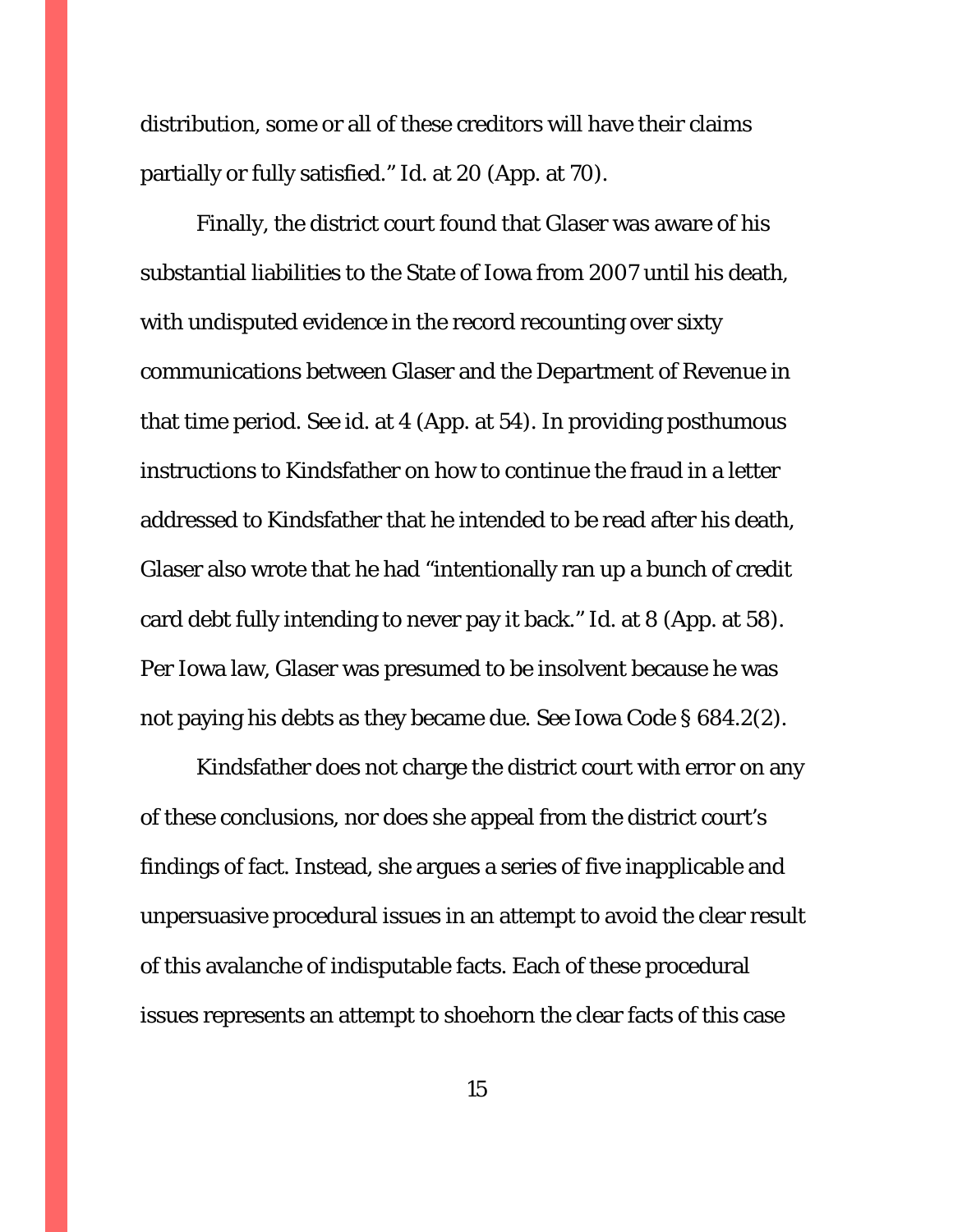into inapplicable defenses. These attempts are not supported by law, and do not further the principles of equity.

#### **STATEMENT OF THE FACTS**

 Kindsfather sets forth many of the transactions in her statement of facts, and the district court sets out the details of these transactions at length in its Order, so the Administrator and Department will not detail each of the many transactions Glaser and Kindsfather executed to defraud creditors. Rather, the Administrator and Department supplement the statement of facts as follows:

 The decedent, Francis O. Glaser, died at the Jackson County Courthouse on September 9, 2014. As the district court noted, "On that date, Glaser attended a Board of Supervisors meeting to contest taxes he was alleged to owe on property, including property at 718 Country Club Drive." Dist. Ct. Order at 1 (App. at 51-52). As noted in the Appellant's Statement of Facts, this property was one of the properties transferred for no consideration prior to Glaser's death. "During his presentation and questioning, he opened his briefcase, took out a gun and attempted to shoot local government officials in attendance. Glaser was taken to the ground by one of the members of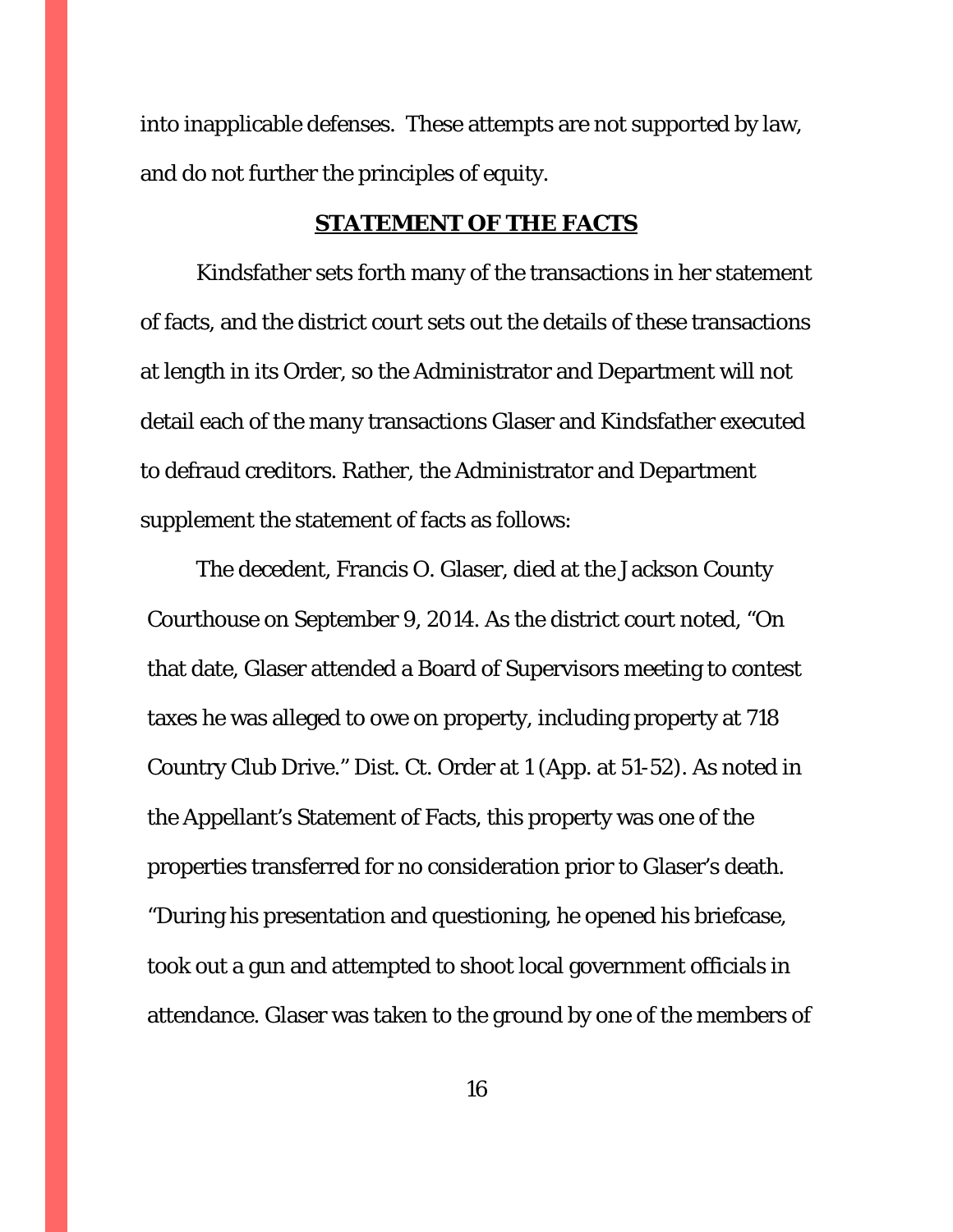the Board of Supervisors, turned the gun on himself and shot and killed himself." *Id*. at 2 (App. at 52).

 Glaser's death was the culmination of years of anger against taxing authorities, including the federal government. Exhibit 18 (App. at 219-222). As he detailed in his suicide note to Kindsfather, Glaser intentionally committed fraud by running up credit card bills he never intended to repay; transferring property to Kindsfather to avoid creditors; and executing false mortgages to avoid or deprioritize legitimate liens on the properties he held. Exhibit 18 (App. at 219- 222).

 Glaser's financial difficulties began no later than 2007, as documented by a Department letter sent to him in February 2007 informing him he was delinquent in filing his tax returns. This was followed by an assessment in May of 2007, and the Department began collection action in June of 2007. *See* Hearing Tr. 1 at 1, 24:18- 25:3 (App. at 233). Glaser had over sixty interactions with the Department, including telephone conversations, letters he sent to the Department, and a payment plan he entered and subsequently broke. *See id*. at 25:10–26:16 (App. at 242). Additionally, the Department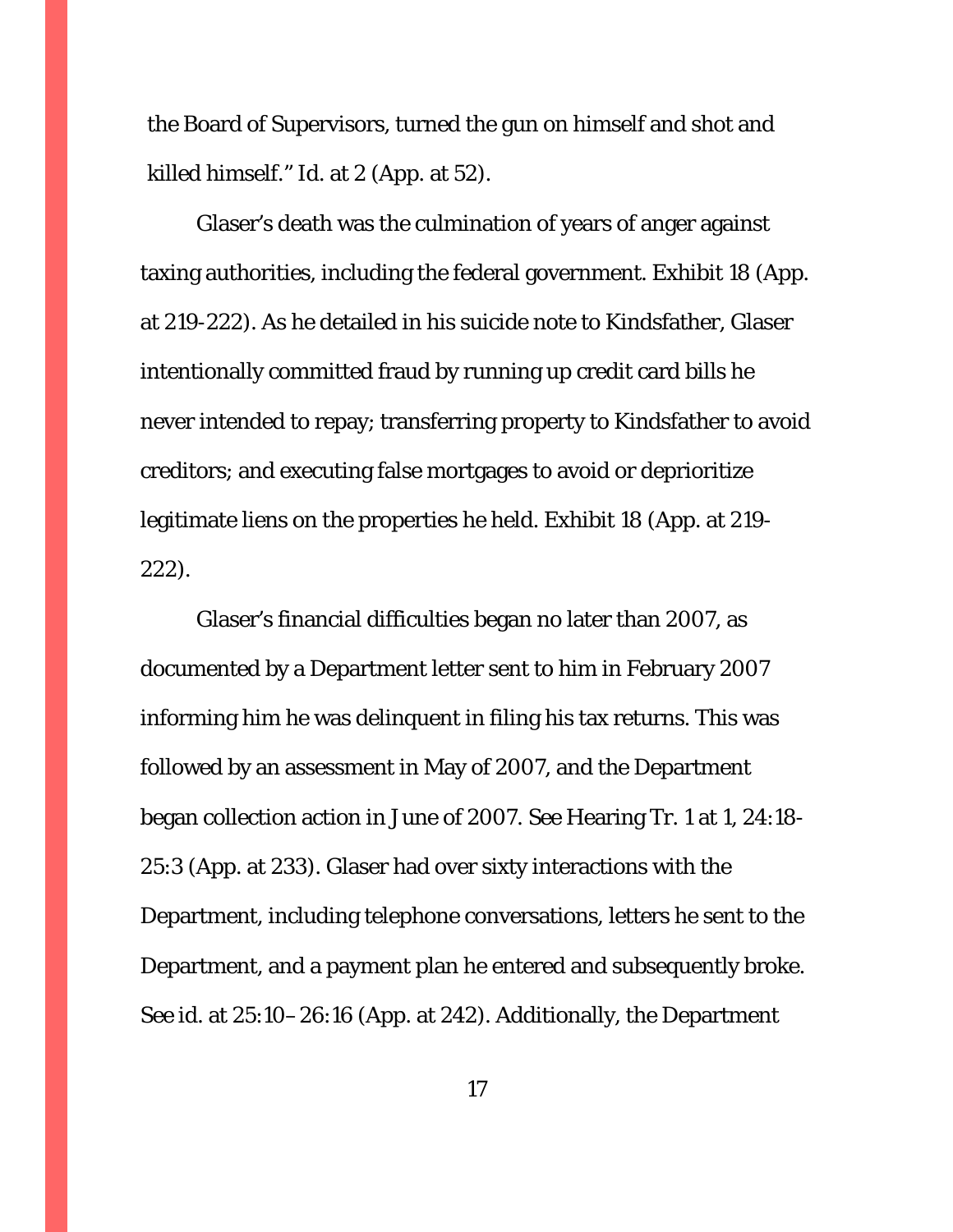recorded multiple tax liens beginning on January 7, 2008. *See, e.g.,*  Appendix A (App. at 232).

 There is no evidence Glaser was solvent, other than Kindsfather's unsupported and inconsistent guesses as to his income and assets. *See* Hearing Tr. 2 at 99:17–101:22 (App. at 290:17– 292:22). Glaser was not paying his debts as they became due, which creates a statutory presumption of insolvency. Kindsfather introduced no evidence as to Glaser's total income, expenses, assets, or debts to overcome the presumption of insolvency.

 After 2007, Glaser began the series of property conveyances detailed in Kindsfather's Statement of Facts. All these conveyances were meaningfully between Glaser and Kindsfather. However, in one case, Kindsfather's mother, Judy Shreve, acted as an agent for Kindsfather when Kindsfather was concerned about her own creditors attaching liens to the asset. Shreve agreed to the arrangement only with the stipulation that she would have no responsibility for the property. "From the evidence it seems clear, and the Court finds and concludes, that Glaser's intention was to shield the asset from *his*  creditors, and the Court finds and concludes, that conveyance to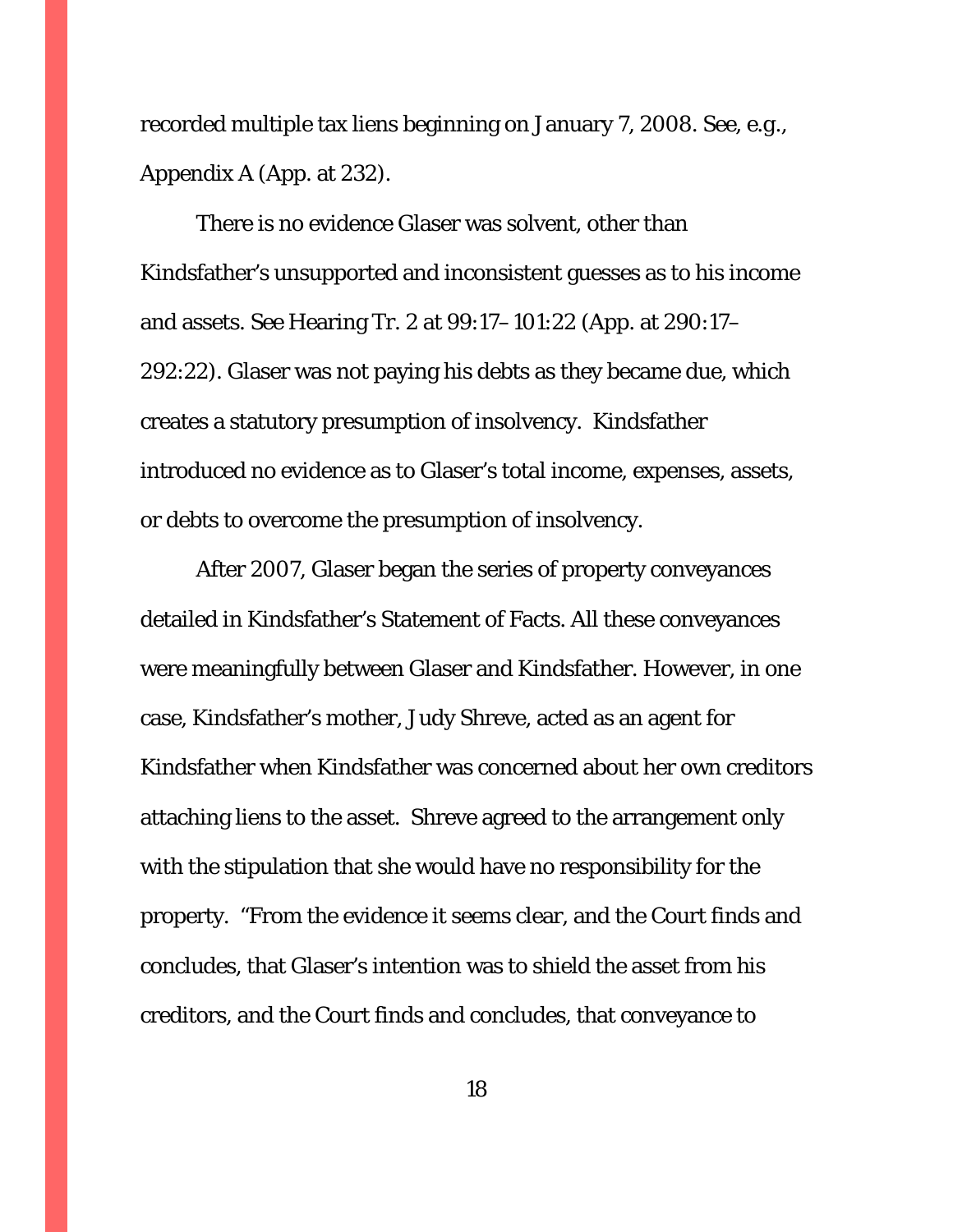Shreve also served to shield the asset from Kindsfather's creditors." Dist. Ct. Order at 14 (App. at 64). Shreve has not held title to the property since September 17, 2012. *See id.* at 15 (App. at 65). It is undisputed that she has no current interest in the property.

 The issues before this Court relate only to the procedural questions raised by Kindsfather, with the district court's conclusion that fraudulent transfers occurred going unchallenged. Consequently, the Administrator and Department will not exhaustively relate each of the transactions that demonstrate the fraudulent intent of Glaser and Kindsfather. Rather, the transactions are detailed in a table attached to the Administrator's post-trial brief as Appendix A and discussed in detail in the district court's order. *See id.* at 4-7 (App. at 54-57). Even a summary review of the relevant timeline makes clear Glaser's fraudulent intent to avoid creditors. For example, the Department recorded the first of its liens on January 7, 2008. That same day, Glaser notarized a deed of transfer to Kindsfather for the house where Kindsfather now resides and recorded the deed the next day— January 8, 2008. Administrator's Post-Trial Brief, Appendix A (App. at 232).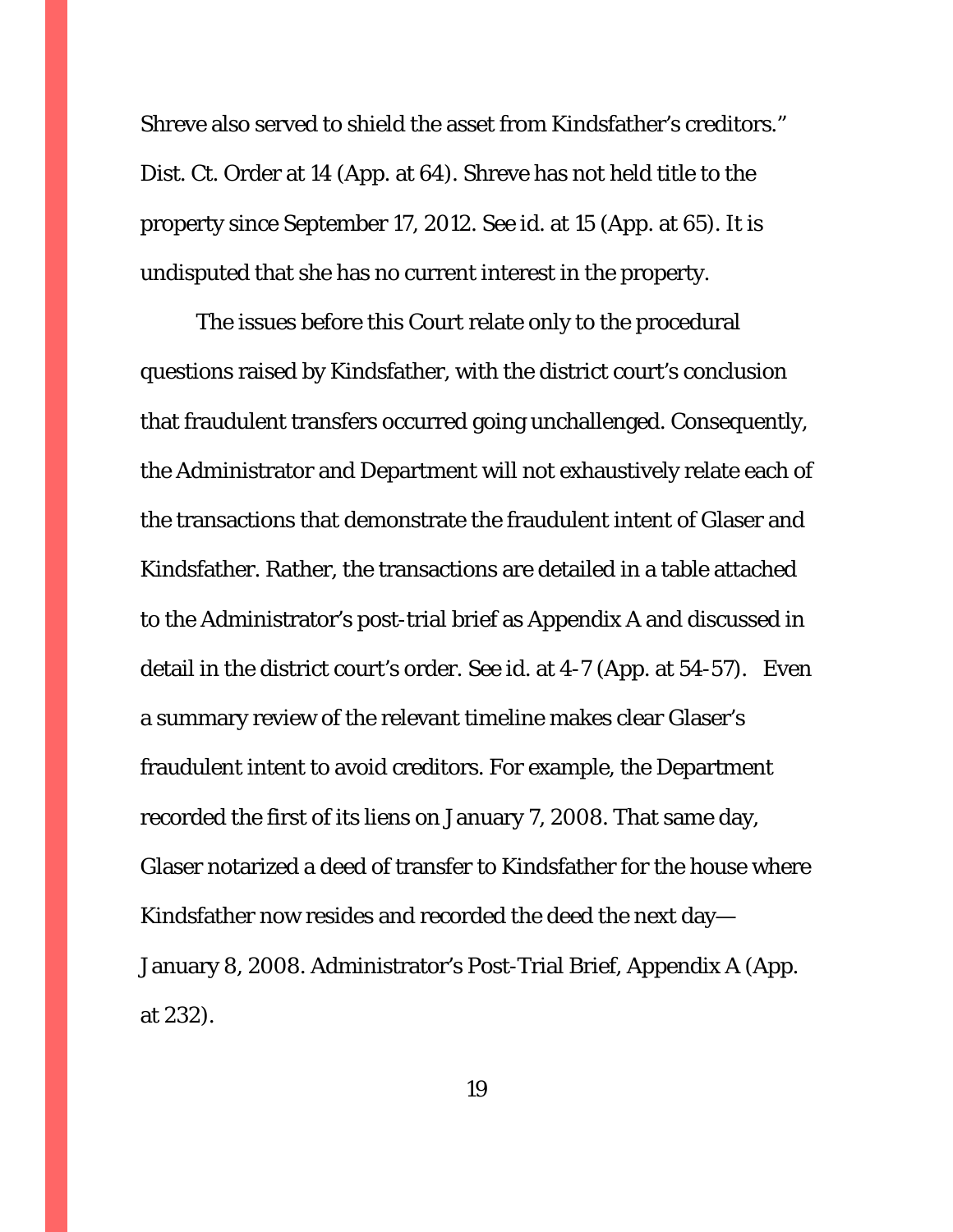The chronology of the ownership of the farm demonstrates the machinations Glaser and Kindsfather completed to avoid their respective creditors. As the district court noted,

Kindsfather testified that it was Glaser's intent that his interest in the farm eventually go to Kindsfather, but Glaser and Kindsfather were concerned that a creditor would attach a lien to the property if it went directly to Kindsfather. . . . Kindsfather did not offer any explanation why Glaser could not hold title to the property in his own name until Kindsfather was ready and able to take title in her name. From the evidence it seems clear, and the Court finds and concludes, that Glaser's intention was to shield the asset from *his* creditors, and that conveyance to Shreve also served to shield the asset from Kindsfather's creditors.

*Id.* at 14 (App. at 64).

 Kindsfather also testified as to why Glaser issued so many mortgages to her on his properties. She testified that Glaser operated a small commission-based business, and had agreed to pay her half of his total earnings for each sale he made. However, she also testified that her role was minimal and amounted to finding contact information for names he had already identified as good prospects. *See* Kindsfather Deposition at 169:25–178:12 (App. at 228-231). Kindsfather testified that she had assisted Glaser with his generator business, in which he sold generators to cities. Though she testified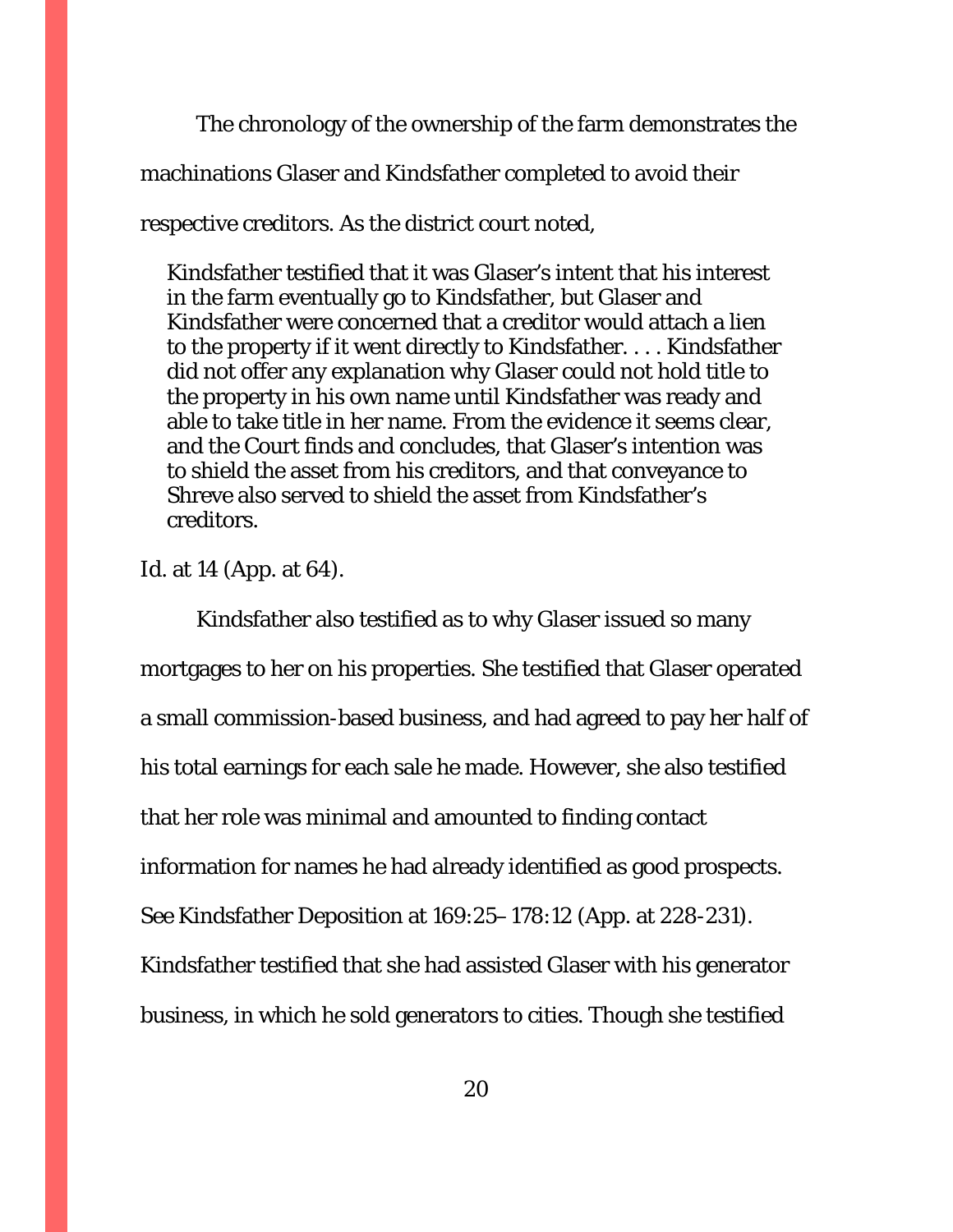that this work justified the various mortgages, totaling over \$400,000, she knew almost nothing about the business and had no record of either her work hours or her work product. *See id.* at 169:25–178:12 (App. at 228-231). She testified that Glaser would identify a prospective purchaser, then Kindsfather would provide contact information for a person associated with that prospect, and then Glaser would do everything else associated with the business. *See id.* Kindsfather knew almost nothing about the product or the business model; kept no records; did not know how many generators were sold; and never received any payment. *See id*. She also, per her testimony, never offset this substantial debt she claimed he owed her when he gifted her the farm property. *See id*. There were never any promissory notes executed, and he never made a payment on any of these mortgages. *See id*.

 Kindsfather concedes the facts supporting the district court's conclusion that she and Glaser were involved in a scheme to fraudulently defraud Glaser's creditors. Her claims of error are all based on procedural issues.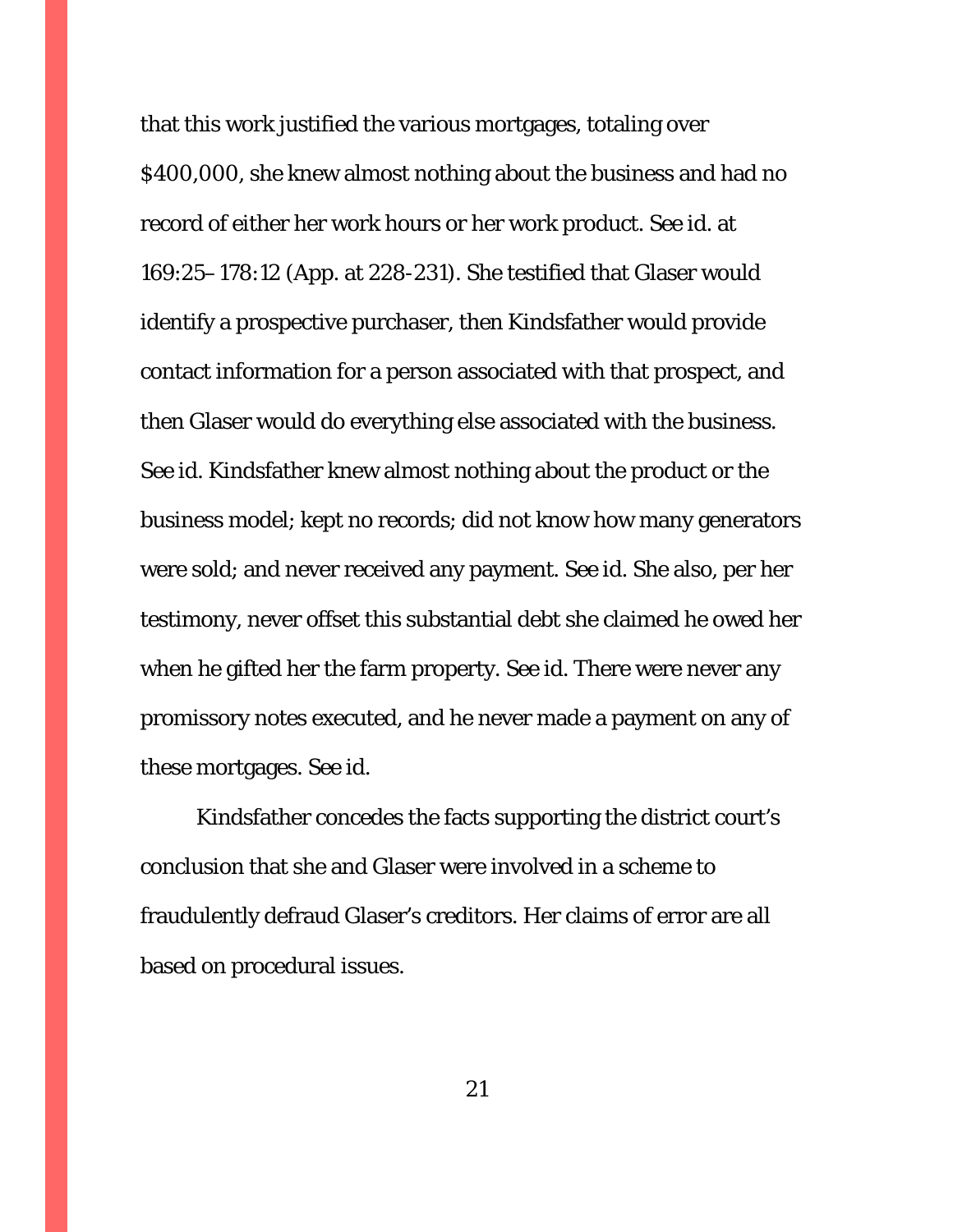#### **ARGUMENT**

# **I. THE DISTRICT COURT DID NOT ERR WHEN IT FOUND THAT JUDY SHREVE WAS NOT AN INDISPENSABLE PARTY.**

### **A. Scope and Standard of Review.**

 The standard of review on this issue is correction of errors at law. The Administrator and Department agree that the Administrator's motion was an equitable action under Iowa Code 633.33 and 633.368. Further, pursuant to Iowa Rule of Appellate Procedure 6.907, the review of this Court in equitable actions is generally de novo. (In her brief, Kindsfather cites the former version of the Rule—Rule 6.4.) However, since Kindsfather brings a claim of error based on the interpretation of a rule of civil procedure, this Court's review is for correction of errors at law. *See Jack v. P&A Farms, Ltd.*, 822 N.W.2d 511, 515 (Iowa 2012) (multiple citations omitted) (finding that when a claim of error is based on the interpretation of a rule of civil procedure, the proper standard of review for "interpretation of our rules of civil procedure [is] for correction of errors at law," even when the Court is sitting in equity).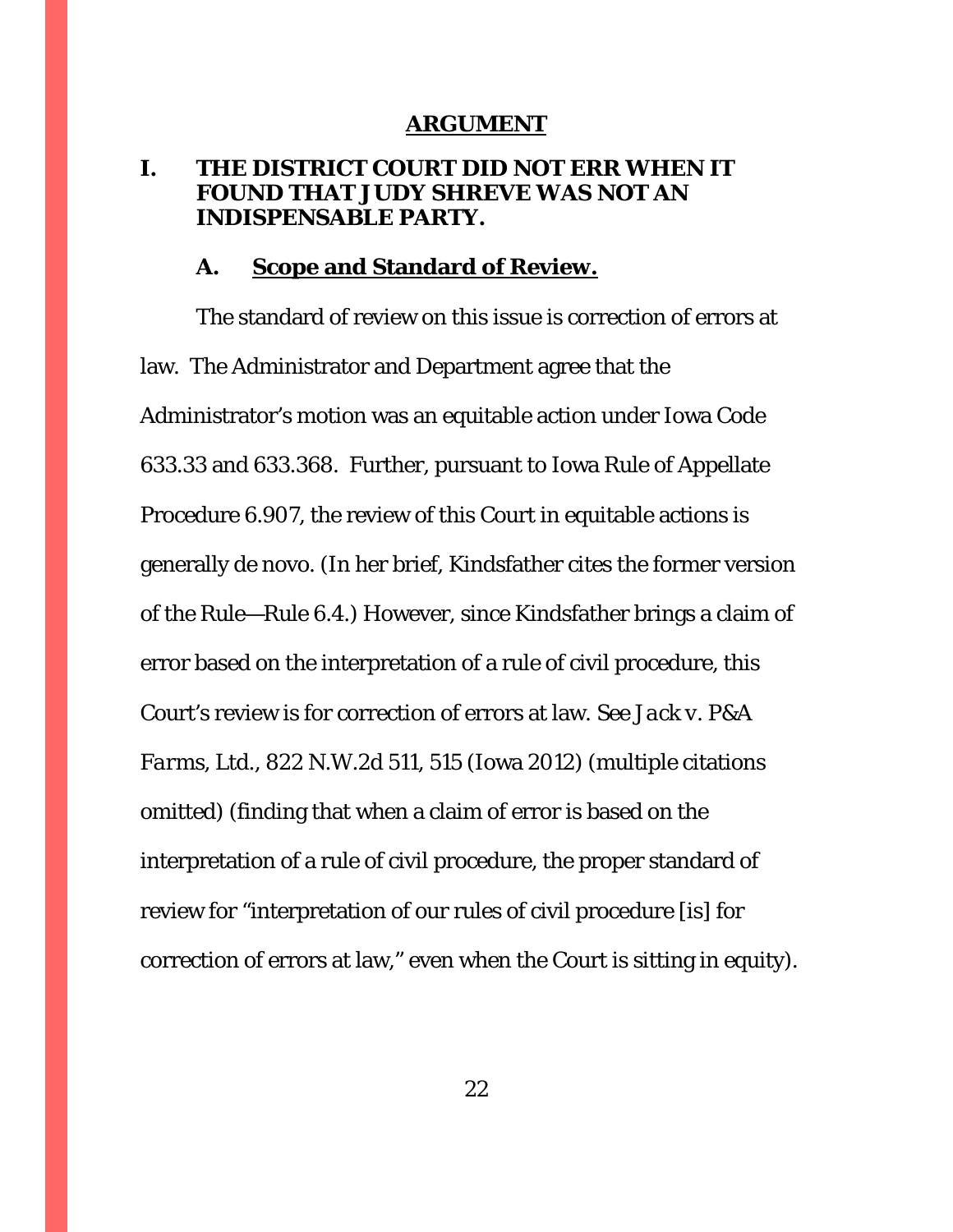#### B. **Preservation of Error.**

 Neither the Administrator nor the Department contest that error was preserved to the extent that Kindsfather argued that Shreve was an interested party.

# **C. The District Court accurately concluded that Shreve was not an indispensable party.**

 Judy Shreve *never* had an interest in the property known variously in the pleadings and briefs as "the Jackson County Farm" or "the farm." The District Court's analysis is supported by Kindsfather's own testimony. Kindsfather makes several unsupported and inaccurate conclusions of law, but does not address the accurate legal analysis presented in the court's Order.

 In order to be identified as an indispensable party, a party must have an interest in the disposition of the controversy. Iowa R. Civ. Pro. 1.234. The only authority Kindsfather cites in support of her argument, a portion of *dicta* from the 1909 case of *Corbin v. McAllister*, has nothing to do with the facts of the present case. Kindsfather claims that in *Corbin,* the Court found that a son who had received title from the decedent was an indispensable party to that proceeding. *See* Appellant's Br. at 14 (citing *Corbin v. McAllister*,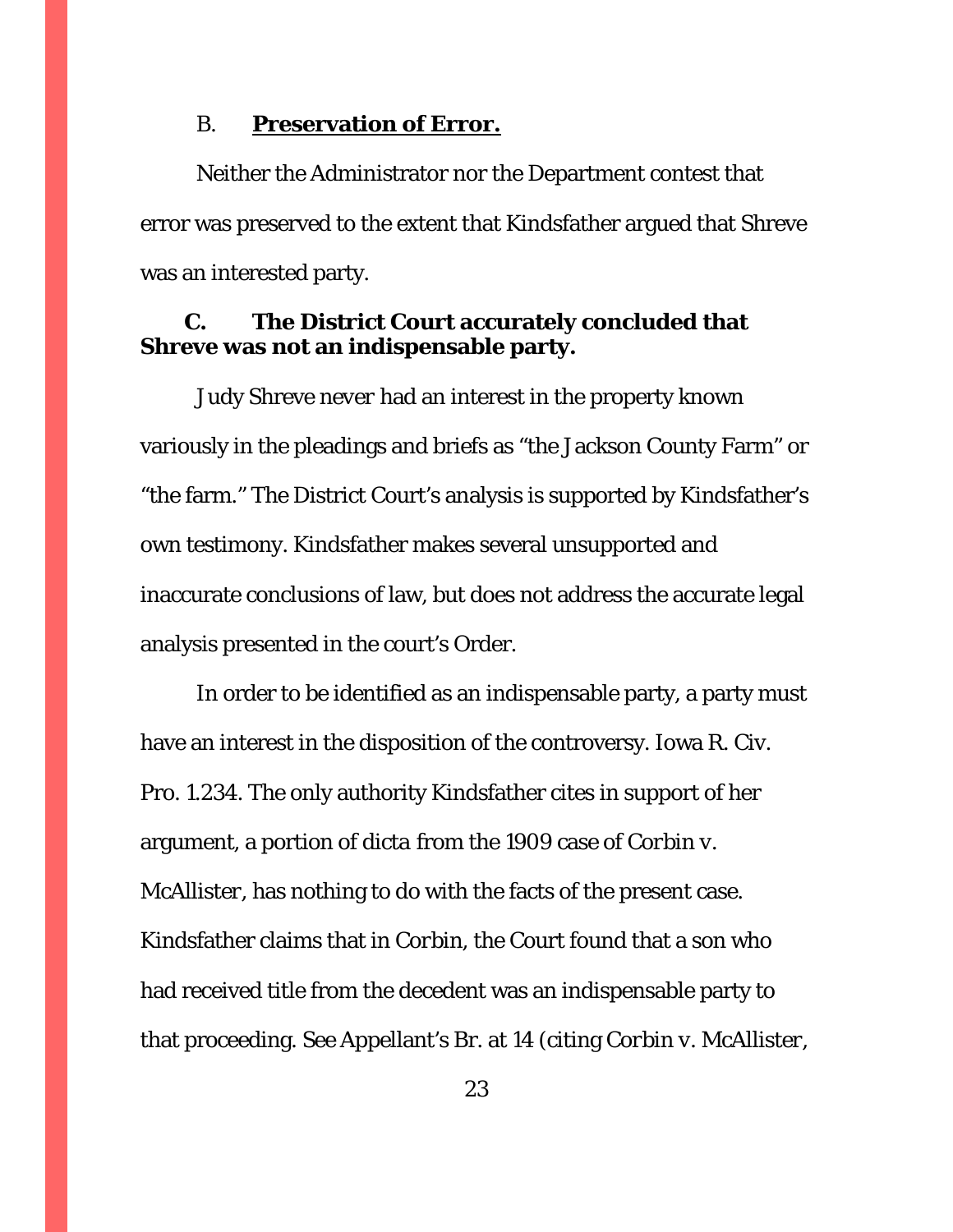120 N.W. 1054, 1058). But in *Corbin*, the son received title not from the decedent, but from the decedent's transferee. The Court held that an action against the original transferee (the son's father) could not affect the subsequent rights of the son. The Court never addressed the question of whether the son was an indispensable party. *Id*. Rather, the district court concluded that that the son's rights "could not be impaired in an action against his grantor to which he was not a party." *Id*.

 Even more critically, Judy Shreve currently has no rights in any property that might be impaired by any decision this Court makes. Kindsfather introduced significant evidence establishing that Shreve *never* had or wanted to have an interest in the property. *See* Findings of Fact, Conclusions of Law, and Ruling at 14–15 (App. at 65) (citing the considerable evidence that led the Court to conclude that "there is no evidence of an interest of Shreve in the property at relevant times; nor that Shreve's absence will prevent the Court from rendering any judgment between the parties before it").

 In her appellate brief, Kindsfather, for the first time, makes a belated attempt to construct a strawman argument by pointing out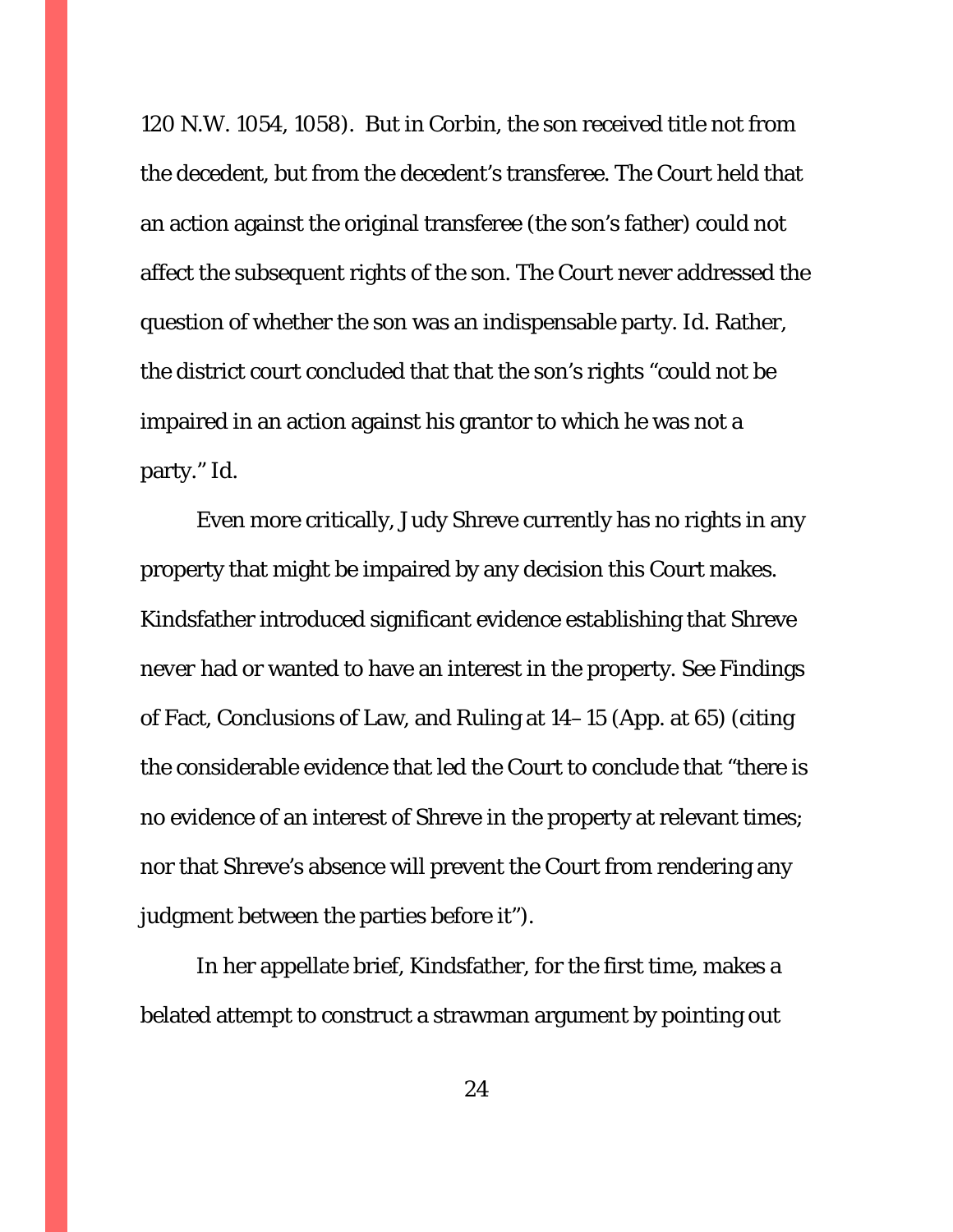that Kindsfather testified that she had no control over the transaction between Glaser and Shreve. Appellant's Br. at 13. The district court's conclusion that Shreve had no interest in the property at relevant times does not rely on concluding that Kindsfather engineered the transaction, though, ironically, Kindsfather (who, as the district court noted, frequently testified inconsistently) also testified that she actually *did* engineer the transaction. Kindsfather Deposition, ("Gus [Glaser] wanted me to have the farm, and I asked my mom if I could put it in her name."). In relation to the Jackson County Farm, the district court found "Kindsfather's testimony about all the transactions and financial matters to be selective in detail, mostly vague and not to be credible." Dist. Ct. Order at 10 (App. at 60).

 Kindsfather's further legal conclusion, that "Shreve's right to the farm after the Warranty Deed . . . was recorded could not be impaired in this action solely against Kindsfather when Shreve was not a party," is based on the theory that Shreve currently has a right that *can* be impaired. Yet, Shreve never had or wanted a right to the property, and she certainly does not have a right to the property now.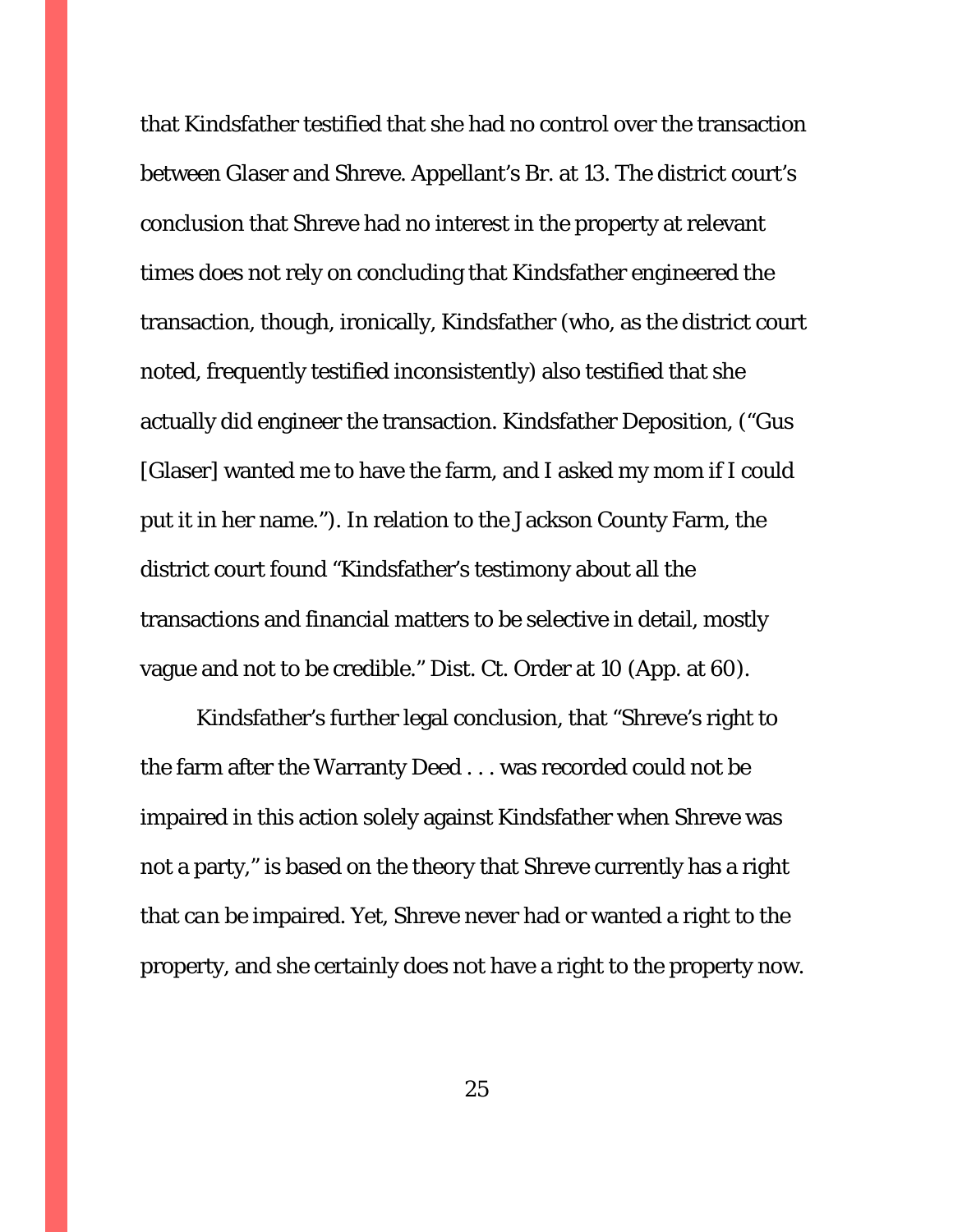To the extent this Court elects to consider arguments regarding

the purported warranties issue, in her own testimony, Kindsfather

explicitly disavowed any warranties implicit in her deed from Shreve.

Kindsfather testified that she promised her mother that Shreve would

have no responsibility for the property. Further, it is evident from the

record that Shreve was merely acting as an agent for Kindsfather. In

her deposition, Kindsfather testified,

A. Gus [Glaser] wanted me to have the farm, and I asked my mom if I could put it in her name.

Q. Okay. Why did you put it in your mother's name? A. Because my ex had – they had foreclosed on the restaurant we had, and he hadn't changed it yet. He hadn't done anything to get

my name off of it like he was supposed to yet, and I didn't want to hurt the farm.

Q. So this is something you and Gus had talked about as far as transferring the farm from him to you?

A. He wanted me to have the farm.

Q. What conversations had you and Gus talked about as far as transferring the farm from him to you?

A. He wanted me to have the farm.

Kindsfather Deposition at 80:13-81:3 (App. at 227).

The district court drew its factual conclusions from the clear

weight of the evidence. *See* Dist. Ct. Order at 15 (App. at 65). "[A]ll

parties . . . agreed that Shreve held the farm only for a short time 'for'

Kindsfather. Shreve did not pay property taxes on the farm, did not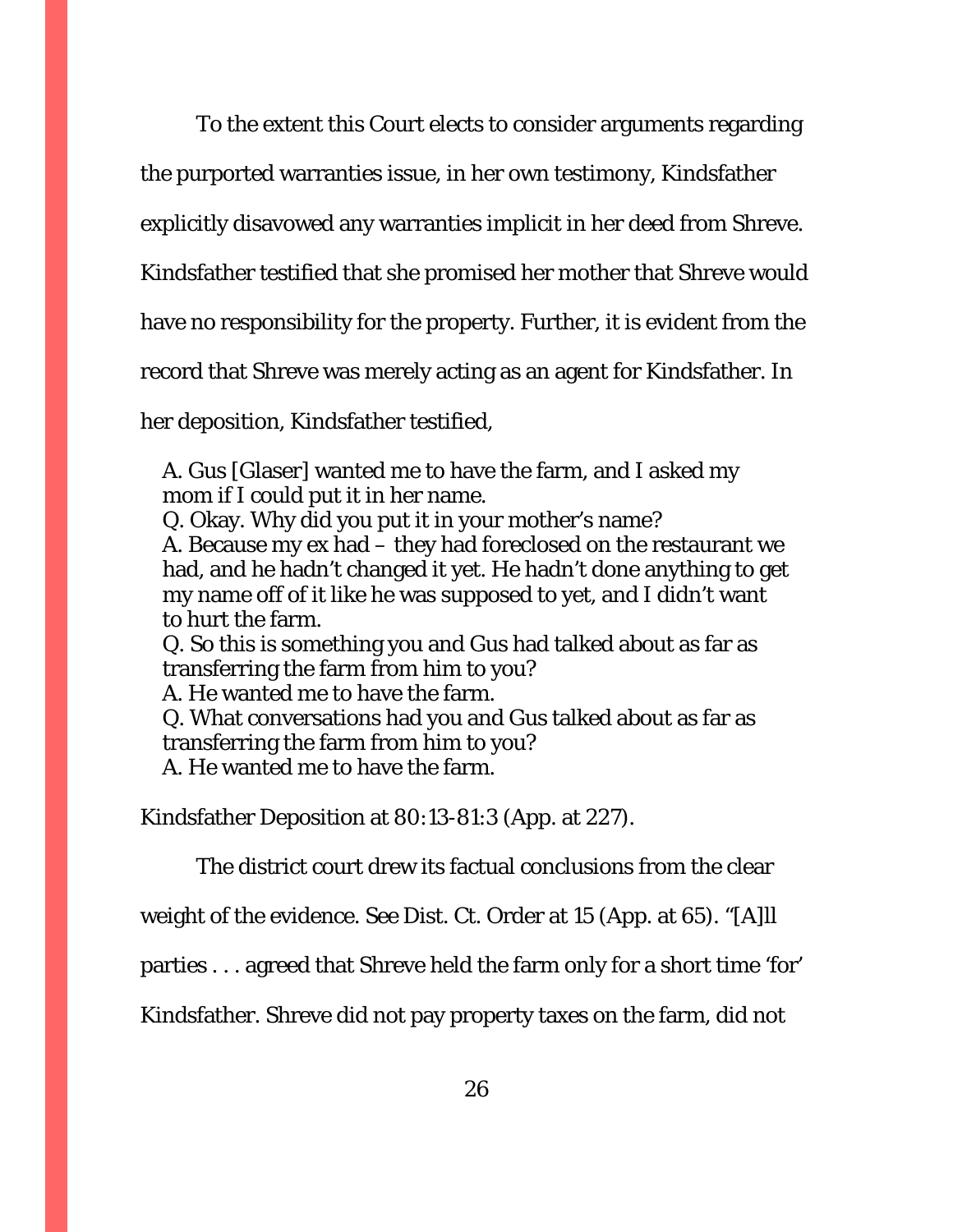enjoy the use of the property, and requested the property be transferred out of her name when she became concerned that it might complicate her own personal financial matters.") The district court's legal conclusions are consistent with Iowa Rule of Civil Procedure 1.234, in that Shreve would only be indispensable if her "interest is not severable, and the party's absence will prevent the court from rendering any judgment between the parties before it; or if notwithstanding the party's absence the party's interest would necessarily be inequitably affected by a judgment rendered between those before the court." I. R. Civ. P. 1.234(2). The district court accurately concluded that Shreve has no interest in the Farm, let alone any interest that would be inequitably affected by its judgment. The decision should be affirmed.

# **II. The District Court did not err when it concluded that the Administrator's claim is not barred by the "clean hands doctrine."**

# **A. Scope and Standard of Review**

The Administrator and the Department agree that the Administrator's motion was an equitable action under Iowa Code 633.33 and 633.368. Further, pursuant to Iowa Rule of Appellate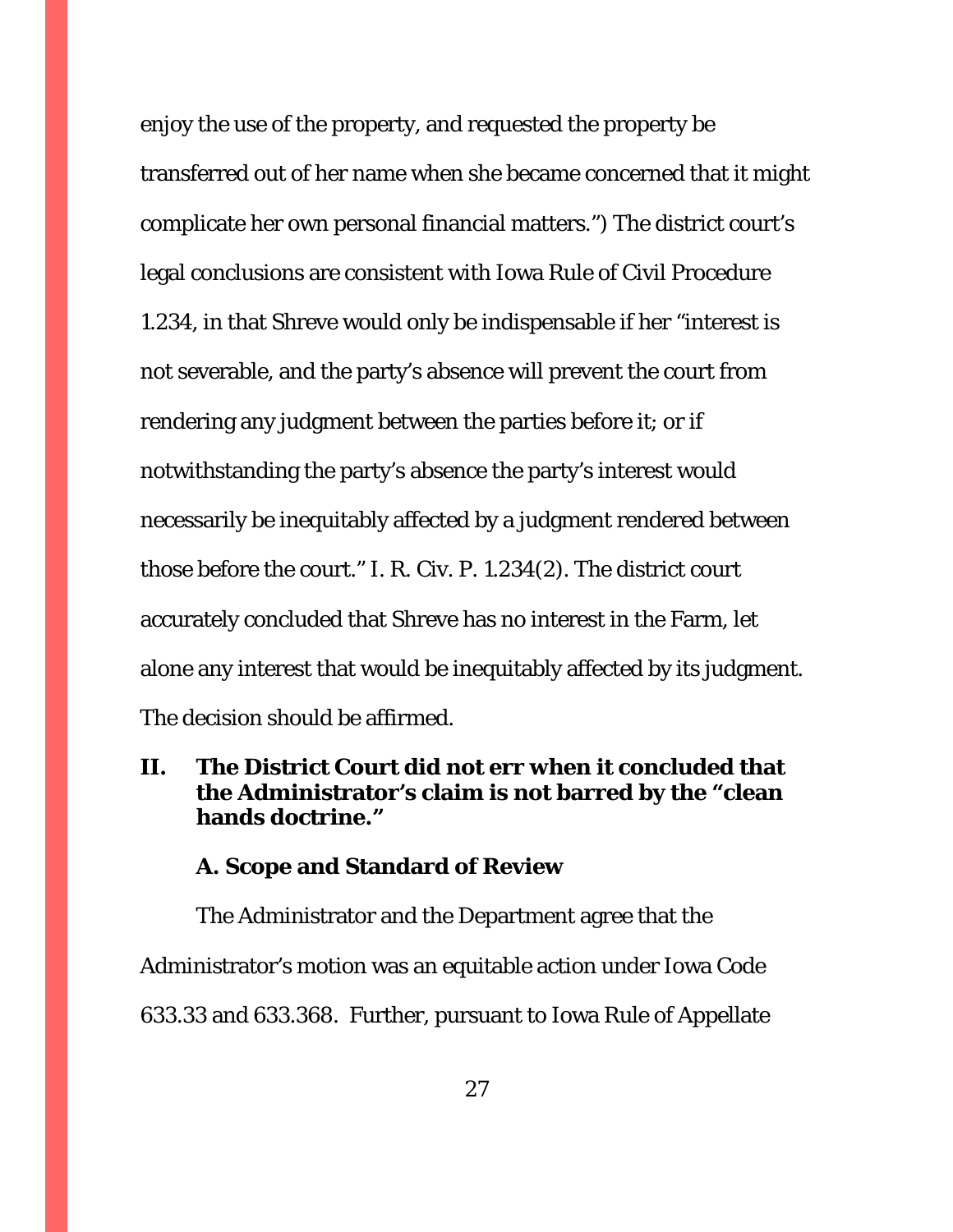Procedure 6.907, the review of this Court in equitable actions is generally de novo.

 Kindsfather also notes that in equitable actions, this Court gives weight to the district court's factual findings, though it is not bound by them. *See Coyle v. Kujacznski,* 759 N.W.2d 637, 638 (Iowa App. 2008) (miscited as 657, 658). However, this Court further noted that, "Because the district court had the witnesses before it, we think it was in a far better position to judge their credibility." *Opperman v. M & I Dehy, Inc.*, 644 N.W.2d 1, 3 (Iowa 2002).

# B. **Preservation of Error.**

Kindsfather raised this issue for the first time in her post-trial brief, as she acknowledges in her brief. *See* Appellant's Br. at 17. As a result, the Administrator and the Department had no opportunity to present evidence regarding the issue to the district court.

#### C. **Analysis.**

Kindsfather's argument seems to be as follows: Glaser committed fraud. Principles of equity prevent the courts from protecting individuals who commit fraud. The Administrator "steps in the shoes" of the decedent, so Glaser's fraud should be imputed to the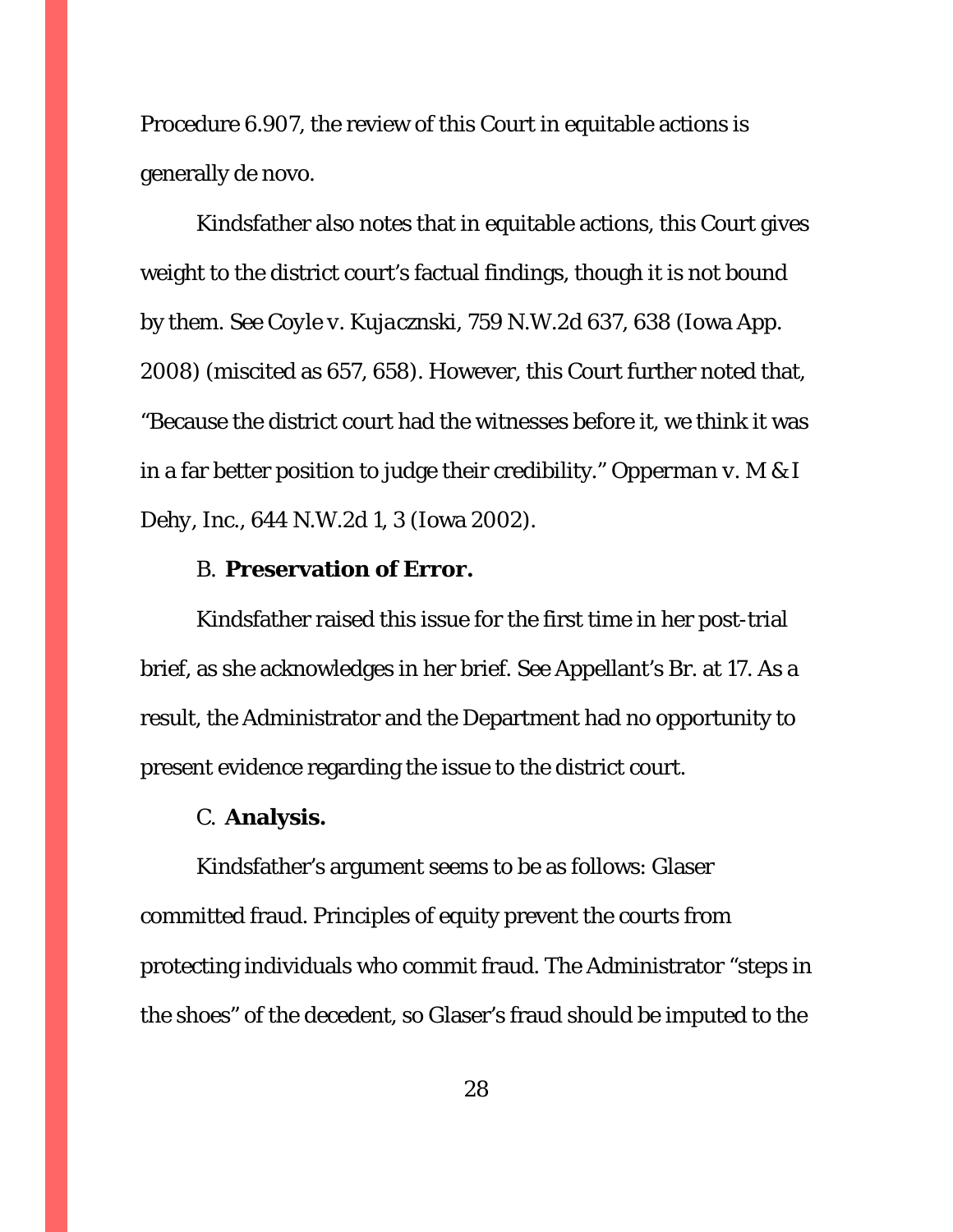Administrator. Thus, the principles of equity should prevent the courts from protecting the Administrator, even if that means protecting Kindsfather, who was an active party to that fraud.

# **A. The Probate Code explicitly anticipates an Administrator's recovery of property fraudulently transferred by a decedent.**

Kindsfather fails to consider that it is the Administrator who is charged by law with making the creditors of Glaser whole, as much as possible. The Probate Code explicitly states that "[t]he property liable for the payment of debts and charges … [against an estate shall] include all property transferred by the decedent with intent to defraud the decedent's creditors or any of them." Iowa Code § 633.368. To contradict the statute, Kindsfather cites to the 1947 case of *Shaw v. Addison*, 28 N.W.2d 816 (Iowa 1947). However, Iowa Code § 633.368 was passed in 1963 and would directly abrogate *Shaw*, even if Kindsfather's reading of *Shaw* was accurate.

Kindsfather cites no authority for the proposition that the doctrine of clean hands supersedes the administrator's responsibility to include all fraudulently transferred property in the estate. *See* Iowa Code § 633.368. The cases Kindsfather cites that post-date *Shaw* do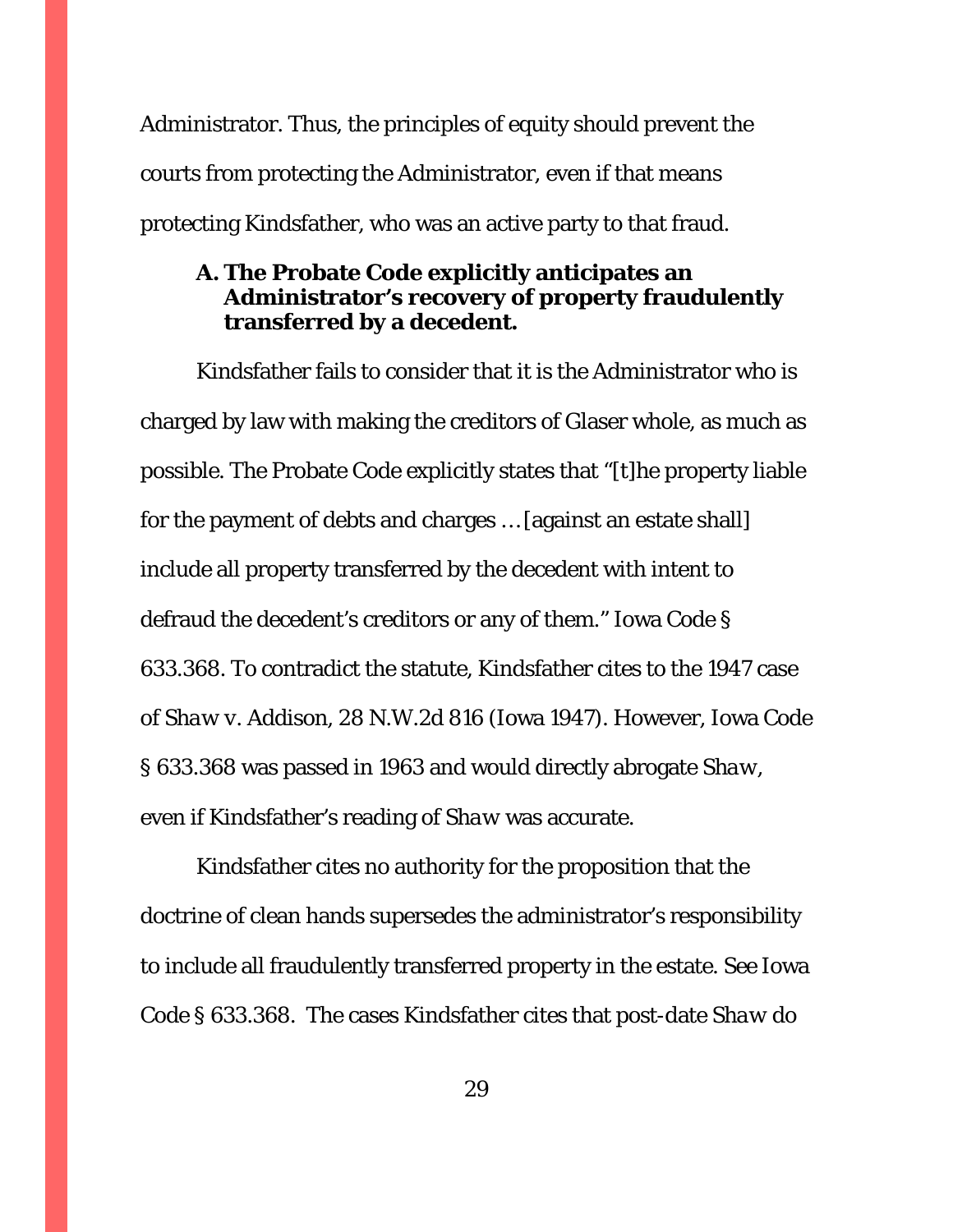not involve an administrator of an estate, but rather transfers between living people where the plaintiff committed a fraudulent act. *See Sisson v. Janssen*, 56 N.W.2d 30, 34 (Iowa 1952) (involving two men the Court found to have engaged in fraud together, and concluding that the Court need not determine which of the two cheated the other, as both intended to cheat a third party); *Opperman v. M&I Dehy, Inc*. 644 N.W.2d 1, 2–3 (Iowa 2002) (denying relief to any of the living parties based on the "clean hands" maxim, but not dealing with an administration of an estate). To the extent Kindsfather argues that equitable principles somehow prevail over the plain statutory language, she fails to harmonize her equity-based complaint with the Administrator's statutory responsibility.

 When a court is sitting in equity, it is "afforded some flexibility in determining the equities between the parties. Such courts are, however, bound by statute, and in the absence of fraud or mistake, equity must follow the law." *Kuehl v. Eckhard*, 608 N.W.2d 475, 477 (Iowa 2000). This principle is well-established in Iowa law. *See, e.g. Clark v. Thompson*, 37 Iowa 536, 540 (1873) ("It is not within the jurisdiction of equity to set aside statutes.")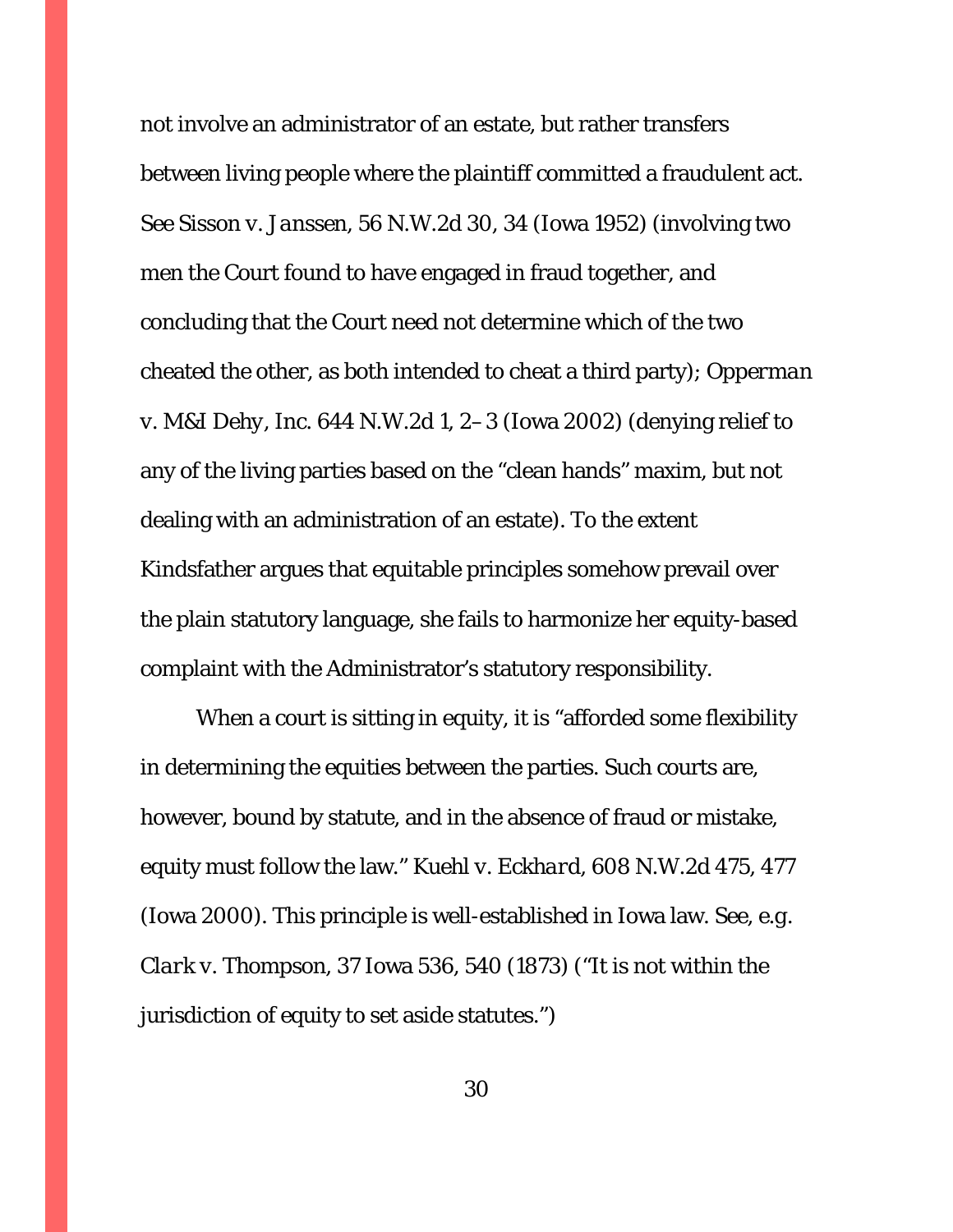# **B. Kindsfather's analysis confuses the Administrator with the heir.**

The Administrator, Judy Bowling, is Glaser's cousin. As a result, she may be an heir under Iowa's intestacy statute. Yet, this action was not brought by her to realize an inheritance. Motion to Set Aside Conveyances (App. at 9-25). In fact, with the number of creditors and the size of their claims, in addition to the fact that there are other possible heirs, it is uncertain if she will receive anything as a beneficiary of the estate. As an heir, Bowling would not even have standing to bring a claim. *See Am. Ins. Co.* at 48 ("The heirs of an alleged fraudulent grantor are not even proper parties to an action by an administrator to set aside a conveyance as being fraudulent as to creditors.")

In light of the clear language of Iowa Code § 633.368, *Shaw v. Addison* can stand for no more than the proposition that an heir cannot bring a fraudulent conveyance action exclusively to benefit that individual in her role as an heir. The *Shaw* court found that "a court of equity will not grant relief from such fraudulent conduct on behalf of either the grantor, or his heirs or assigns." *Shaw*, 28 N.W.2d at 827. In *Shaw*, the estate had an approximate value of \$75,000, and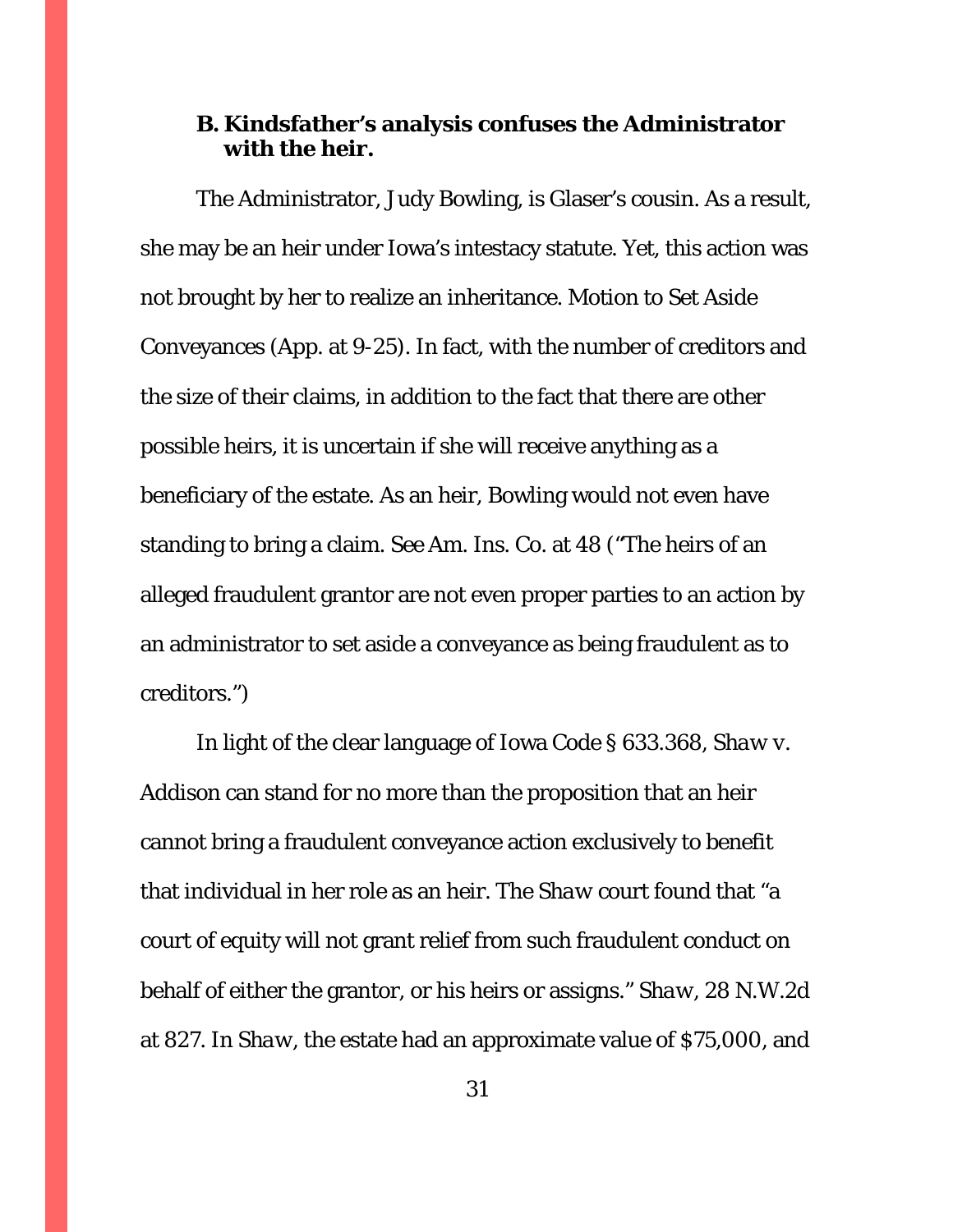the sole heir of the estate sought to recover from the decedent's sister an additional \$300,000 in assets he had transferred to her in his lifetime. *Id*. No creditors appeared in the action, and the daughter of the decedent was attempting to get this property reconveyed to the estate so that she, as heir, could benefit. *Id*.

This is not the case here. The Department requested the Administrator file the claim under her statutory authority in order to preserve its rights as a creditor. The Administrator complied with the request to fulfill her responsibility as Administrator. There is no evidence to the contrary in the record.

Cases decided prior and subsequent to *Shaw* also bring Kindsfather's interpretation of *Shaw* into question. "In Iowa, it is well established that an administrator may bring an action to challenge a conveyance or transfer as being fraudulent as to creditors. *Am. Sur. Co. of New York v. Edwards & Bradford Lumber Co.*, 57 F. Supp. 18, 29 (N.D. Iowa 1944) (citing Iowa Supreme Court cases from 1933, 1901, 1870, and 1875); *Carson v. Rothfolk*, 838 N.W.2d 868 (Iowa Ct. App. 2013) (considering a claim of fraudulent conveyance brought by the executor of his father's estate).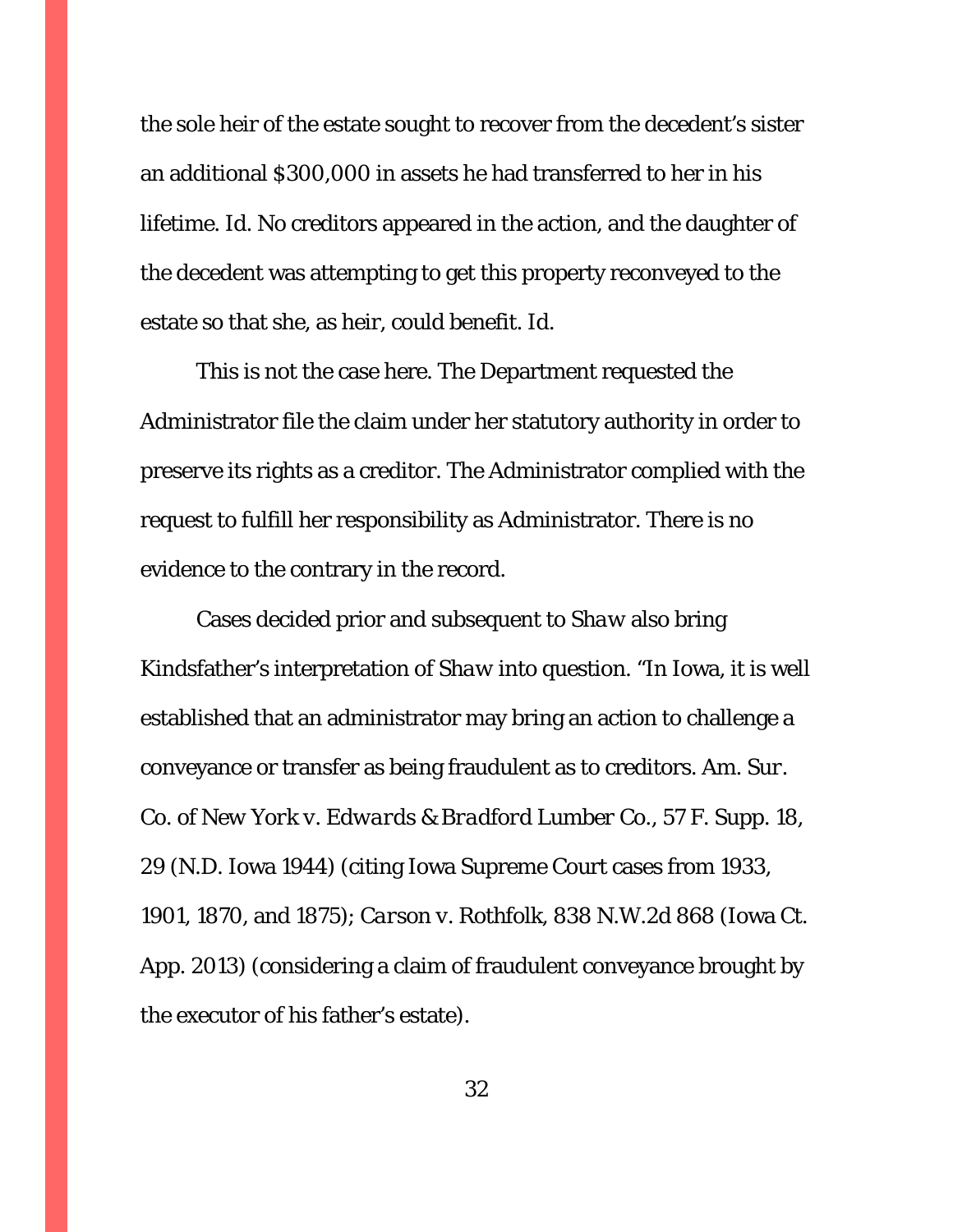# **C. Principles of equity overwhelmingly favor Glaser's defrauded creditors over his co-conspirator.**

The record is replete with evidence that Kindsfather conspired with Glaser to defeat the interests of his creditors. "In manner, demeanor and substance, the Court found Kindsfather's testimony about all the transactions and financial matters to be selective in detail, mostly vague and not to be credible." Dist. Ct. Order at 10 (App. at 60). The Supreme Court has noted that while it is not bound by the district court's findings of fact, it does give weight to them, and it is "especially deferential to the district court's assessment of witness credibility." *Perkins v. Madison Cty. Livestock & Fair Ass'n*, 613 N.W.2d 264, 267 (Iowa 2000).

The district court recounted in some detail the involvement Kindsfather had with the fraudulent transactions executed by Glaser designed to avoid creditors. Perhaps most egregiously, she accepted mortgages to assist Glaser in evading his creditors, falsely claiming that she had completed hundreds of thousands of dollars of work to justify the acceptance of these mortgages. *See* Dist. Ct. Order at 5 (App. at 55). Yet, she "provided no details or documentation of the extent of her work, how many hours on average per week she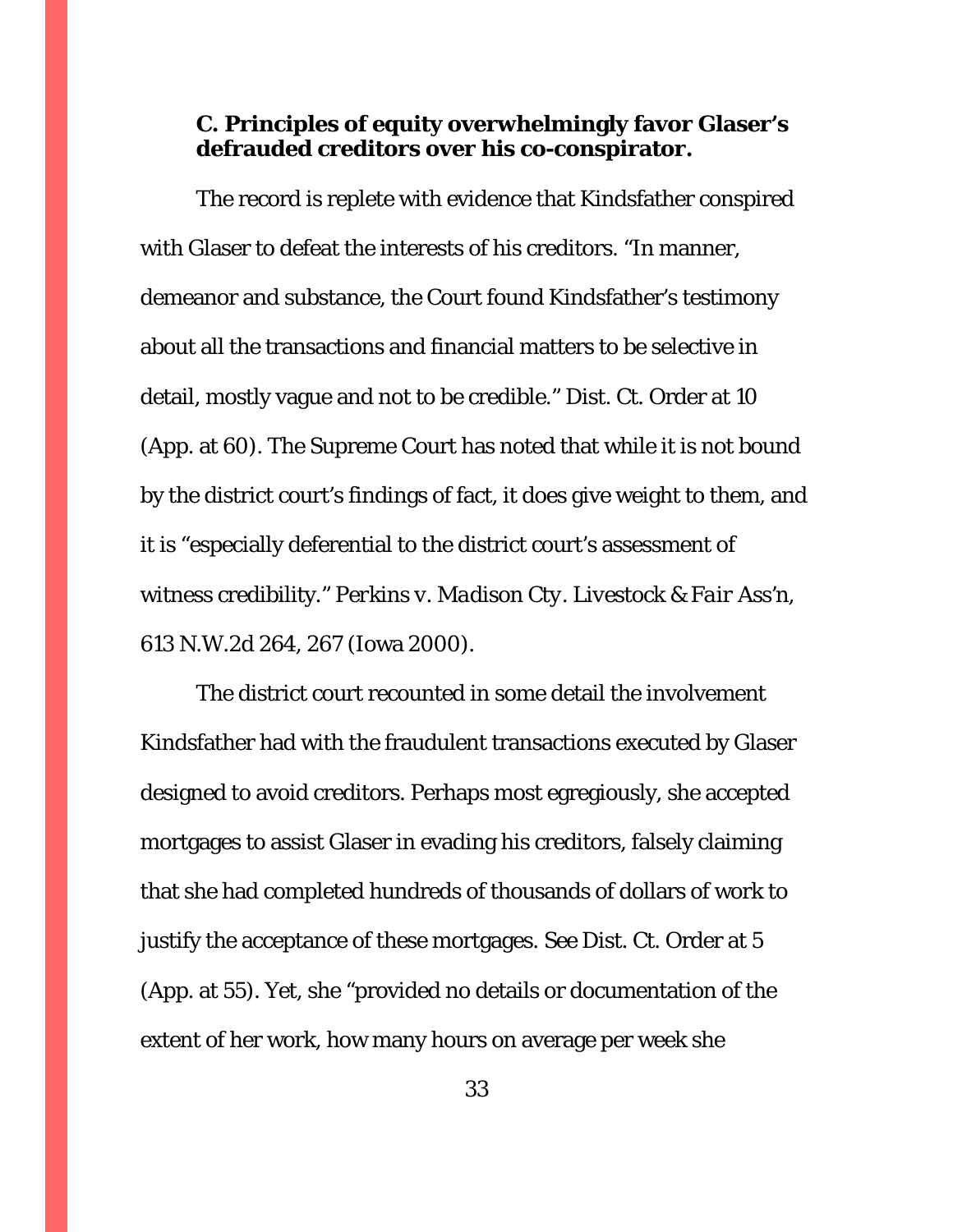dedicated to the work, any particular sales or amounts of sales or any other details with respect to such transactions." *Id.* at 9 (App. at 59).

The clean hands doctrine specifically exists to allow the Court to avoid being used by a litigant to "take advantage of his or her own wrong or claim the benefit of his or her own fraud or that of his or her privies." *Opperman v. M&I Dehy, Inc.*, 644 N.W.2d at 6.

 The principles of equity charge this Court, within the bounds of statute, to avoid rewarding "unconscionable conduct." *See Meyers v. Smith*, 208 N.W.2d 919, 921 (Iowa 1973). The clean hands doctrine is ordinarily invoked "to protect the integrity of the court where granting affirmative equitable relief would run contrary to public policy or lend the court's aid to fraudulent, illegal or unconscionable conduct." *Id*. It is ironic, then, that Kindsfather is requesting the Court apply the doctrine to benefit her to the detriment of the decedent's creditors in a situation where the trial court found her to be complicit in assisting the decedent to defraud his creditors. An additional equity doctrine, the "maxim that he who seeks equity must do equity" holds that "a person cannot expect a court of equity to enforce an agreement made with the intent that it shall operate as a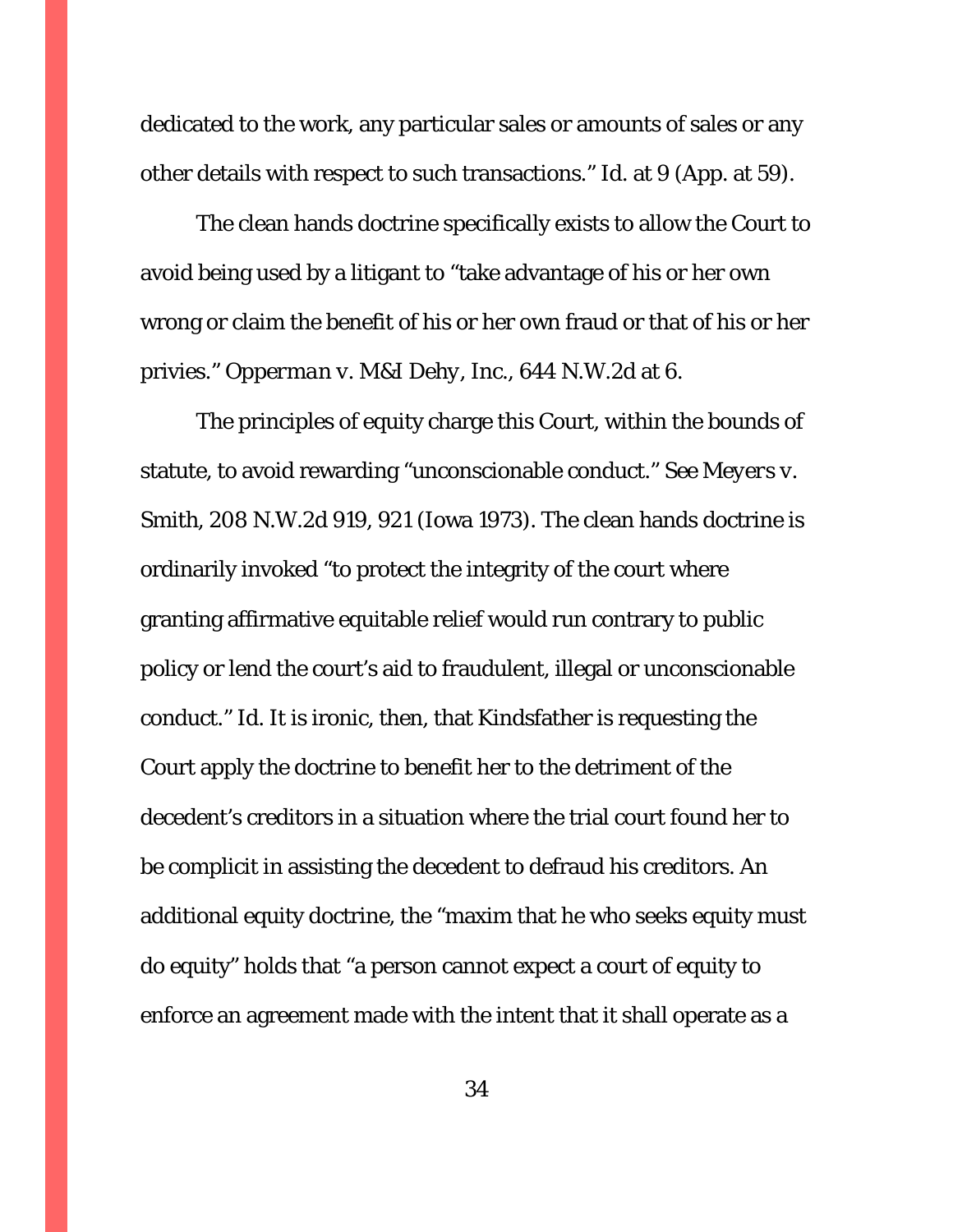fraud on the private rights and interests of third persons or the public generally." *Id*.

 Fraudulent transfer law has always operated based on equitable principals that serve to protect creditors from debtors who attempt to hinder the rights of those creditors. *See Textron Fin. Corp. v. Kruger*, 545 N.W.2d 880, 883 (Iowa Ct. App. 1996) ("The [fraudulent conveyance] doctrine is built upon the principal that a debtor's property constitutes a fund from which debts should be paid and the debtor may not hinder a creditor's right to proceed against the fund. A debtor who disposes of property with the intent to defraud creditors exceeds legitimate authority. The transaction will be set aside as inequitable.")

 The grantee also bears responsibility for ensuring that the transfer is not fraudulent. A transfer made without consideration and under suspicious circumstances triggers the requirement that the grantee should inquire into the possibility of fraud. *McNally v. Emmetsburg Nat. Bank*, 192 N.W. 925, 927–28 (Iowa 1923). Even if Kindsfather did not know explicitly that Glaser was transferring property to her to defraud his creditors—a questionable proposition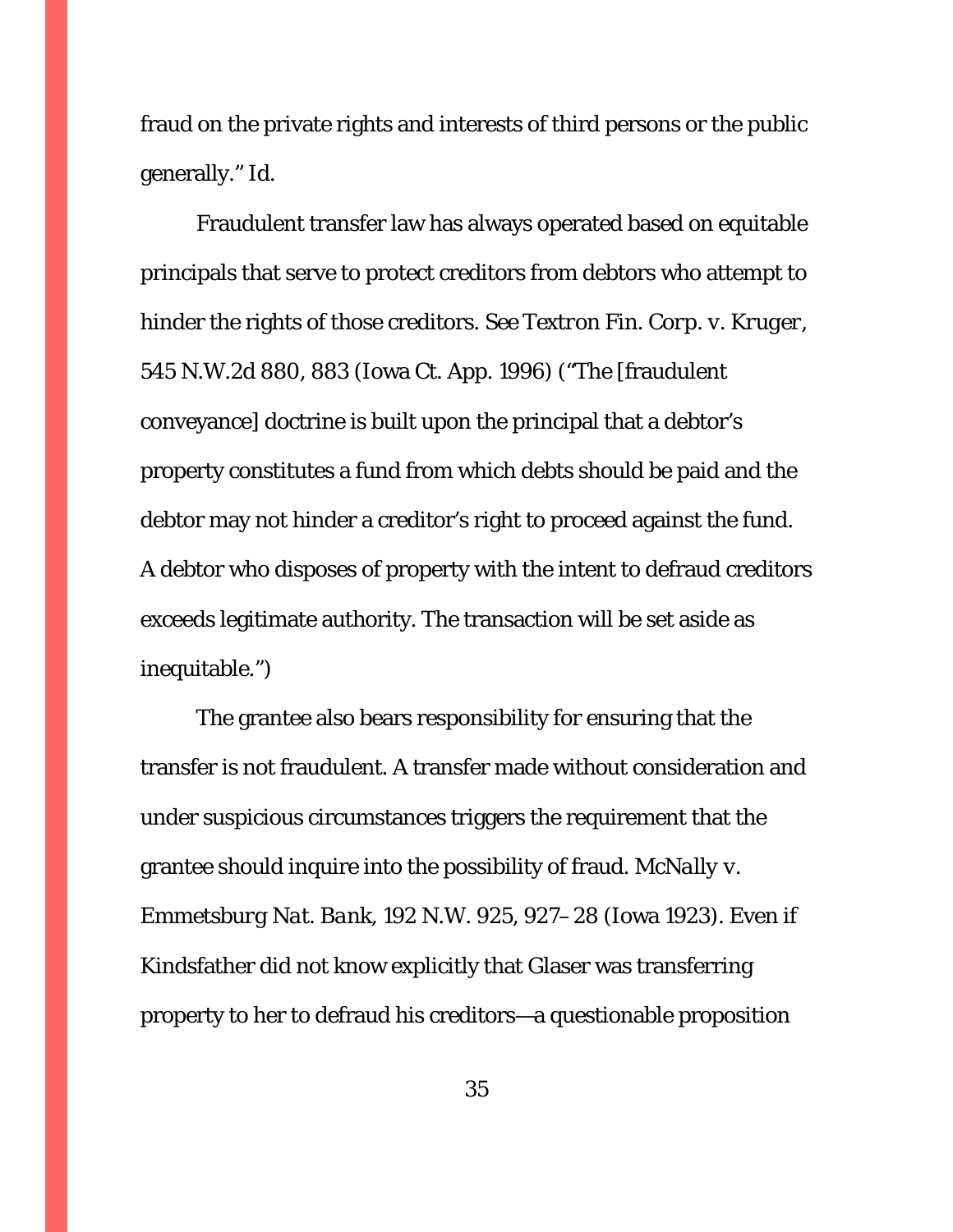given the evidence supporting her complicity—she had a duty to inquire. Even a cursory review of the public records of the properties he transferred to her would make it clear that he was executing deeds to her to avoid creditors. *Compare* Report of Title (App. at 119) (State tax lien against Glaser's property, dated January 7, 2008) to Exhibit 3 (App. at 156) (Warranty Deed conveying Lot 12, 812 Country Club Drive from Glaser to Kindsfather, dated January 8, 2008).

The district court found Kindsfather was complicit in Glaser's attempts to defraud his creditors. *See* Dist. Ct. Order at 21 (App. at 71) ("The Court also finds and concludes that, through her testimony and demeanor, Kindsfather was aware of Glaser's activities and intent or acted in willful disregard of such activities and intent.") The district court also found that parties with undisputedly clean hands—the creditors of the estate—would be prejudiced if the transfers stand. *See id.* at 20 (App. at 70) ("Most of the Estate's creditors, including the Iowa Department of Revenue, will not be paid if the property that was fraudulently conveyed is not returned to the Estate for proper distribution.").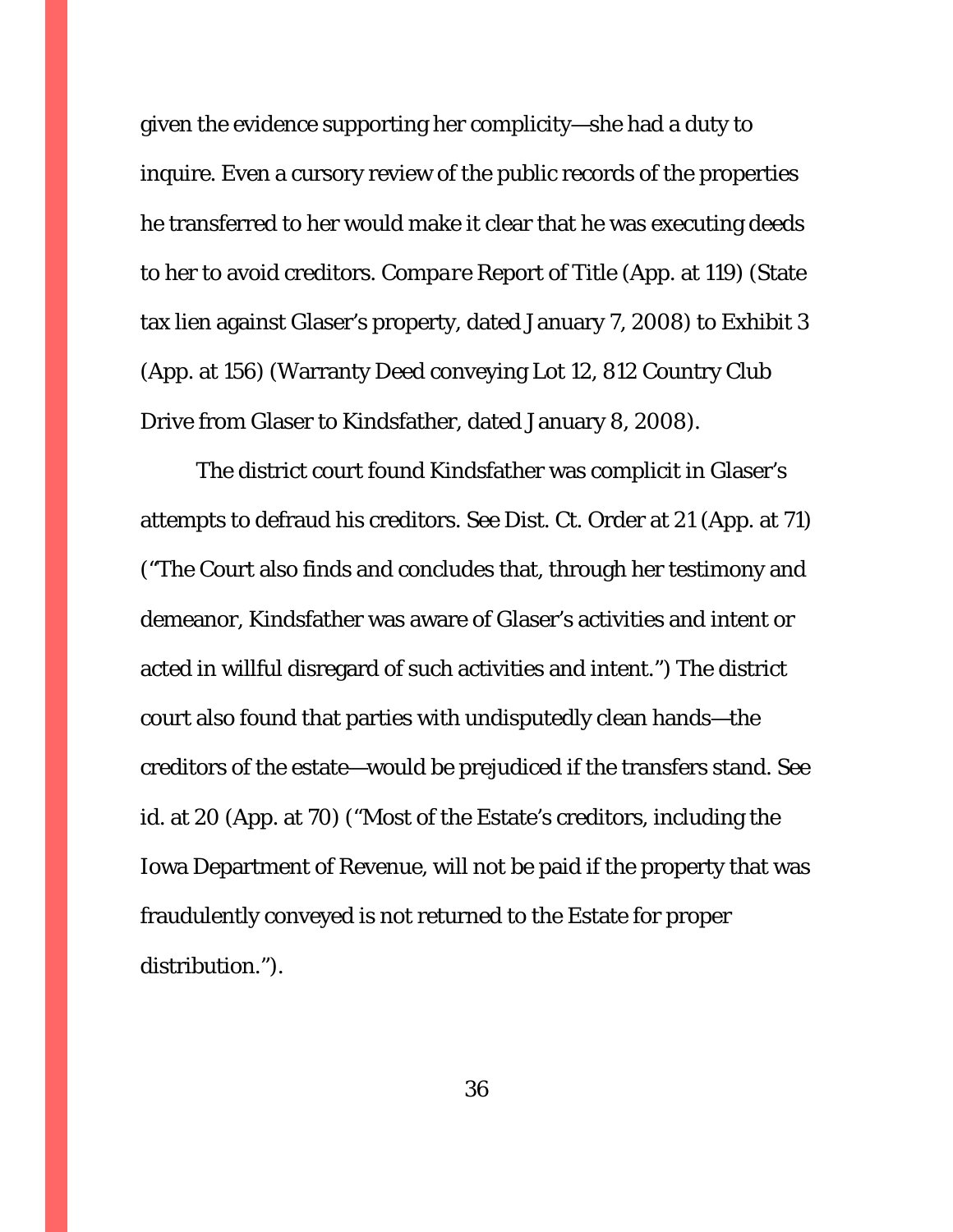Principles of equity and protection of the public do not require Kindsfather's fraudulent behavior to be rewarded. On the contrary, the principles of equity—including the clean hands doctrine—require this Court to affirm the ruling of the district court and provide relief to the creditors fraudulently deprived of property.

# **III. The District Court did not abuse its discretion when it granted the Administrator's oral motion to include the Farm in its motion.**

 Kindsfather raises five separately-numbered claims of error regarding the question of whether the district court erred by considering the question of the fraudulent conveyances of the Jackson County Farm. The Administrator and the Department consolidate these here under headings III and IV. It is critical to note, though, that Kindsfather must prove the district court erred *both* by determining that the Administrator's original pleading encompassed the farm *and* by allowing the Administrator's oral motion to amend. Under either scenario, the district court had authority to adjudicate the Administrator's claim as to the Farm and to void all conveyances related to the Farm. The other claims of error are merely consequences of the trial court's determinations on these two issues.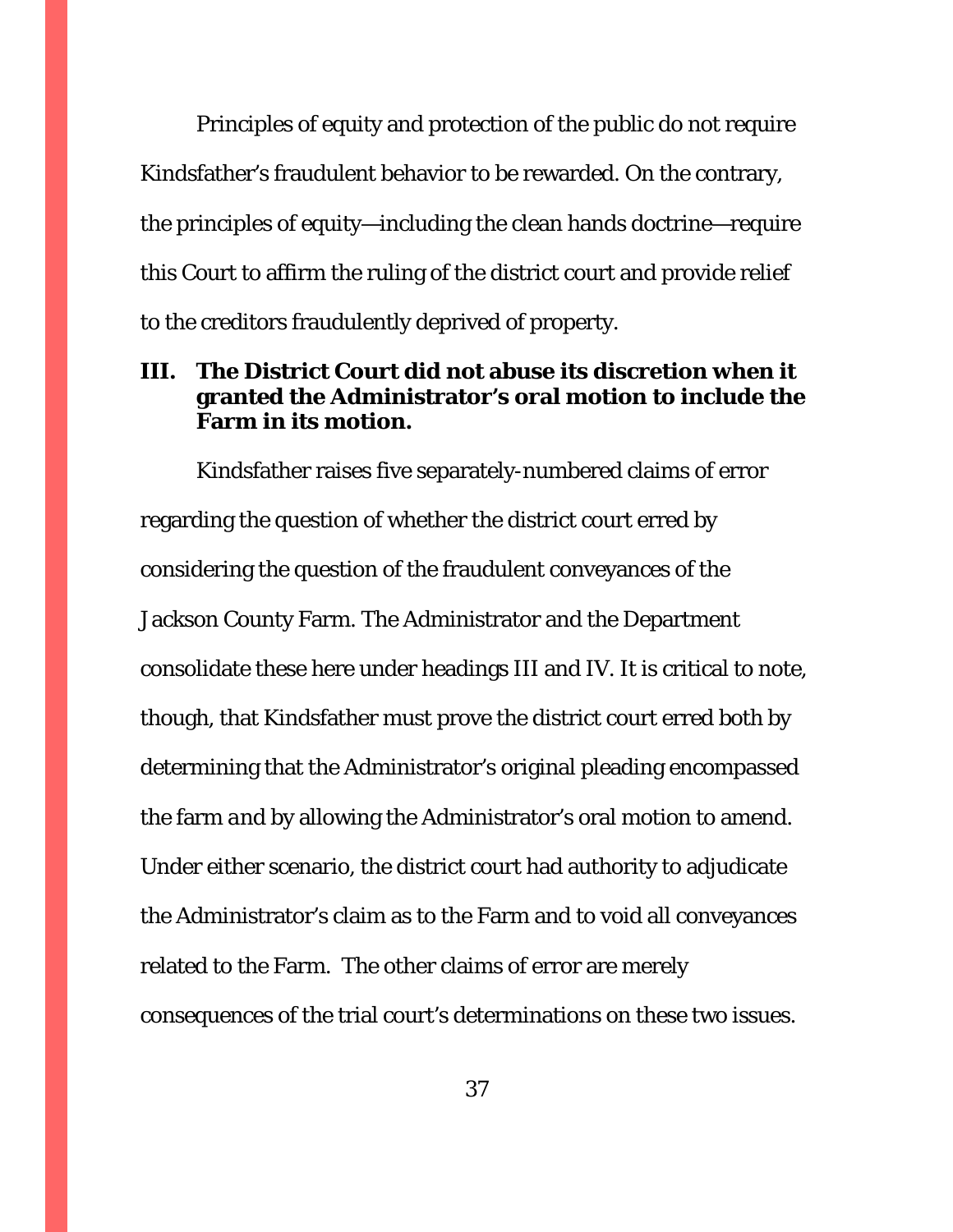# **A. Scope and Standard of Review**

Kindsfather correctly notes that the standard of review on a motion for leave to amend is abuse of discretion. However, Kindsfather neglects to specify what an extremely difficult bar this standard of review is for an appellant to clear.

We afford district courts considerable discretion in ruling on motions for leave to amend pleadings. Consequently, we will reverse only if the record indicates the court clearly abused its discretion. We will find an abuse of discretion when the court bases its decision on clearly untenable grounds or to an extent clearly unreasonable.

*Rife v. D.T. Corner, Inc.*, 641 N.W.2d 761, 766 (Iowa 2002). The Iowa

Court of Appeals has also emphasized that, "The trial court will be

reversed only when there is a clear abuse of discretion." *Grace* 

*Hodgson Tr. V. McClannahan*, 569 N.W.2d 397, 399 (Iowa Ct. App.

1997).

# **B. Preservation of Error.**

The Administrator and the Department of Revenue agree that this issue was preserved for review.

#### **C. Analysis**

From the time the Administrator filed her motion asking the district court to void fraudulent transfers, all parties knew what was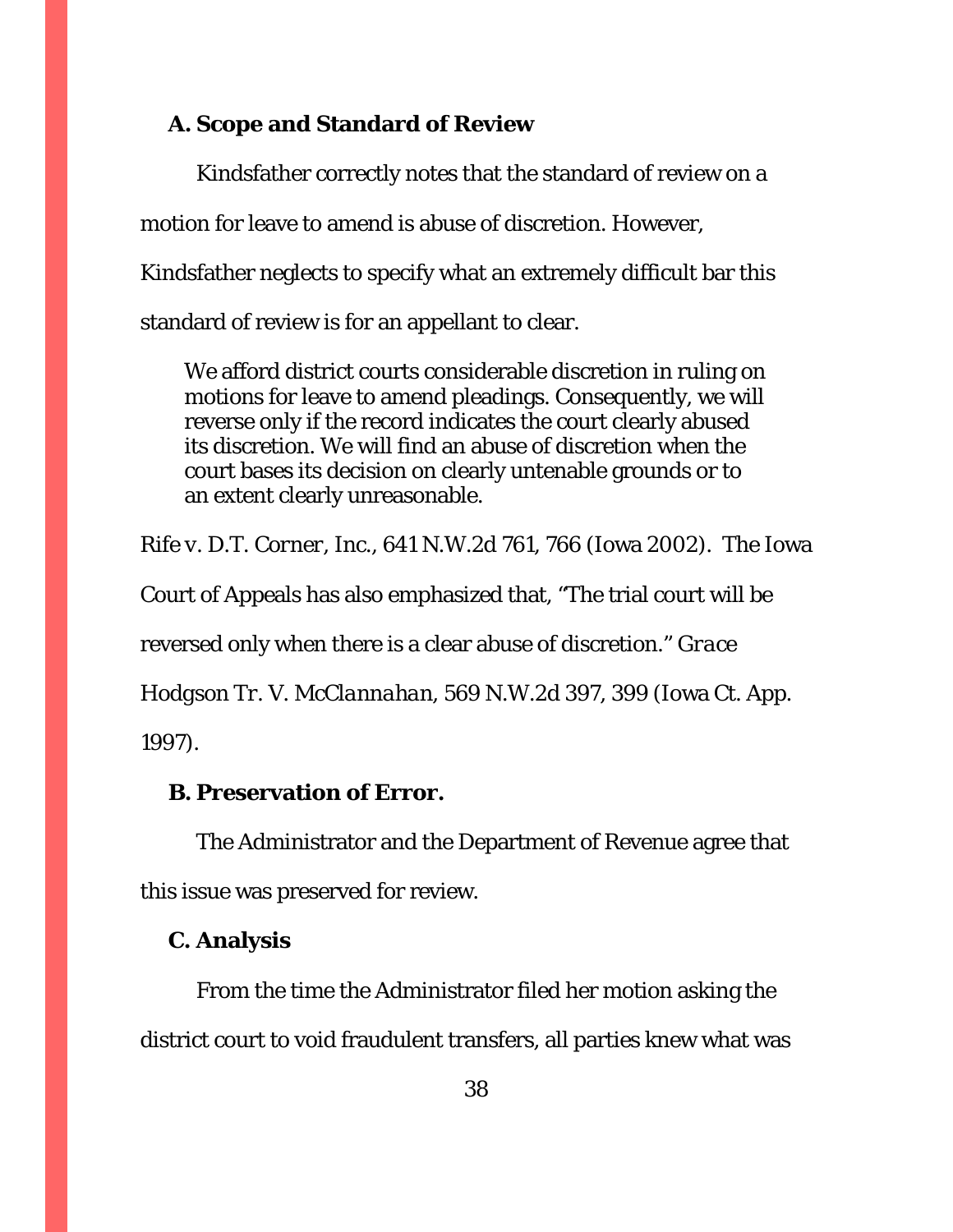at issue—Glaser and Kindsfather's joint scheme to transfer Glaser's real estate to defraud Glaser's creditors. While the Administrator's initial pleading listed some, but not all, of the transactions that constituted this fraudulent scheme, the extent of the fraudulent conveyances was made clear through discovery and came as no surprise to any of the parties. The district court found that "through the motion to set aside conveyances, through her knowledge of the conveyances, and through questioning in her deposition," Kindsfather was on clear notice that the claim involved *all* of the fraudulent conveyances, including the fraudulent conveyance of the property known as the Jackson County farm. Dist. Ct. Order at 13 (App. at 63). Though not necessary in light of this notice, the district court also granted the Administrator's motion to amend its pleadings consistent with the evidence.

Kindsfather makes two claims of error related to the district court's ruling on the Administrator's leave to amend. First, she simply argues that the trial court abused its discretion. *See* Appellant's Br. at 28 (claim of error designated as V). Secondly, she argues that the trial court abused its discretion when it ruled that the amendment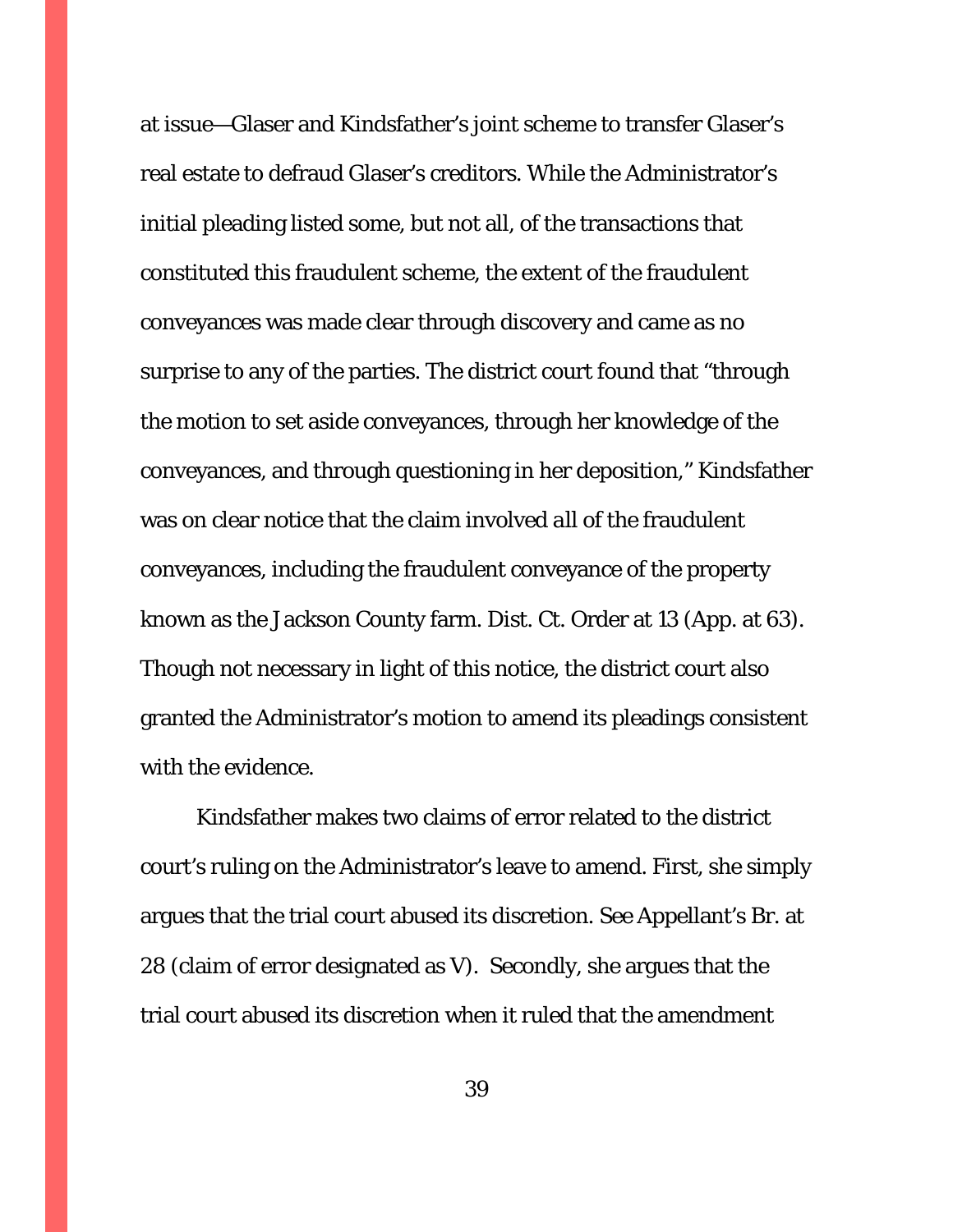related back to the original pleading. *See id.* at 38 (claim of error designated as VI).

### **1. The law highly favors allowing amendments.**

The purpose of requiring leave of court to amend is simply "to give the other side the right to object to amendments which might affect their preparation for trial." *McClannahan*, 569 N.W.2d at 399. Allowing amendments is highly encouraged and denying permission to amend is discouraged, as the standard is to allow amendments when "justice so requires." *Id*.

The Supreme Court has adopted such an expansive view of when amendments should be allowed that it has said that an amendment may be allowed "at any time before a decision is rendered, even after the close of presentation of the evidence." *Rife*, 641 N.W.2d at 767. Generally, the amendment should "not substantially change the issues or defense of the case," but "[e]ven an amendment that substantially changes the issues may still be allowed if the opposing party is not prejudiced or unfairly surprised." *Id.* Allowing the amendment to address the Jackson County Farm neither impacted Kindsfather's trial preparation nor caused her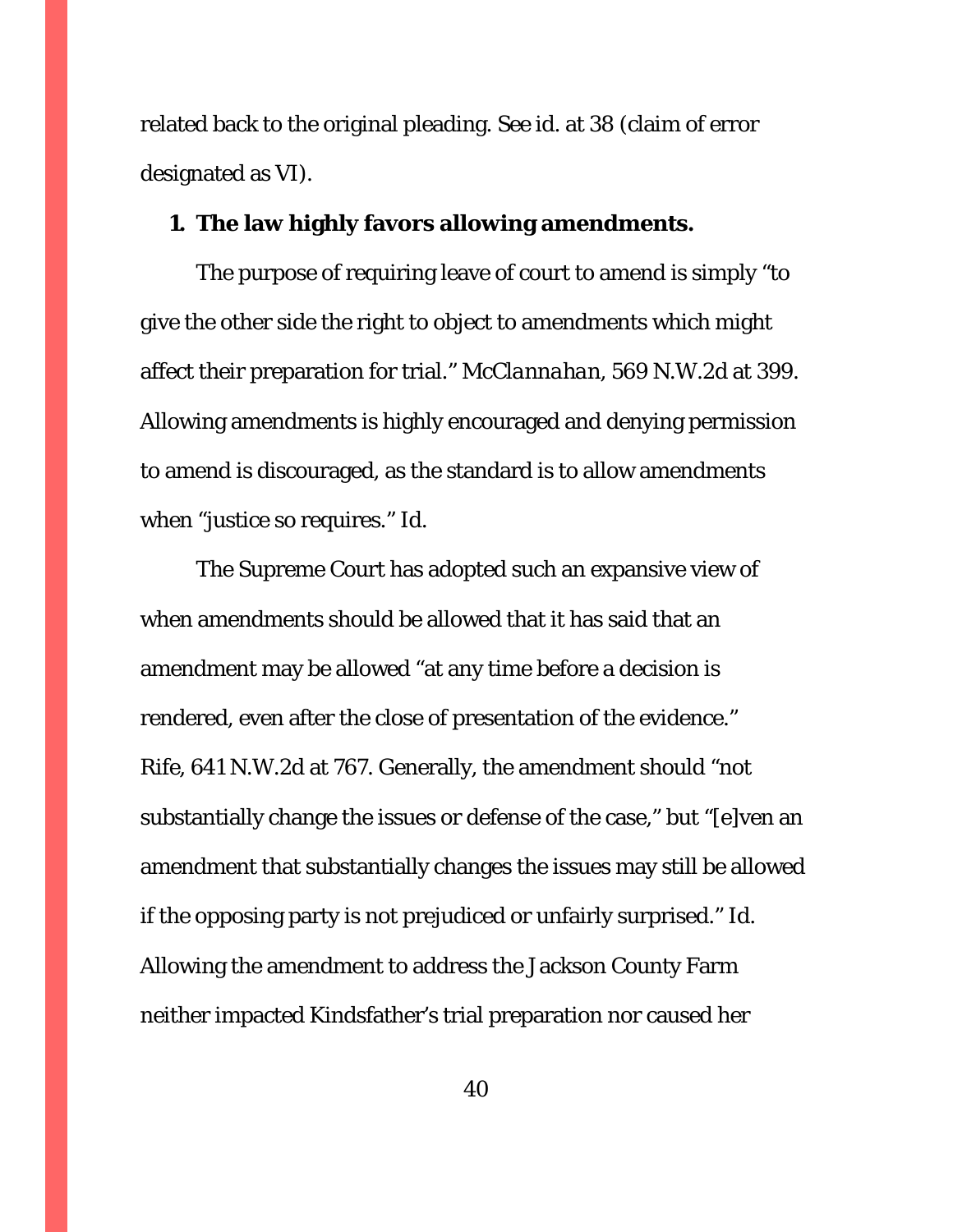unfair surprise.

# **2. The Administrator's allegation that the Jackson County Farm was fraudulently conveyed was not a surprise, nor did it prevent Kindsfather from being adequately prepared for trial.**

On April 5, 2018, Kindsfather filed a motion in limine, with supporting memorandum, asking the district court to forbid the Administrator and Department from presenting evidence regarding the Jackson County Farm. This was six weeks before the date of the hearing and confirms that Kindsfather had ample notice of the claim to adequately prepare. The district court also made detailed findings of fact regarding the Administrator's initial motion, finding that it was detailed enough to make Kindsfather aware of the Administrator's fraudulent transfer claim involving the Jackson County Farm on June 28, 2016. In addition, Kindsfather was on notice due to the extensive questioning regarding the farm at her deposition more than a year prior to trial. *See* Dist. Ct. Order at 13 (App. at 63). Finally, as Kindsfather was intimately involved with the fraudulent transfers related to the Farm, she knew these transfers were part of Glaser's overall scheme to defraud his creditors.

Kindsfather complains extensively that she did not have the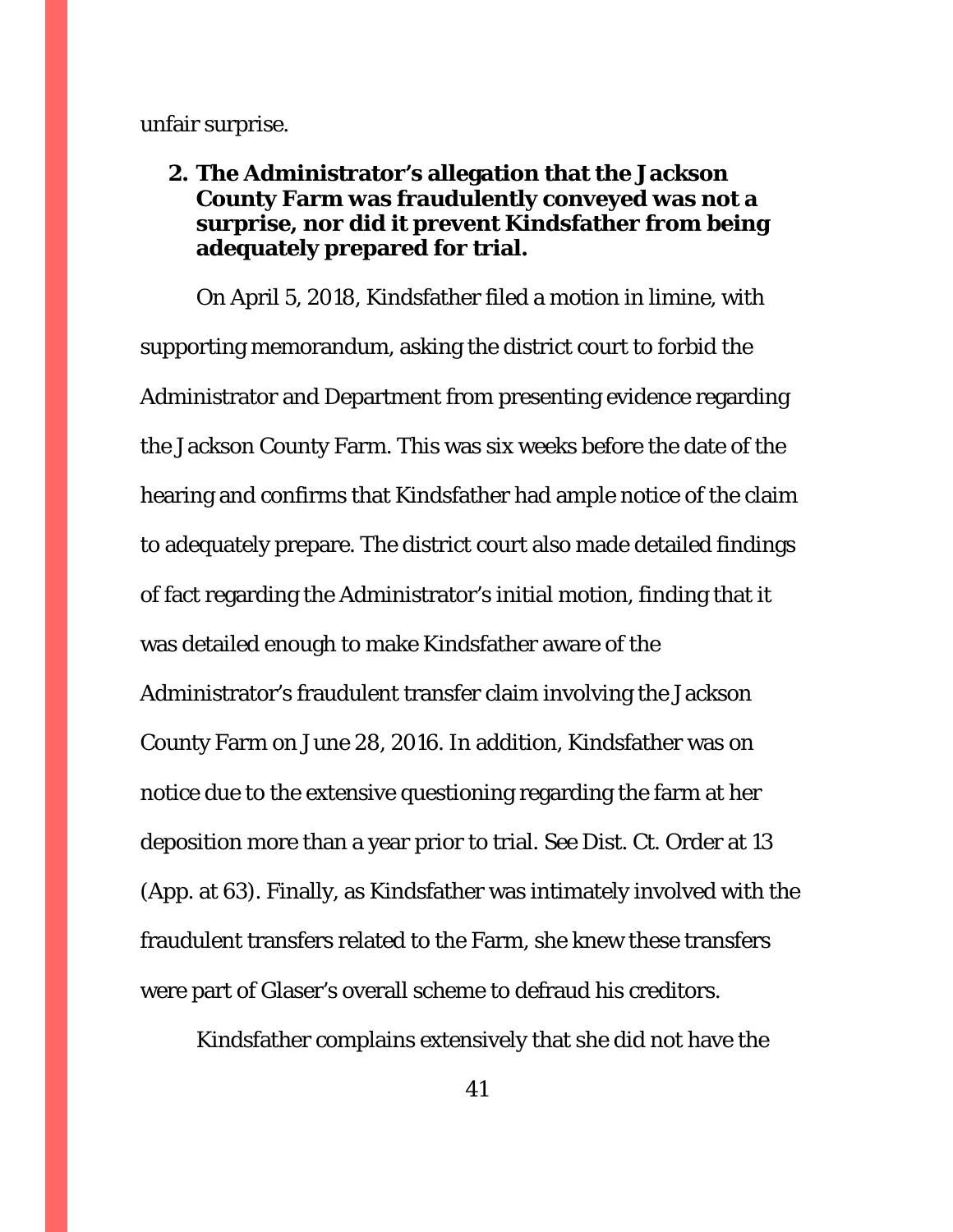opportunity to call witnesses or introduce documents related to the transfer of the Farm, but does not explain why she did not have this opportunity. *See* Appellant's Br. at 32. In fact, her own motion filed six weeks before trial shows that she had ample time to prepare any witnesses and documents related to the Farm. The district court denied the motion, determining that evidence related to the Farm would be admissible, *before trial began*. The district court's wellsupported findings demonstrate Kindsfather had ample notice that the transfer of the Jackson County Farm would be at issue.

# **3. The Administrator proved the fraudulent conveyance requirements related to the Jackson County Farm.**

Kindsfather alleges that the amendment is not actually supported by the proof offered. *See id.* at 33. Then, she proceeds to ignore the majority of the record and the district court's order in order to support this statement.

Despite Kindsfather's claim that there was no evidence of insolvency in the record, the district court recounted the Administrator's evidence demonstrating that Glaser was insolvent. The district court detailed Glaser's interactions with the Iowa Department of Revenue, concluding that "the Court finds it was clear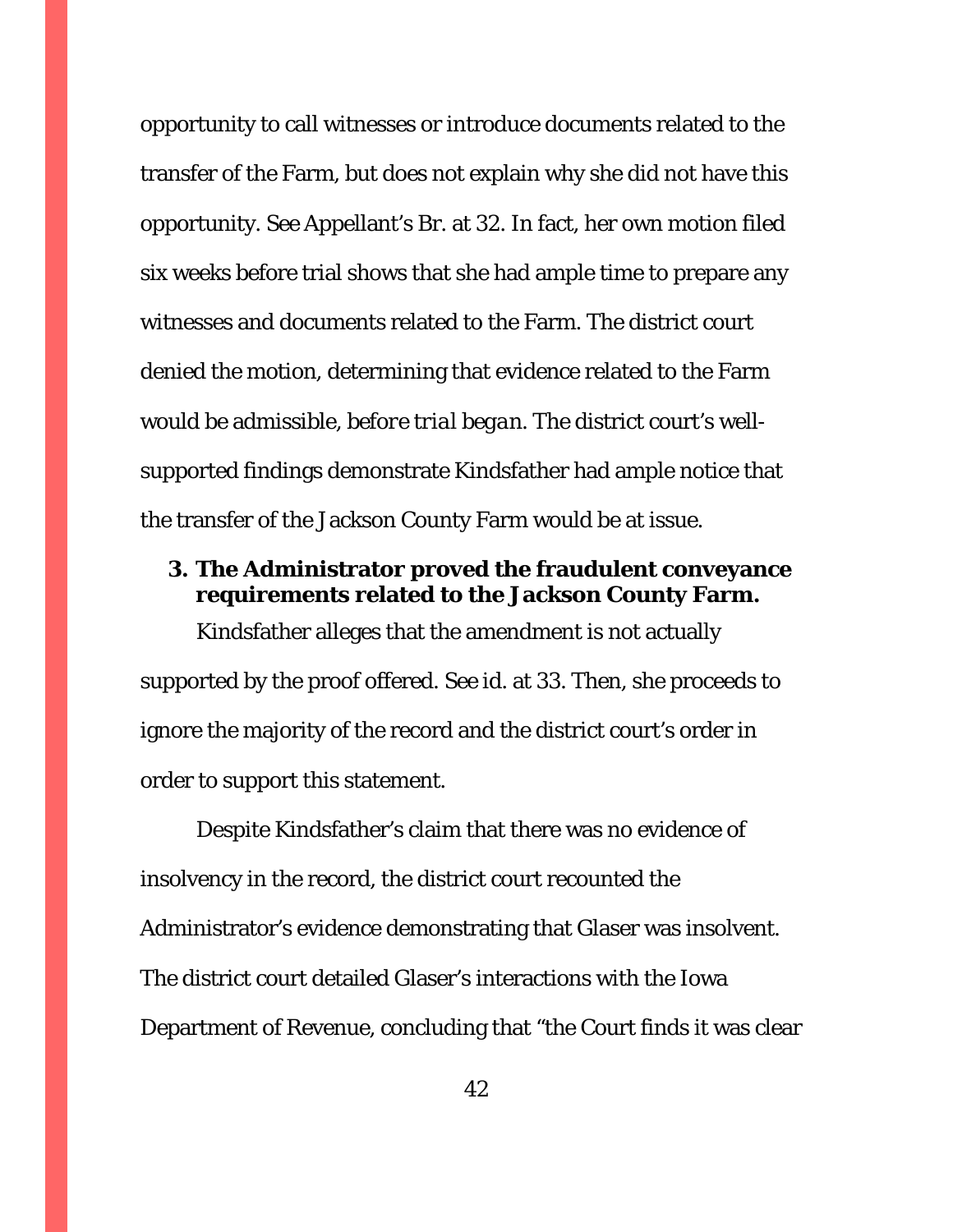to Glaser for many years, dating back to at least 2007, that he had tax liabilities and the State was pursuing him for back taxes." Dist. Ct. Order at 4 (App. at 54). Though Kindsfather cites to her own testimony in the record regarding Glaser's financial affairs, in which she speculates about Glaser's pensions and house equity, the district court noted, "Kindsfather testified she knew very little about Glaser's financial arrangements, holdings and debt. The district court found Kindsfather's testimony in connection with such matters to lack credibility in substance and demeanor." *Id.* at 9 (App. at 59). The district court's factual findings as to Glaser's insolvency dating back to 2007 were well-supported by the record.

The Administrator proved that Glaser was "generally not paying [his] debts as they [became] due," the only statutory requirement to establish a presumption of insolvency. *See* Iowa Code § 684.2. Kindsfather's unreliable, inconsistent, and vague testimony is not sufficient to overcome this presumption of insolvency, as the district court correctly concluded. Specifically, Kindsfather never introduced competent evidence as to Glaser's assets, expenses, income, or liabilities.

43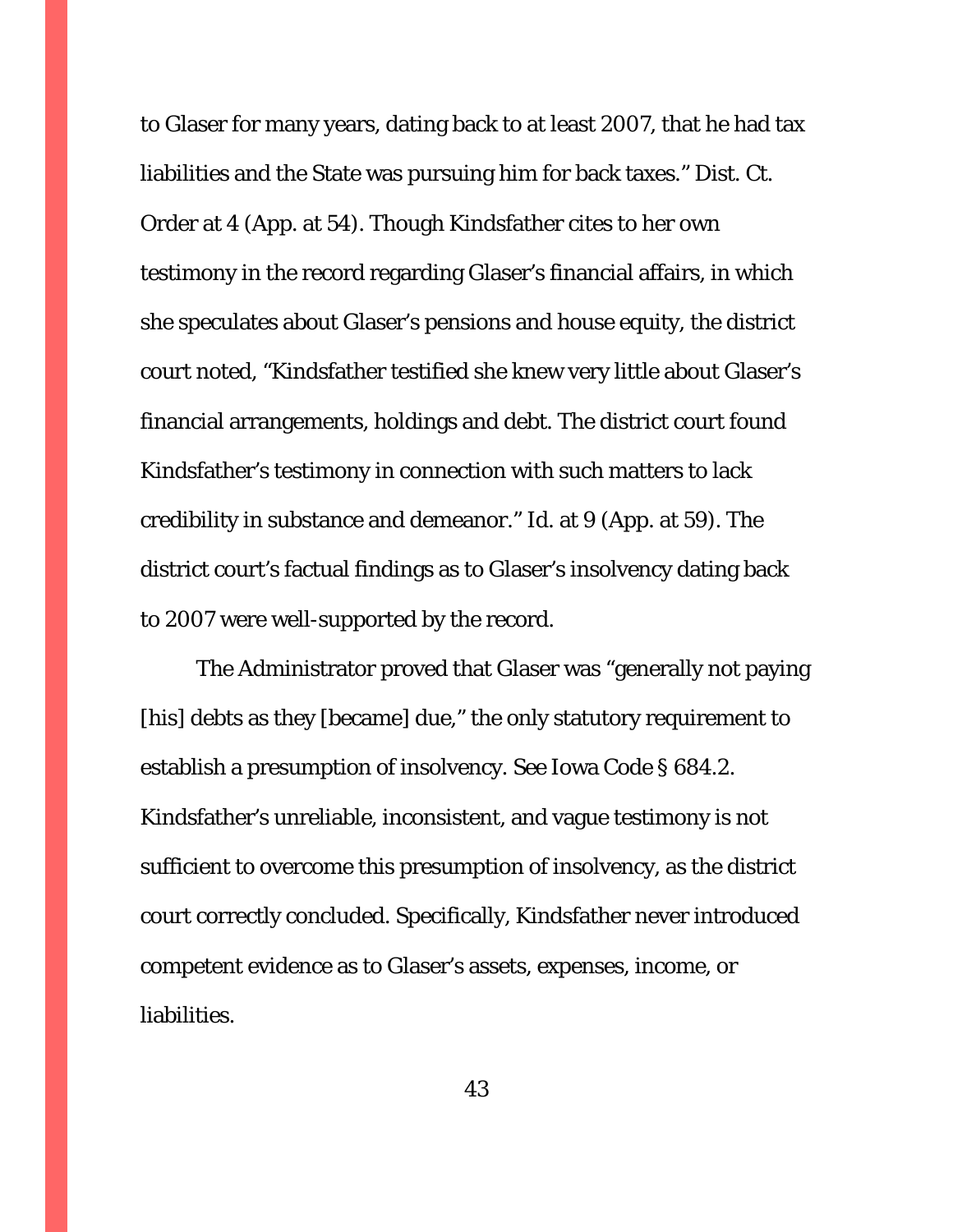The Administrator proved, and the district court found, that

there was substantial proof of fraud when Glaser transferred the farm

to Shreve.

Kindsfather testified that it was Glaser's intent that his interest in the farm eventually go to Kindsfather, but Glaser and Kindsfather were concerned that a creditor would attach a lien to the property if it went directly to Kindsfather, because of a foreclosure on a restaurant in which Kindsfather then had an ownership interest. *See* Exhibit 21, Kindsfather deposition, p. 80, lines 6-25, p. 82, lines 22-25. Kindsfather did not offer any explanation why Glaser could not hold title to the property in his own name until Kindsfather was ready and able to take title in her name. From the evidence it seems clear, and the Court finds and concludes, that Glaser's intention was to shield the asset from *his* creditors, and that conveyance to Shreve also served to shield the asset from Kindsfather's creditors.

Dist. Ct. Order at 14 (App. at 64).

**4. The district court correctly applied the relation-back doctrine, which confirmed that the Administrator successfully filed her petition within the applicable statute of limitations**.

Kindsfather attempts to make much of the district court's

inadvertent pluralization of the word "occurrence" in citing Iowa Rule

of Civil Procedure 1.402(5) to argue that the district court erred in

allowing the Administrator's oral motion. *See* Appellant's Br. at 40.

She then argues in a separate claim of error (VII) that the district

court abused its discretion when it allowed the Administrator to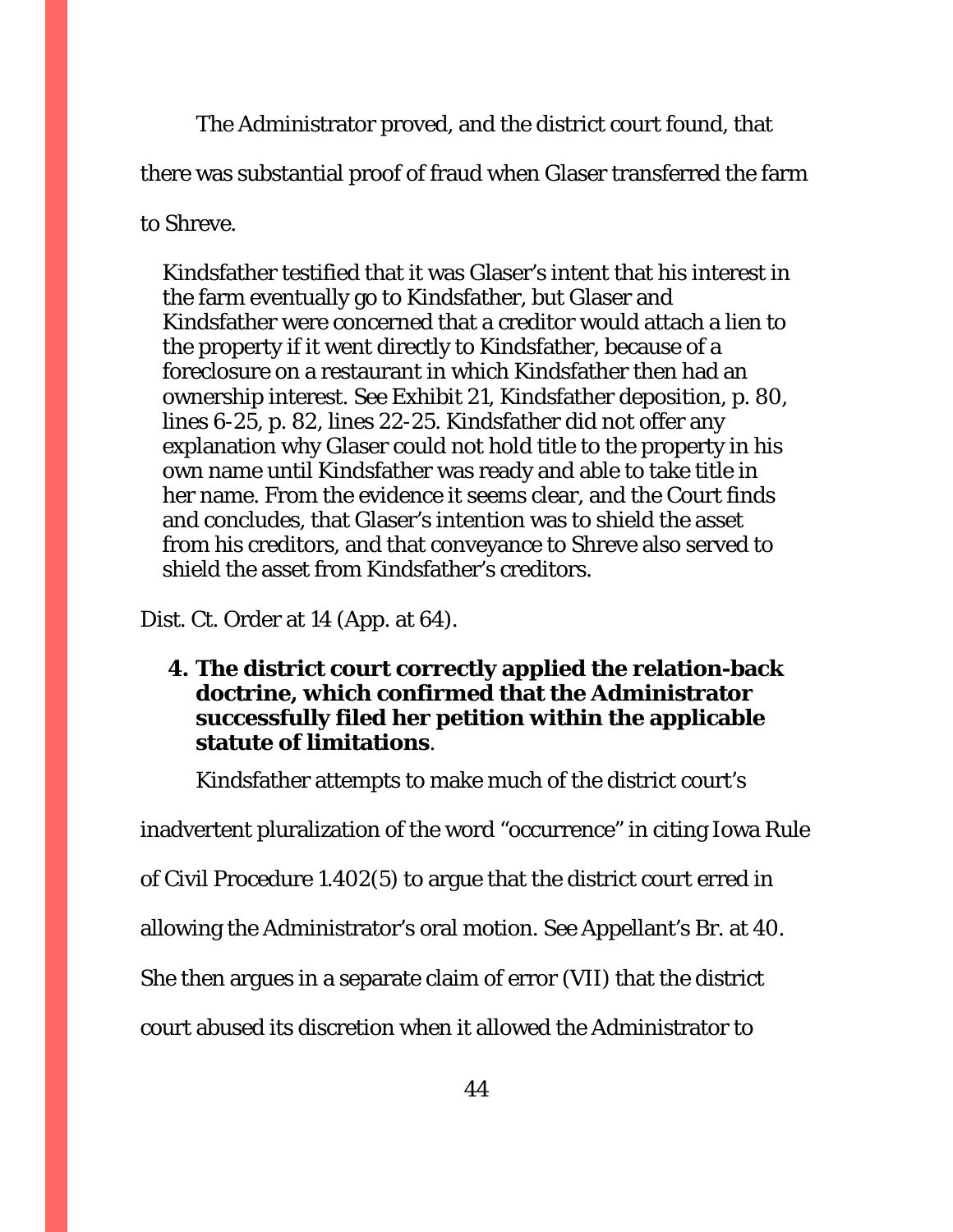amend her pleadings "when the claim to void the deed to the farm was barred by the statute of limitations."

Kindsfather addresses the question of whether the Administrator had constructive notice of the fraudulent transfer in some detail, but does so unnecessarily. Neither the Administrator nor the Department have alleged that the "discovery rule" should apply here, nor did the district court rely on the discovery rule when it applied the relation-back doctrine.

Kindsfather provides no analysis or legal citation on why the Court erred in determining that the relation-back doctrine should apply, other than simply noting the district court inadvertently pluralized the term "occurrence." The district court entered findings of fact, supported by undisputed evidence in the record, regarding the series of transactions related to the farm in its discussion of Kindsfather's related claim that her mother, Judy Shreve, is an indispensable party to this action. The farm went first from Glaser to Shreve, with the intention that Shreve hold the property in trust for Kindsfather as a method of shielding the farm from both Kindsfather's and Glaser's creditors. *See* Dist. Ct. Order at 14 (App. at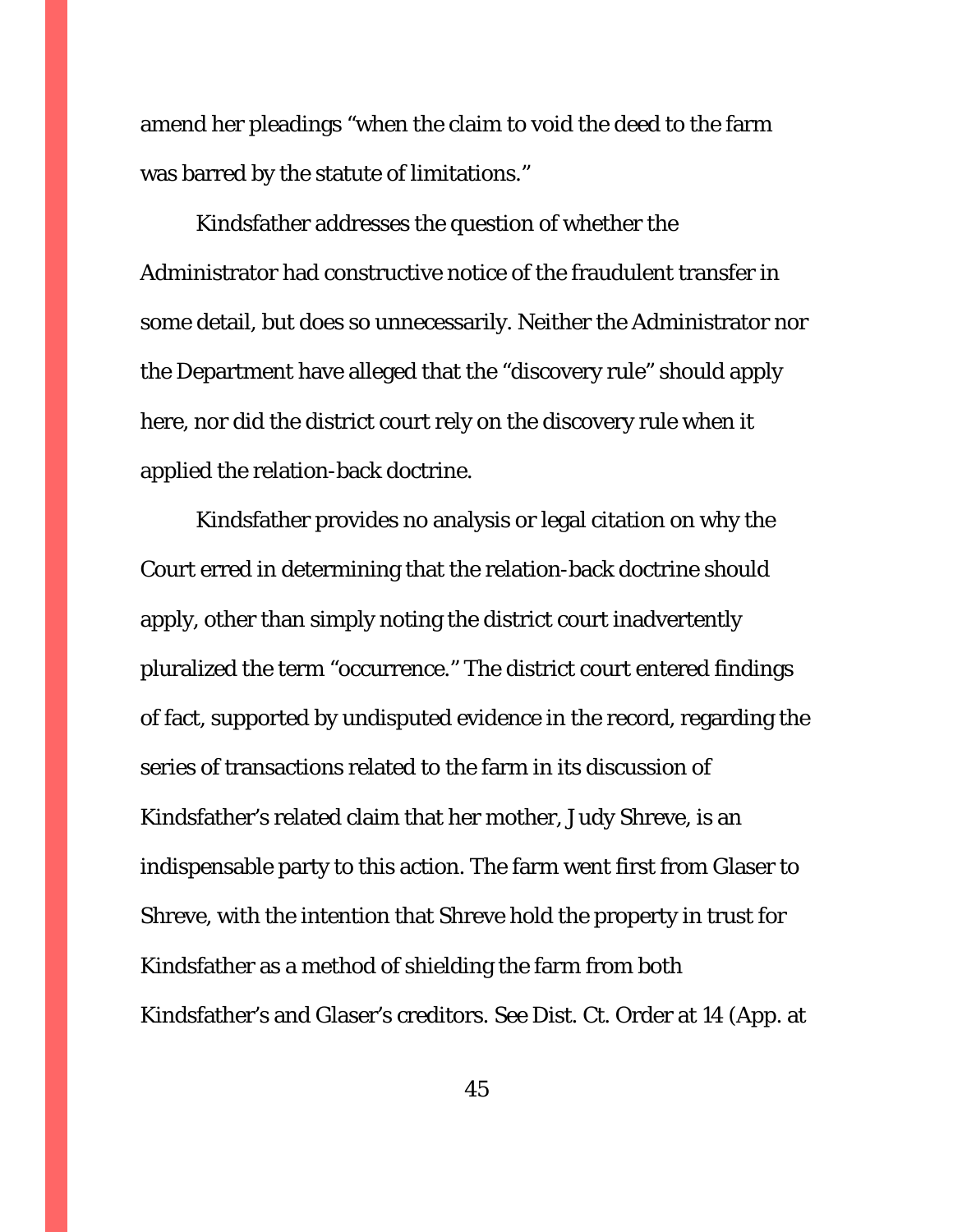64). This transfer, however, was neither the beginning nor the end of Glaser's and Kindsfather's series of transactions designed to defraud Glaser's creditors. The Iowa Department of Revenue filed a state tax lien on Glaser's properties on January 7, 2008. *See* Joint Stipulation of Uncontested Facts at 1 (App. at 47). On January 8, 2008, Glaser executed a warranty deed transferring and conveying Lot 12, 812 Country Club Drive, to Kindsfather. Appendix A (App. at 232). The district court detailed the subsequent transactions in its order. *See* Dist. Ct. Order at 4-6 (App. at 54-56). The fraudulent transactions continued until at least November 19, 2012. *Id.* at 6 (App. at 56). They also included a series of fraudulent mortgages. Appendix A, Administrator's Post-Trial Brief (App. at 232).

The guiding principle under Iowa law in determining whether an amendment will relate back for statute of limitations purposes is whether Kindsfather had sufficient notice regarding the claims of the Administrator relating to the farm. *See Rieff v. Evans*, 630 N.W.2d 278, 288 (Iowa 2001), as amended on denial of reh'g (July 3, 2001) (The relation back rule is founded on notice. This is to ensure that any amendment to a pleading made after the statute of limitations has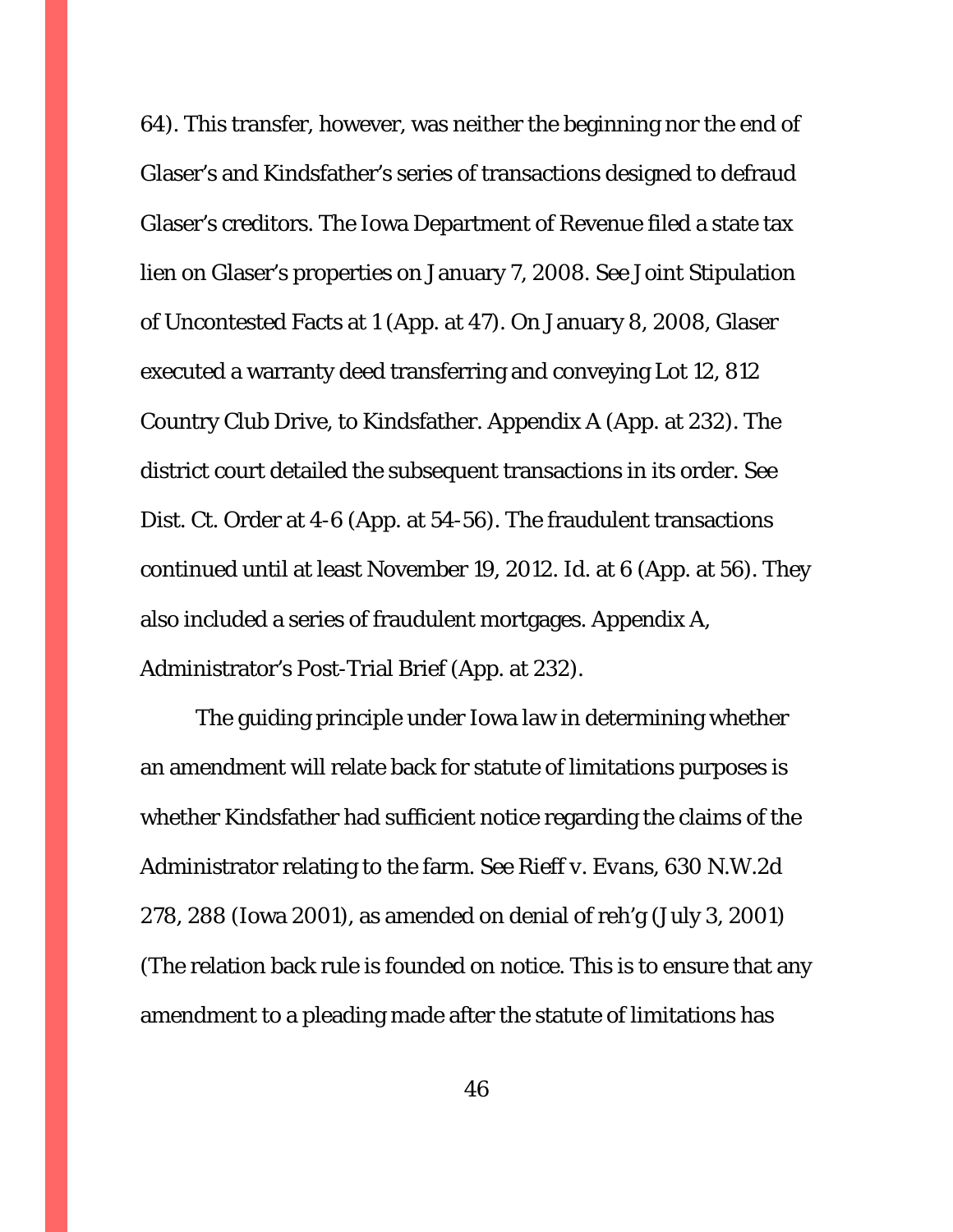expired does not cause the type of prejudice to the defendant sought to be avoided by the statute of limitations.")

Iowa courts have consistently stated that the rules of pleading exist "to provide notice and to facilitate a fair and just decision on the merits of the case." *Estate of Kuhns v. Marco*, 620 N.W.2d 488, 490 (Iowa 2000). The reason that Iowa courts have adopted such a permissive standard for amendment of pleadings is to ensure that pleading rules do not "allow a mistake in a pleading to determine the outcome of a case." *Id*. The central question this Court must answer in determining whether to allow the amendment to relate back to the filing of the original pleading is whether it offends the policies underlying the statute of limitations—specifically whether the amendment would impact Kindsfather's ability to conduct a defense on the merits. *See id*. "Conversely, if the amendment does not offend the policies of the statute of limitations, it should relate back to the original pleading to prevent parties against whom claims are made from taking unjust advantage of otherwise inconsequential pleading errors." *Id*.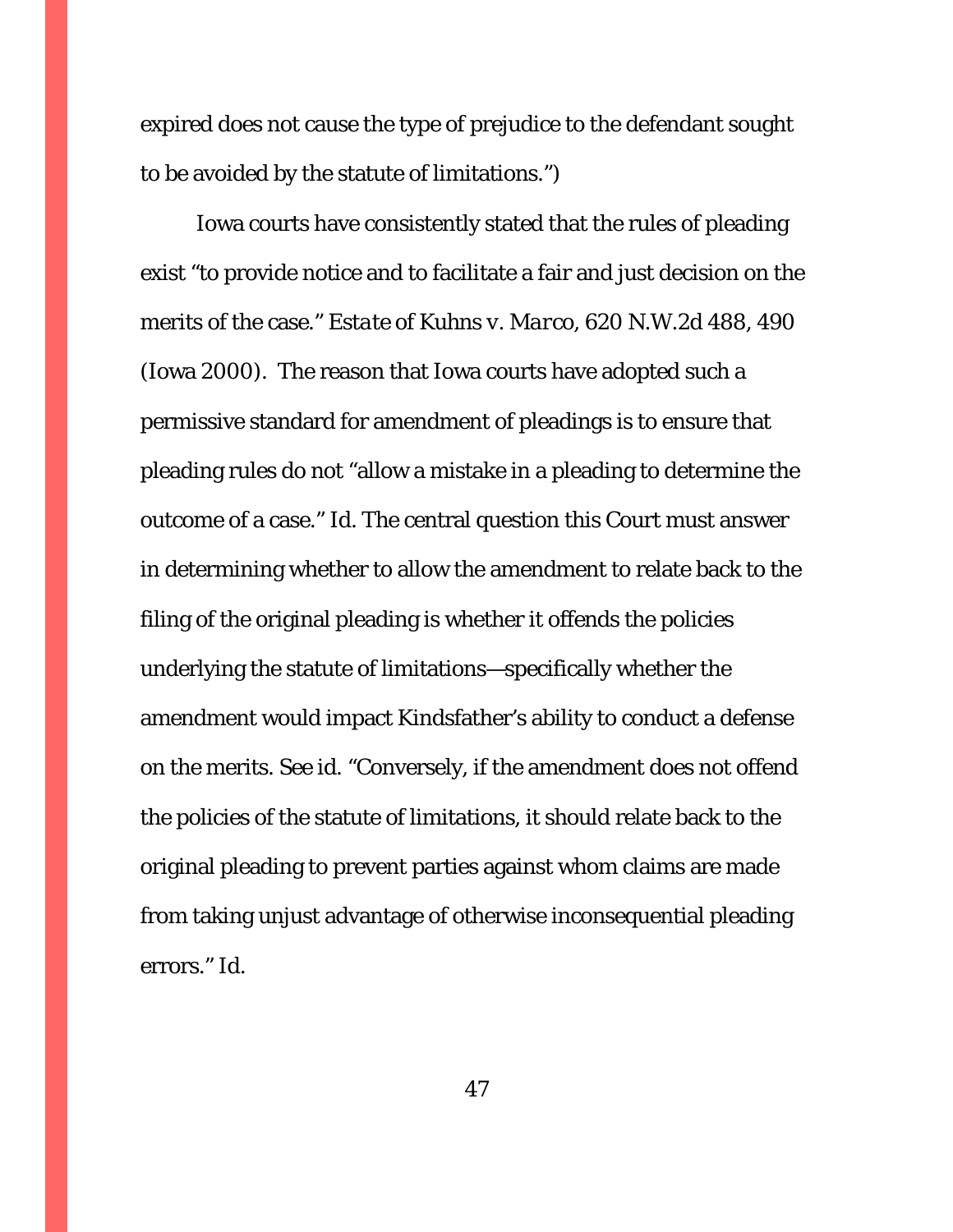The Administrator's request to amend the pleadings to more explicitly include the Jackson County Farm in her original pleading is exactly the type of amendment that the relation-back doctrine is intended to facilitate. The district court found, based on overwhelming direct evidence, that Glaser and Kindsfather engaged in a scheme to defraud his creditors. Kindsfather attempts to avoid a fair and just decision on the merits of the case by exploiting a lack of explicitness in the pleadings to shield what the district court found to be a fraudulent transfer. This technical—albeit inaccurate—reading of the Rule would lead to the Court enriching Glaser's co-conspirator at the expense of his fraud victims.

 Unfortunately, Kindsfather is not saved by the "technicality" she ineffectively attempts to exploit. Glaser's conduct in engaging in fraudulent transfers and falsified mortgages began in 2008 and continued until virtually the day he died, when the suicide note he delivered to Kindsfather included steps she should take to defraud the bank that was foreclosing on his house; measures to continue to defraud the creditors who had liens attached to the property he had already fraudulently conveyed to her; and an additional mortgage to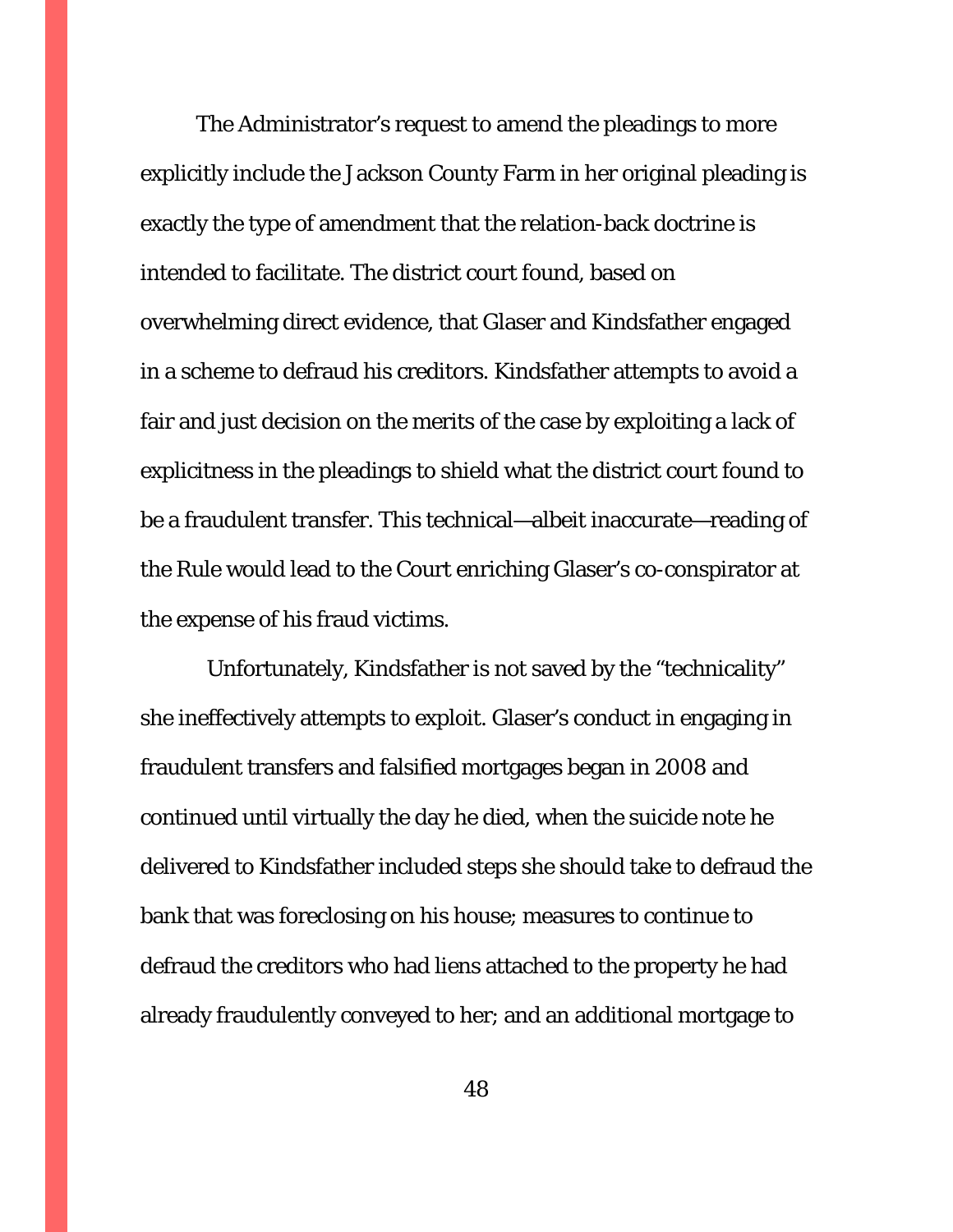execute to defraud any potential creditors who might attempt to attach liens after his death. Dist. Ct. Order at 16 (App. at 66).

Rule 1.402 does not provide a definition of conduct, but consistent application of the term in both state and federal courts applying it demonstrate that it was never intended to refer to a single discrete act. *Reiff*, for example, refers to "conduct" as more than a single discrete act. *Reiff*, 630 N.W. 2d at 289 ("Clearly, the class claims arise out of the same conduct and transactions enunciated in the derivative claims.") Similarly, *Black's Law Dictionary* defines "conduct" as "collectively, a person's deeds." *Black's Law Dictionary* (11th ed. 2019).

In analyzing the comparative federal Rule, the Fifth Circuit reiterated what the Iowa Supreme Court has consistently said—that an amendment should not relate back "if the alteration of a statement of a claim contained in an amended complaint is 'so substantial that it cannot be said that the defendant was given adequate notice of the conduct, transaction or occurrence that forms the basis of the claim or defense." *F.D.I.C. v. Conner*, 20 F.3d 1376, 1386 (5th Cir. 1994). As previously noted, Kindsfather had documented notice of the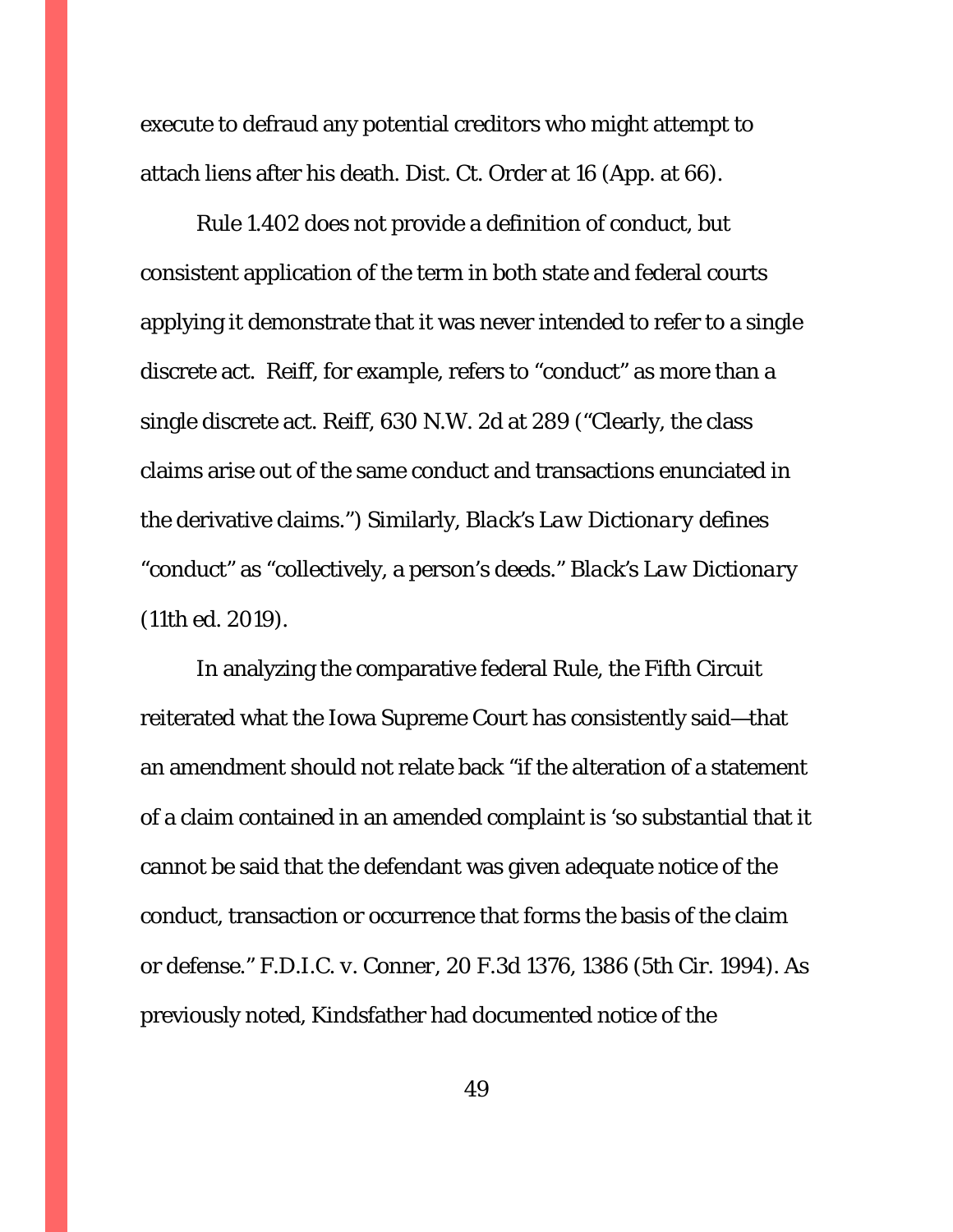Administrator's contention that the Jackson County Farm was fraudulently conveyed over a year prior to trial, and the evidence to prove up the fraudulent conveyances on the other properties was substantially identical as the evidence to prove up the fraudulent conveyance of the Farm.

The Fifth Circuit in *FDIC* went on to explain that "the best touchstone for determining when an amended pleading relates back to the original pleading is the language of [the Rule]: whether the claim asserted in the amended pleading arises 'out of the conduct, transaction, or occurrence set forth or attempted to be set forth in the original pleading." *Id*. In *F.D.I.C.*, the Fifth Circuit allowed the F.D.I.C. to amend its complaint to include additional instances of loans that were similar to the loans that were included in their original complaint. *Id*. "The conduct identified in the original complaint that allegedly caused the defendants to approve the loans listed in that pleading also allegedly caused the defendants to approve the loans that the FDIC seeks to include in this case through the amended complaint." *Id*.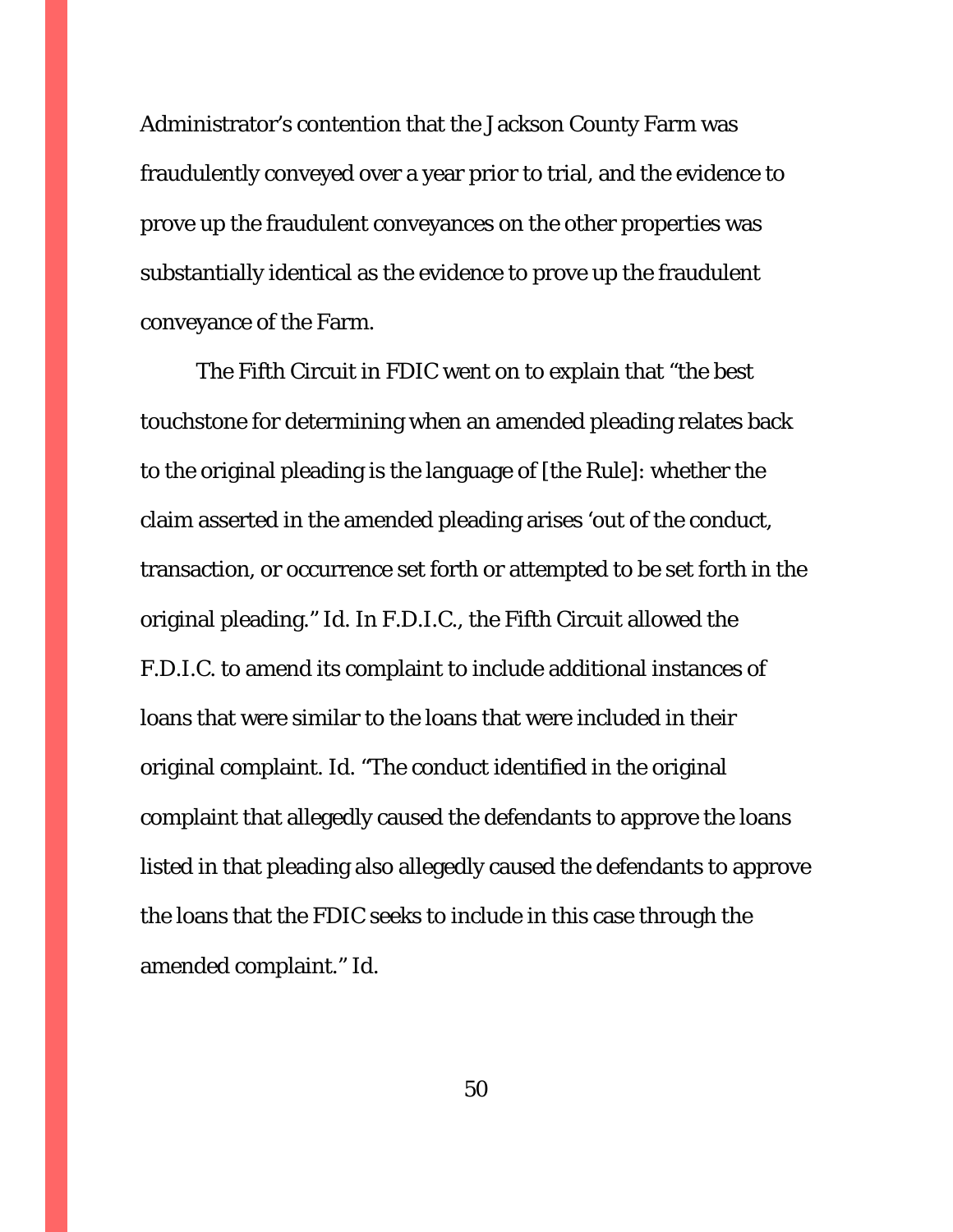Other courts who have considered similar issues related to the definition of "conduct" have agreed with the substance of this analysis. The Southern District of Ohio considered an amendment that would have added a claim of "padded charges" to a claim of other wrongful attorney's fees. *Scott v. Fairbanks Capital Corp*, 284 F. Supp. 2d 880, 886 (S.D. Ohio 2003). The Southern District concluded that these "padded charges. . . . arose out of the same mortgage loans, foreclosure proceedings, forebearance agreements, and payoff statements as the attorney's fees. Thus, . . . it is clear that Plaintiffs' proposed claims are based upon the same general conduct that formed the bases for their attorney's fees claims."). Similarly, the Sixth Circuit allowed an amendment that contained "new operative facts," finding that despite these newly-alleged facts, they arose out of the same "conduct, transaction, or occurrence as the original complaint." *Miller v. Am. Heavy Lift Shipping*, 231 F.3d 242, 249 (6th Cir. 2000).

Kindsfather attempts to persuade this Court to read the Rule so narrowly that it would disclude the Administrator's claims regarding the farm. Neither the Administrator nor the Department located any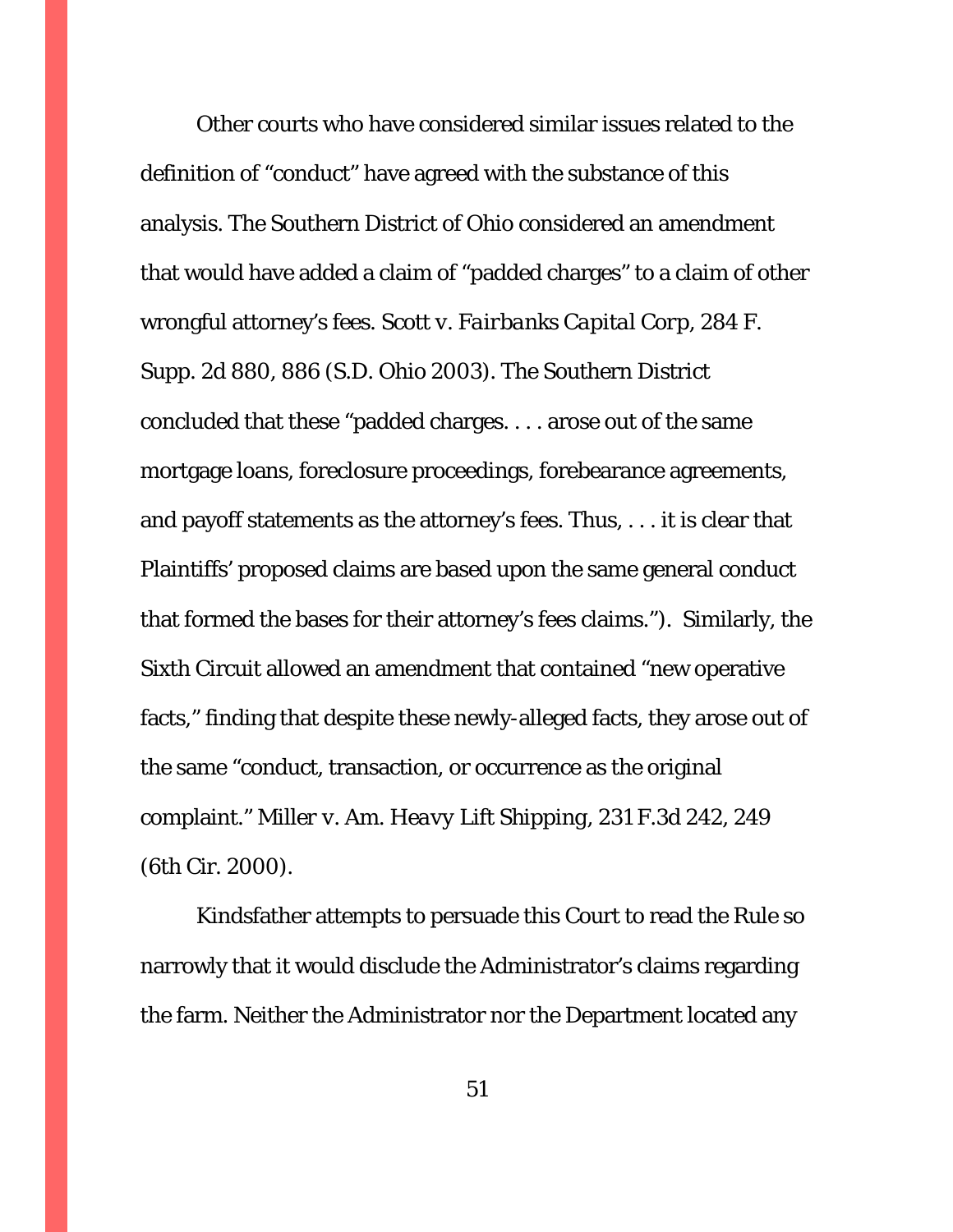cases where a court read the Rule as narrowly as Kindsfather proposes it be read, despite the ubiquitousness of this language in both state and federal rules of civil procedure. This makes sense. As the U.S. Supreme Court noted, "Pleadings are intended to serve as a means of arriving at fair and just settlements of controversies between litigants. They should not raise barriers which prevent the achievement of that end." *Maty v. Grasselli Chem. Co.*, 303 U.S. 197, 201 (1938). "Amendments in causes where the statute of limitations has run will not as a rule be held to state a new cause of action if the facts alleged show substantially the same wrong with respect to the same transaction . . . or if the gist of the action or the subject of the controversy remains the same; and this is true although the alleged incidents of the transactions may be different." *Id*.

The Iowa Supreme Court has embraced this liberal approach to amending pleadings in the interest of achieving justice, even days after the conclusion of the trial. *See Smith v. Vill. Enterprises, Inc.*, 208 N.W.2d 35, 37 (Iowa 1973). "The court, in furtherance of justice, may allow later amendments, including those to conform to the proof and which do not substantially change the claim or defense" *Id*.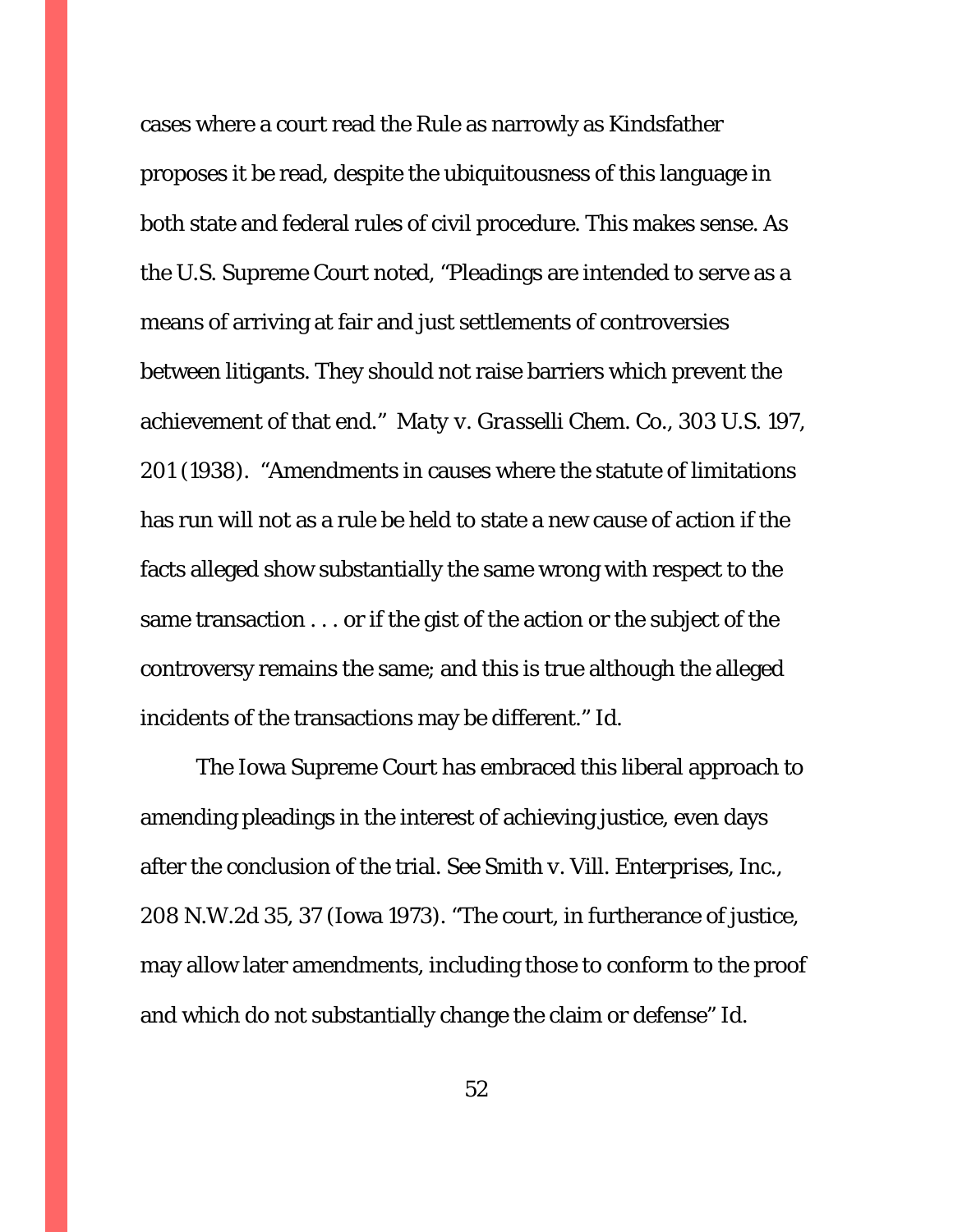Kindsfather cites to *Matter of Estate of Workman* (erroneously cited as *Workman v. Workman*) for the accurate proposition that occasionally, courts should deny requests to amend the pleadings. She does not, however, relate the *Workman* court's findings to the facts here. In fact, the Court denied an amendment that "would have changed the issues and unfairly prejudiced [one of the litigants]." *Matter of Estate of Workman*, 903 N.W.2d 170, 178 (Iowa 2017). The Court then described how, during the course of the proceedings, the litigant requesting leave to amend had actually disclaimed in testimony that he was seeking the relief that he requested to amend his pleadings to reflect. *Id*. Only after his pled theory was discredited during trial did he attempt to switch to an entirely incompatible theory of recovery. *Id*. Allowing the amendment "would have required a different line of questioning and proof." *Id*. This situation is dissimilar to the Administrator's motion to amend, where the fraudulent transfer of the farm was only one in a series of related fraudulent transactions, and Kindsfather had been on explicit notice for over a year that the Administrator intended to present proof of the fraudulent transactions related to the farm at hearing.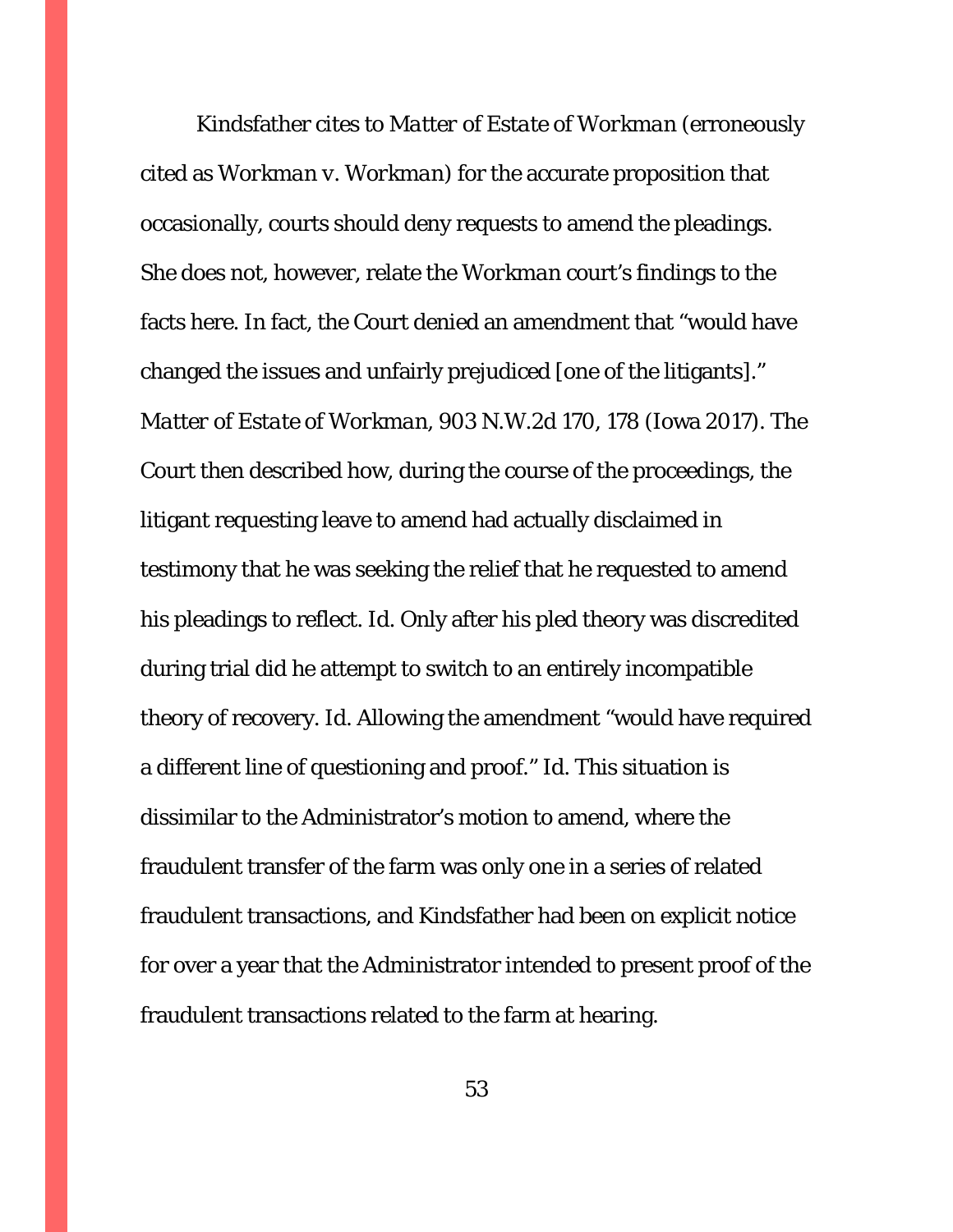# **IV. The District Court correctly concluded that the Administrator's original motion provided it jurisdiction to adjudicate the Administrator's claim regarding the Farm.**

As noted in the introductory note to Point III, in order for this Court to conclude that the district court did not have authority to void the transfers related to the farm, Kindsfather must prevail in establishing that the district court erred **both** in allowing the Administrator's motion to amend the pleadings and in its conclusion that the Administrator's original motion provided it jurisdiction to adjudicate the Administrator's claim regarding the Farm.

### **A. Standard and Scope of Review**

The Administrator and the Department of Revenue agree that the Administrator's motion was an equitable action under Iowa Code 633.33 and 633.368. Further, pursuant to Iowa Rule of Appellate Procedure 6.907, the review of this Court in equitable actions is generally de novo.

# **B. Preservation of Error**

The Administrator and the Department of Revenue concur that this issue was preserved.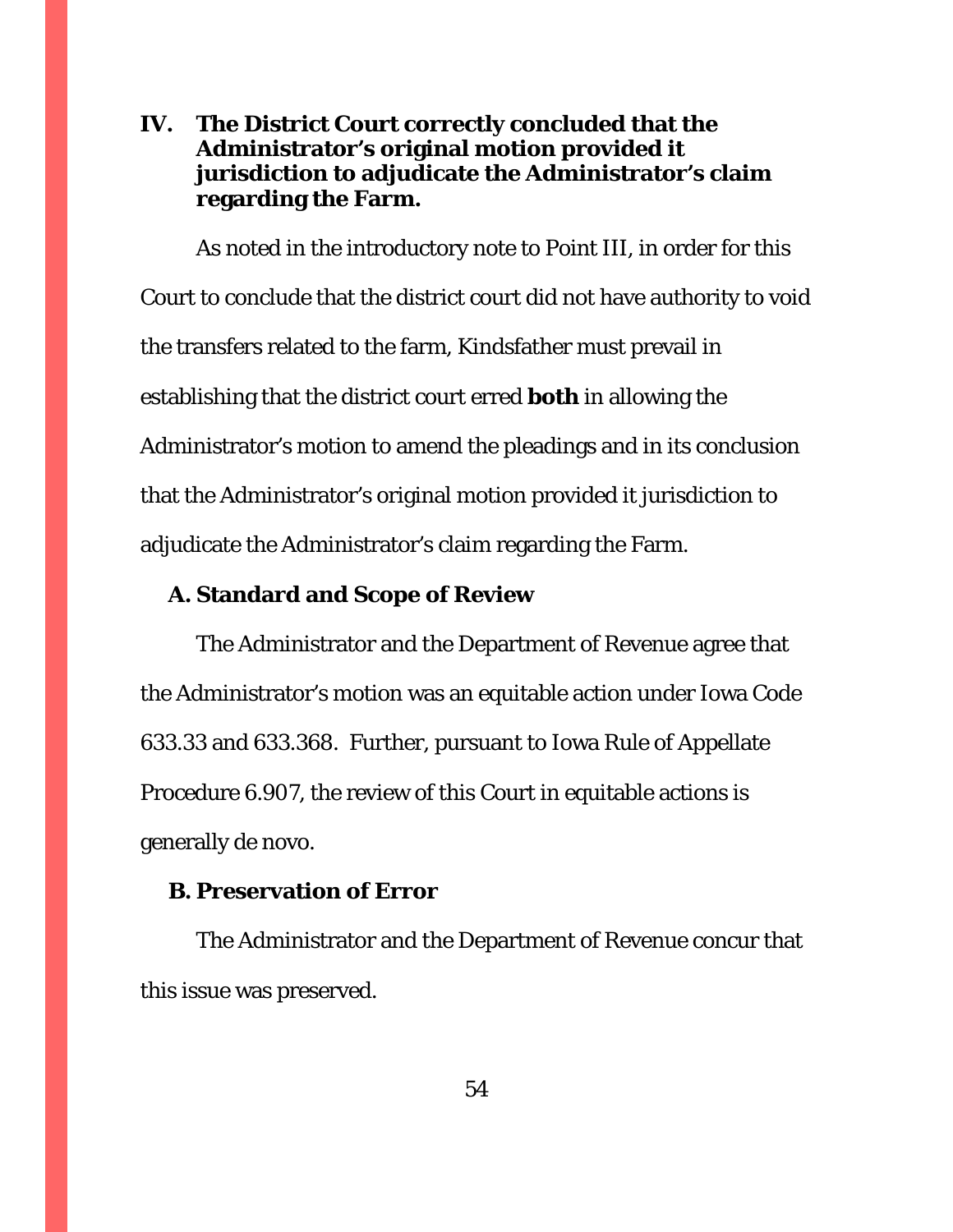#### **C. Analysis**

The Administrator's motion alleged a series of fraudulent transactions. Though the Jackson County Farm was not specifically included in this list in the original petition, the evidence at hearing established that it was part of this larger series of fraudulent transactions. Additionally, in the prayer for relief, the Administrator specifically asked that the "Court set aside the conveyances of the Decedent and include the Property transferred by Decedent within three (3) years of his death, . . . and for other and further relief as is just and equitable in the premises." The Jackson County property was transferred from Glaser to Shreve on September 9, 2011. Exhibit 8 (App. at 186). Glaser died on September 9, 2014, exactly three years later. Administrator's Motion at 1 (App. at 9).

Kindsfather argues that the district court did not have jurisdiction of this issue because the Farm was not explicitly mentioned in the original pleading. This argument is not consistent with notice pleading, which, as the district court noted, "need not allege the ultimate facts to support each element of a cause of action." Rather, it must only "contain factual allegations sufficient to give the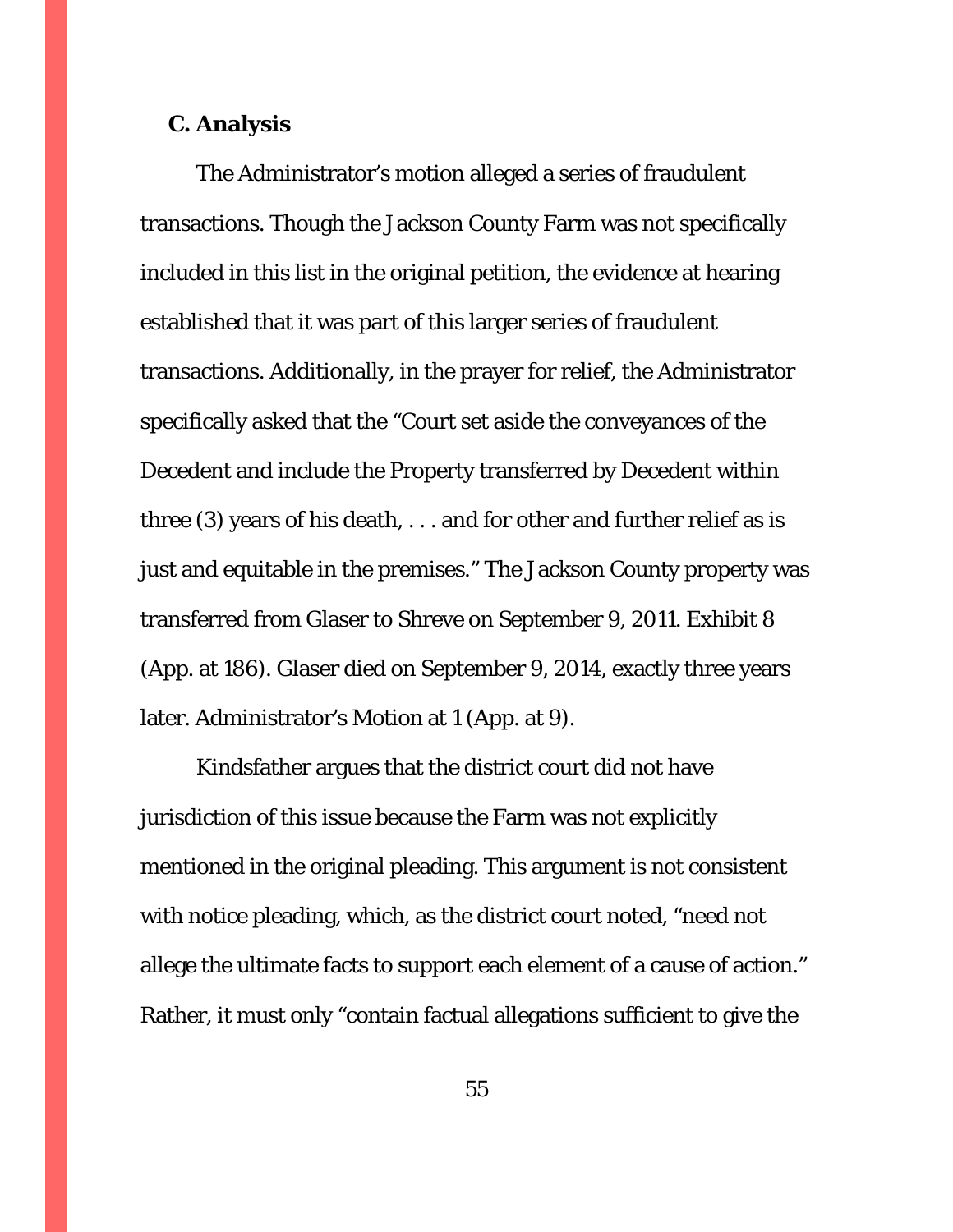defendant fair notice of each claim asserted so the defendant can adequately respond." *Young v. HealthPort Techs., Inc.*, 877 N.W.2d 124, 127-28. As noted elsewhere and detailed by the district court order at 13 (App. at 63), Kindsfather can hardly claim surprise that the Administrator would present evidence to support her allegation that the farm had been fraudulently transferred, nor that the Administrator would ask for the district court to provide equitable relief for the defrauded creditors rather than allow Glaser's coconspirator to continue to enjoy the fruits of her fraudulent activity.

 Courts have long held that a court sitting in equity must construe pleadings liberally under Iowa's notice pleading rules, "and will often justify granting relief in addition to that contained in the specific prayer, provided it fairly conforms to the case made by the petition and the evidence." *Lee v. State*, 844 N.W.2d 668, 679 (Iowa 2014).

 Kindsfather cites to *Estate of Randeris v. Randeris* for support that actions not contemplated by the pleadings are not properly within the jurisdiction of the probate court. *See* Appellant's Br. at 22; *See* 523 N.W.2d 600, 604 (Iowa Ct. App. 1994). However, she does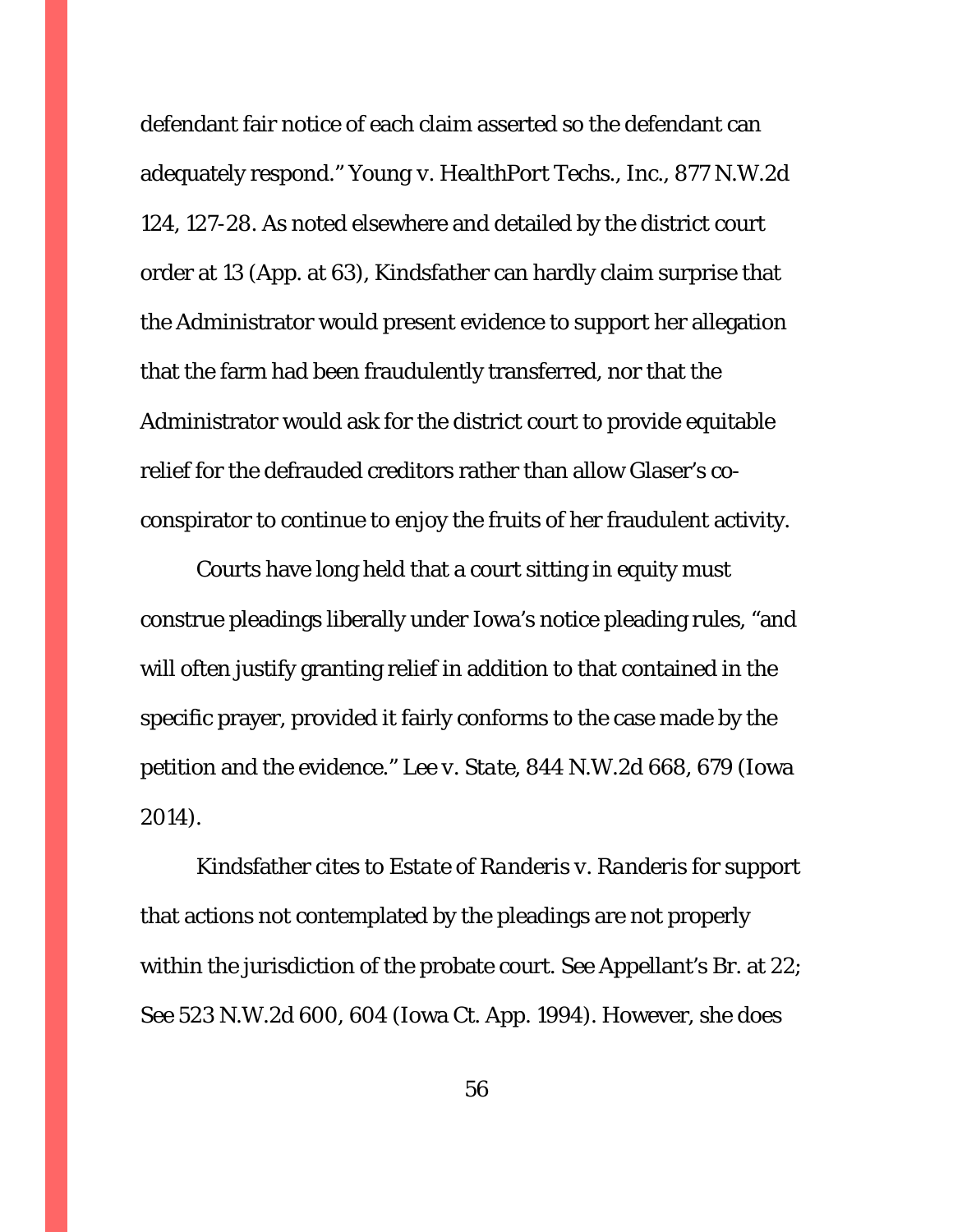not provide context to that court's determination. The *Renderis* court noted that the district court sitting in probate "has plenary jurisdiction to determine matters essential to probate business before it." *Id*. The Jackson Farm transaction certainly meets this criteria. But, as Kindsfather noted, "the jurisdiction of a court can ordinary be exercised only within the scope of the pleadings." *Id*. While technically accurate, the *Renderis* court gave a much broader definition of the "scope of the pleadings" than Kindsfather argues that it did. Appellant's Br. at 22. Kindsfather, in fact, states, without citation to authority that, "The *correct test* for determining whether an issue raised at trial is *beyond the scope of the pleadings* is a legal *jurisdictional* test and is not an evidentiary test." *Id.* at 23 (emphasis in original). Yet, even the case she cites found that the reason that the property transfers at issue were outside of the scope of the pleadings is that, "The evidence offered at the hearing regarding the competency of the decedent prior to his death related to the reasonableness of [the executor's] failure to pursue action to challenge the deeds and did not justify a trial over the validity of the deeds." *Id*. The *Renderis* court found that the probate court did not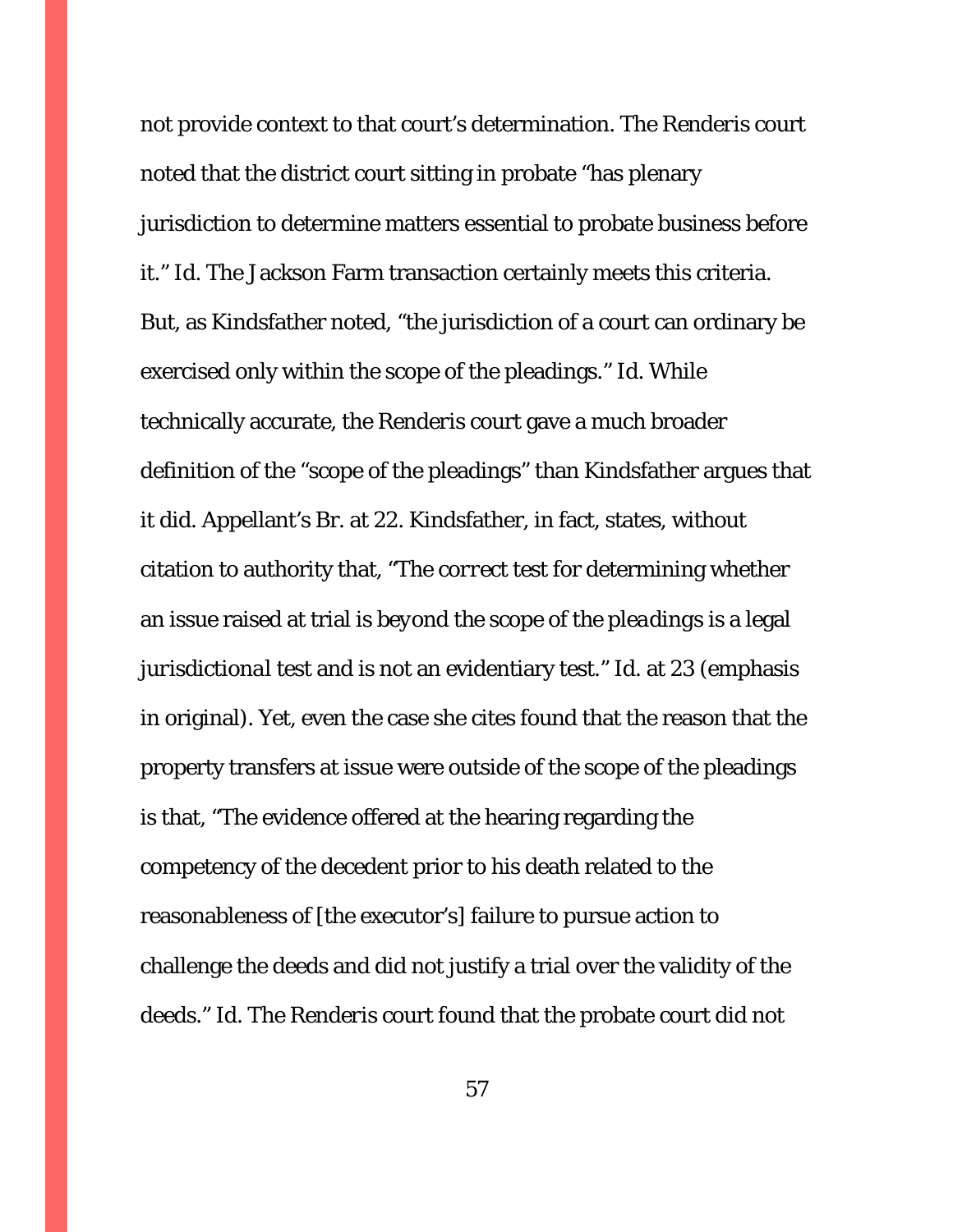have jurisdiction over the question because the probate court did not take evidence specifically on the question of the validity of the deeds, but rather on the executor's failure to challenge the deeds. *Id*. Further, the pleadings were not broad enough to give the parties notice that the court would consider this question. *Id.* 

 This is consistent with other Iowa jurisprudence providing broad relief based on the pleadings in order to address the equities, even when the pleadings are not perfect. *See Anderson v. Yearous*, 249 N.W.2d 855, 859 (Iowa 1977) ("Plaintiffs seek other relief as is just. In this regard we had held appropriate redress may be had upon facts pled and proved, even though such relief has not been specifically sought. It is also well settled such a prayer is to be liberally construed and will often justify a grant of relief in addition to that contained in the specific prayer, provided it fairly conforms to the case made by pleadings and proof"); *Batinich v.Renander*, 899 N.W.2d 741 (Iowa Ct. App. 2017) ("In Iowa, our notice-pleading rules allow for a liberal interpretation of a party's prayer when general equitable relief is requested. If the relief requested in addition to that contained in the specific prayer fairly conforms to the case made by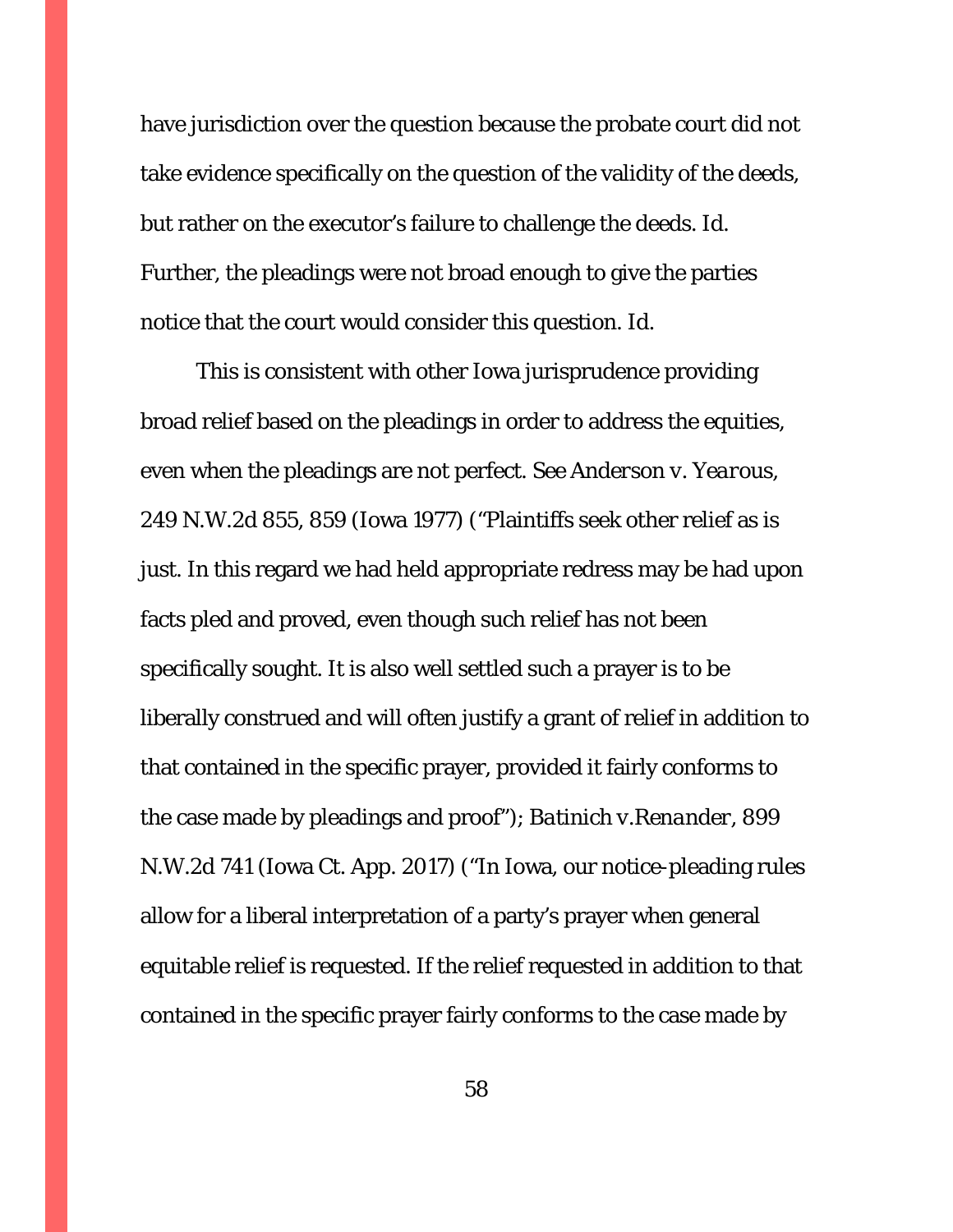the petition and the evidence, such relief will generally be granted.").

 A court can gain jurisdiction over matters when they are pled or when they are tried by the consent of the parties. The Administrator and Department of Revenue agree that Kindsfather did not consent to trial of these issues. However, the pleadings were broad enough to give the district court jurisdiction.

The Iowa Court of Appeals explained the reason why the court is generally restricted to those issues raised in the pleadings or tried by consent of the parties as a jurisdictional matter. *Matter of Estate of Day*, 521 N.W.2d 475, 478-79 (Iowa Ct. App. 1994). "Due process implications loom when a court goes beyond the pleadings," so the inquiry as to whether the district court has jurisdiction turns on whether Kindsfather had adequate notice that the district court would consider the conveyances related to the farm. *See id.* "General prayers are liberally construed and allow the court to grant relief beyond what is specifically requested." *Id*.

 The district court had discretion to find that the Administrator's prayer for relief was broad enough to encompass the Farm conveyance issues. This Court should affirm that finding.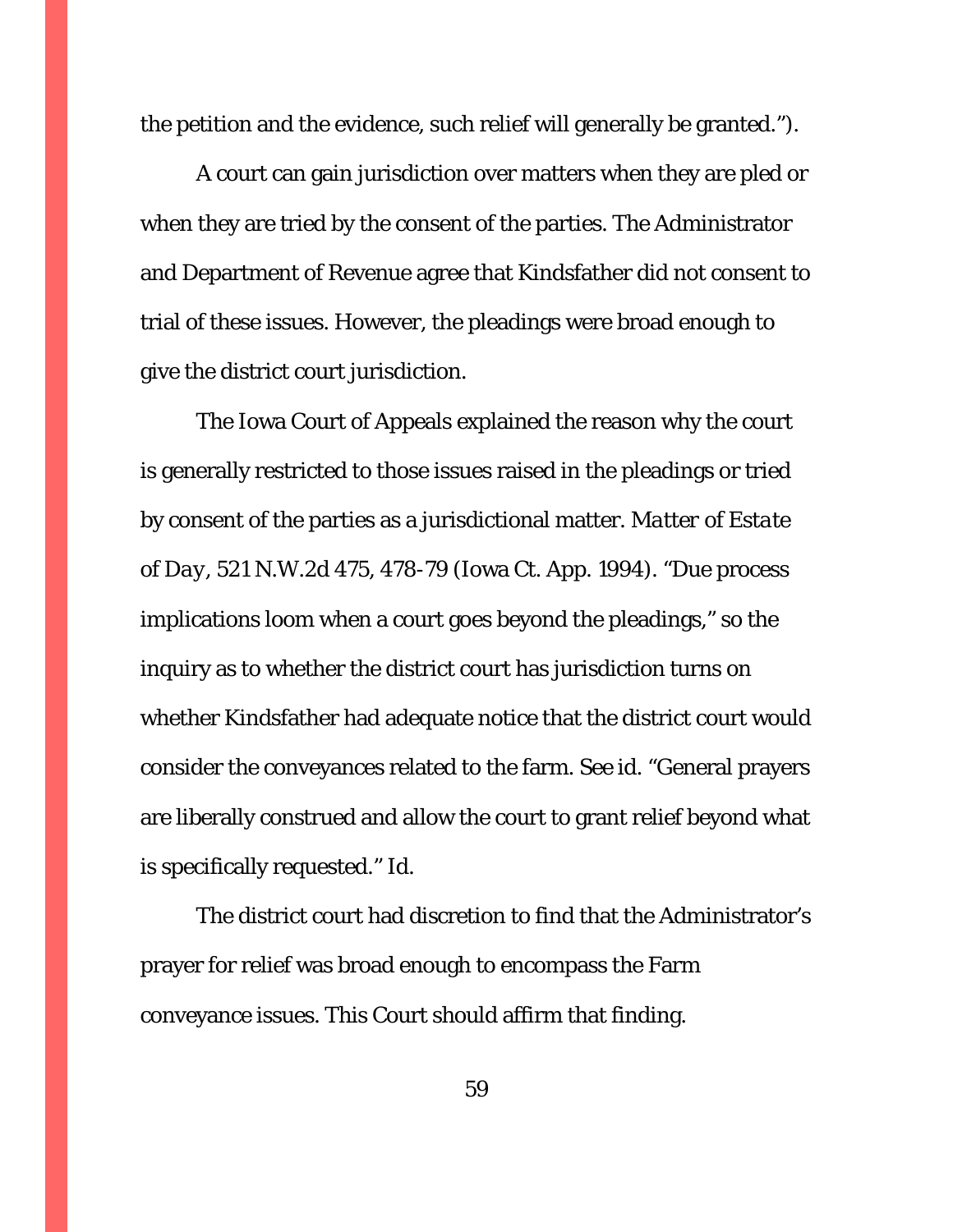# **V. The Trial Court accurately found that neither Kindsfather nor Randall had a right to claim a homestead exemption.**

### **A. Scope and Standard of Review.**

 The standard of review is for correction of errors at law. The Administrator and the Department of Revenue agree that the Administrator's motion was an equitable action under Iowa Code 633.33 and 633.368. Further, pursuant to Iowa Rule of Appellate Procedure 6.907, the review of this Court in equitable actions is generally de novo. However, since Kindsfather brings a claim of error based on the interpretation of statute, this Court's review is for correction of errors at law. *See Bank of Am., N.A. v. Schulte*, 843 N.W.2d 876, 880 (Iowa 2014) ("Generally, we review equitable proceedings de novo. Because this dispute raises an issue of statutory interpretation, however, our review is for correction of errors at law.") (citation omitted).

# **B. Preservation of Error**

 The Administrator and Department of Revenue agree that error was preserved on this issue.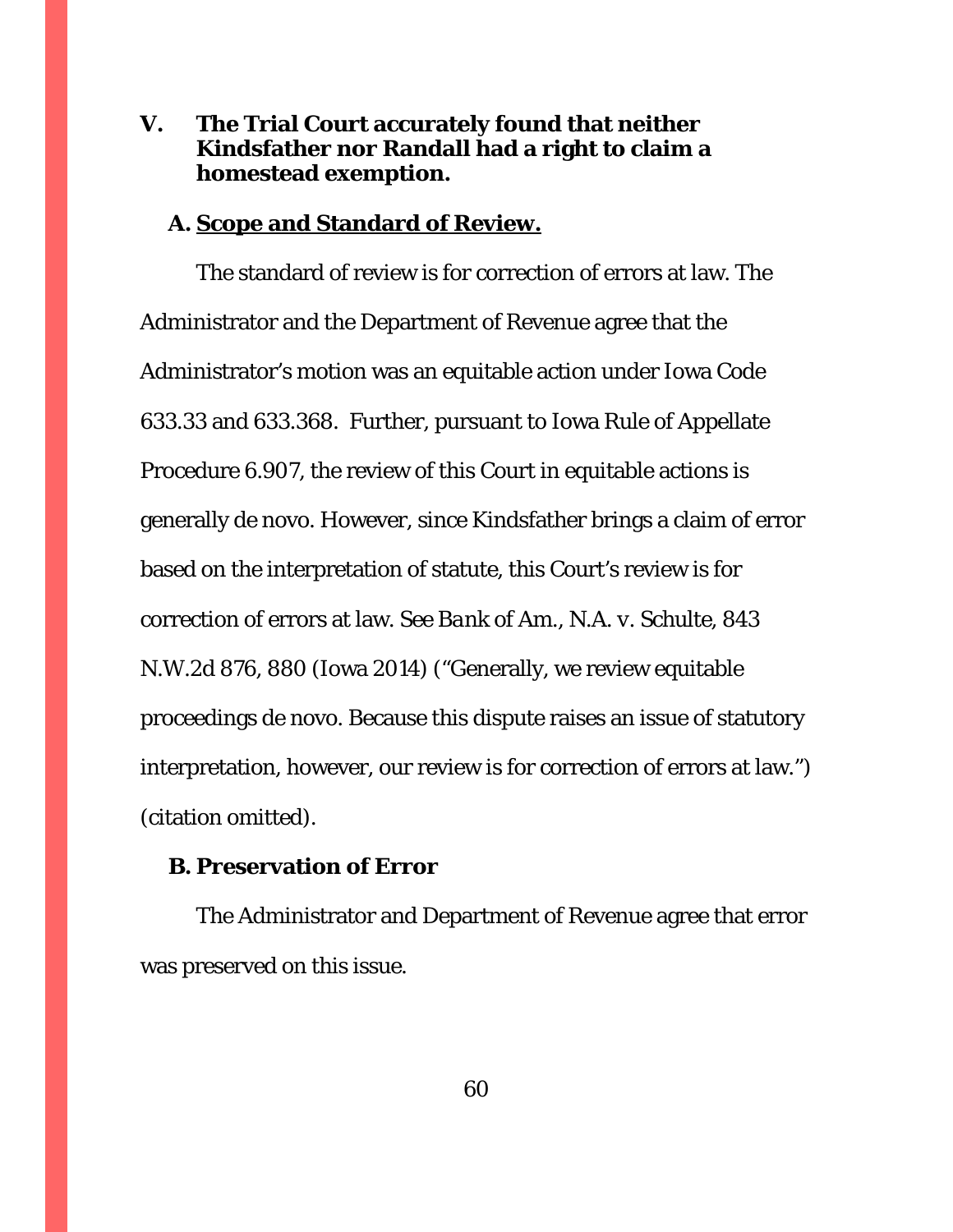## **C. Analysis**

In order to make an argument here, Kindsfather completely mischaracterizes the district court's ruling and simply jousts against the strawman she has constructed. She cites cases that discuss the importance of the homestead exemption and concludes that the "trial court erred when it ruled that Kindsfather lost the homestead exemption because she participated in a conspiracy with Glaser." Appellant's Br. at 69.

 The clear language of the district court's findings of facts and conclusions of law demonstrate that the district court *did not find*  that Kindsfather "lost the homestead exemption." Rather, the district court stated,

The Administrator and State contend that the homestead exemption is not relevant to and is inapplicable to the situation here. . . The Court finds and concludes that the position of the Administrator and State are well-taken. There can be no homestead right without ownership of the homestead property, and there is no intent that a homestead interest can be created or maintained with wrongfully appropriated property. *See Cox v. Waudby*, 443 N.W.2d 716, 719 (Iowa 1988). The Court agrees with the Administrator and State that, if the Court finds that the properties were transferred fraudulently, neither Kindsfather nor Randall would own the properties. Conversely, if the Court finds that the Administrator and State have failed to meet their burden of establishing fraudulent transfer of the properties, Kindsfather and Randall will maintain ownership of the properties and such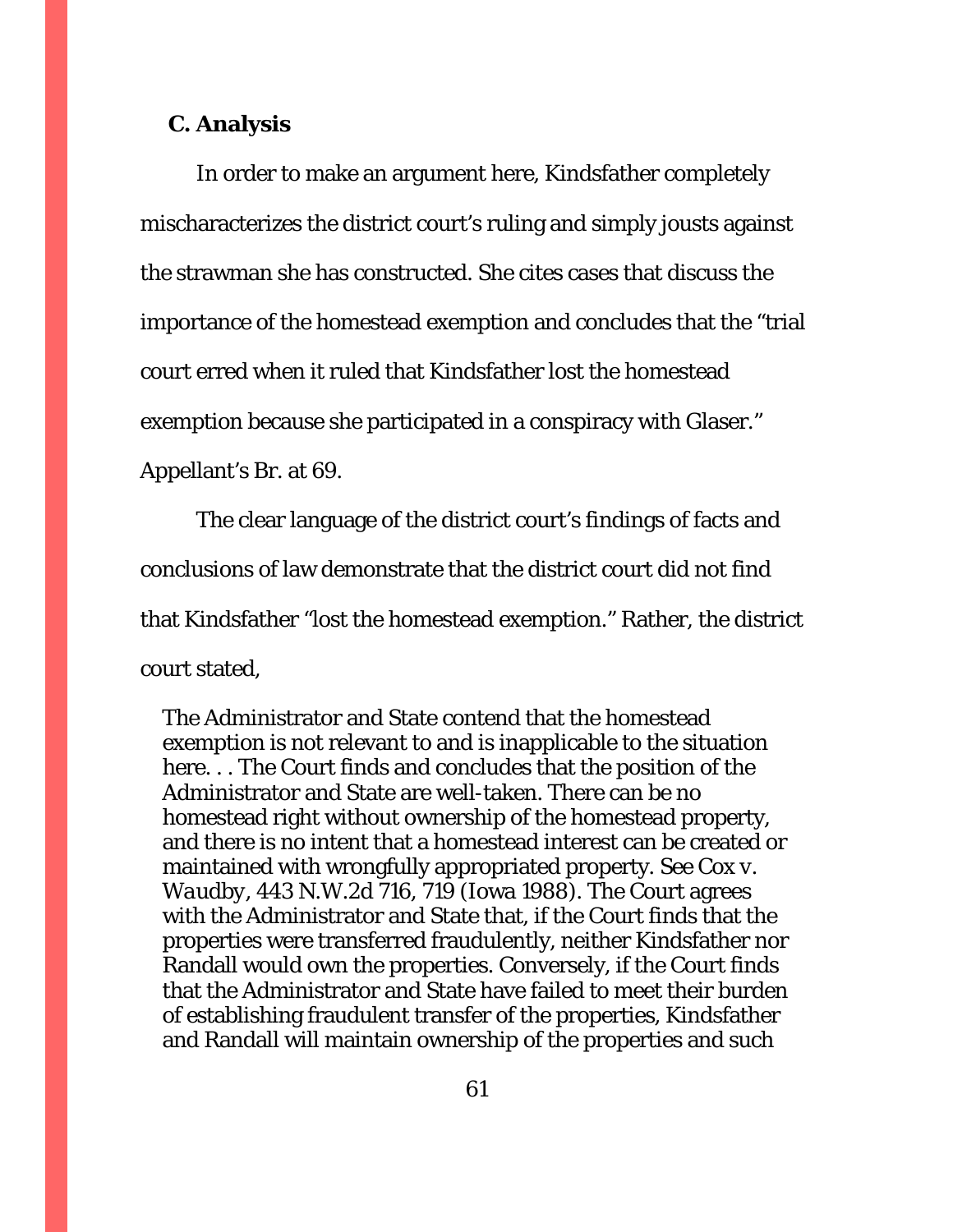properties will not be transferred into the Estate. Accordingly, the Court finds and concludes it is not necessary for the Court to address the homestead issue.

Dist. Ct. Order at 12 (App. at 62).

 In the seven pages Kindsfather devotes to the discussion of the homestead exemption, she does not explain why Kindsfather and Randall would have a right to a homestead exemption if they never had an ownership interest in the property. This is the only question before this Court. As the district court found, no homestead right can be created or maintained with wrongfully appropriated property. Kindsfather does not argue with this conclusion. The district court did not err, and this conclusion should be affirmed.

# **VI. The Trial Court did not err in ordering that the fraudulent transfers be voided.**

# **A. Scope and Standard of Review.**

 The standard of review is for correction of errors at law. The Administrator and the Department agree that the Administrator's motion was an equitable action under Iowa Code 633.33 and 633.368, and that, pursuant to Iowa Rule of Appellate Procedure 6.907, the review of this Court in equitable actions is generally de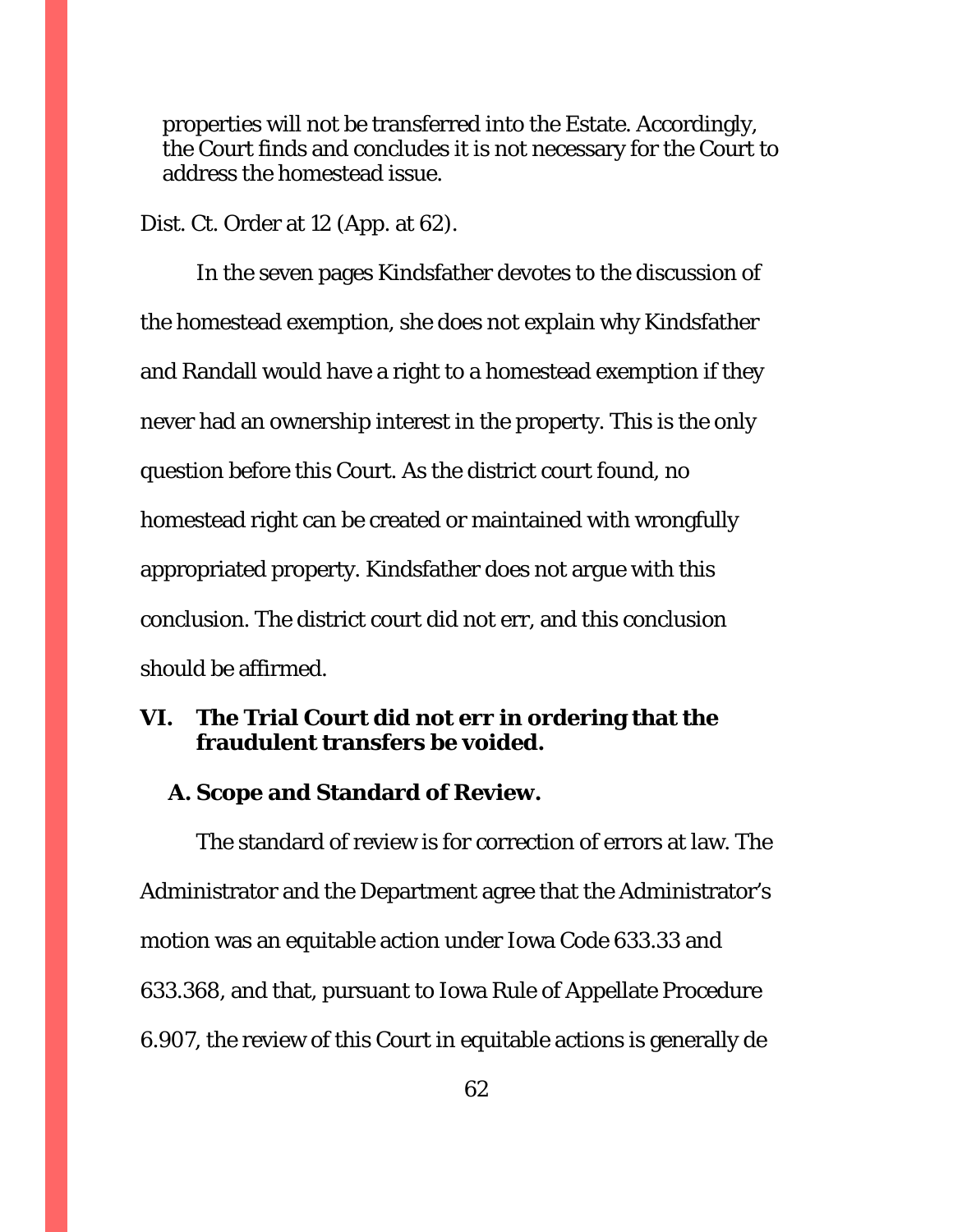novo. However, since Kindsfather brings a claim of error based on interpretation of statute, this Court's review is for correction of errors at law. *See Bank of Am., N.A. v. Schulte*, 843 N.W.2d 876, 880 (Iowa 2014) ("Generally, we review equitable proceedings de novo. Because this dispute raises an issue of statutory interpretation, however, our review is for correction of errors at law.") (citation omitted).

## **B. Preservation of Error.**

The Administrator and Department agree that this issue was preserved for review.

# **C. Analysis**

Kindsfather attempts to confuse a straightforward issue and attempts to make an argument based in equity by characterizing the relief granted by the district court as "unfair, overly harsh, and inequitable." Appellant's Br. at 54. However, the district court found, based on the considerable evidence in the record, that Kindsfather was complicit with Glaser in defrauding his multiple creditors. Since Kindsfather does not challenge this finding, it is difficult to understand how it is unfair, harsh, or inequitable to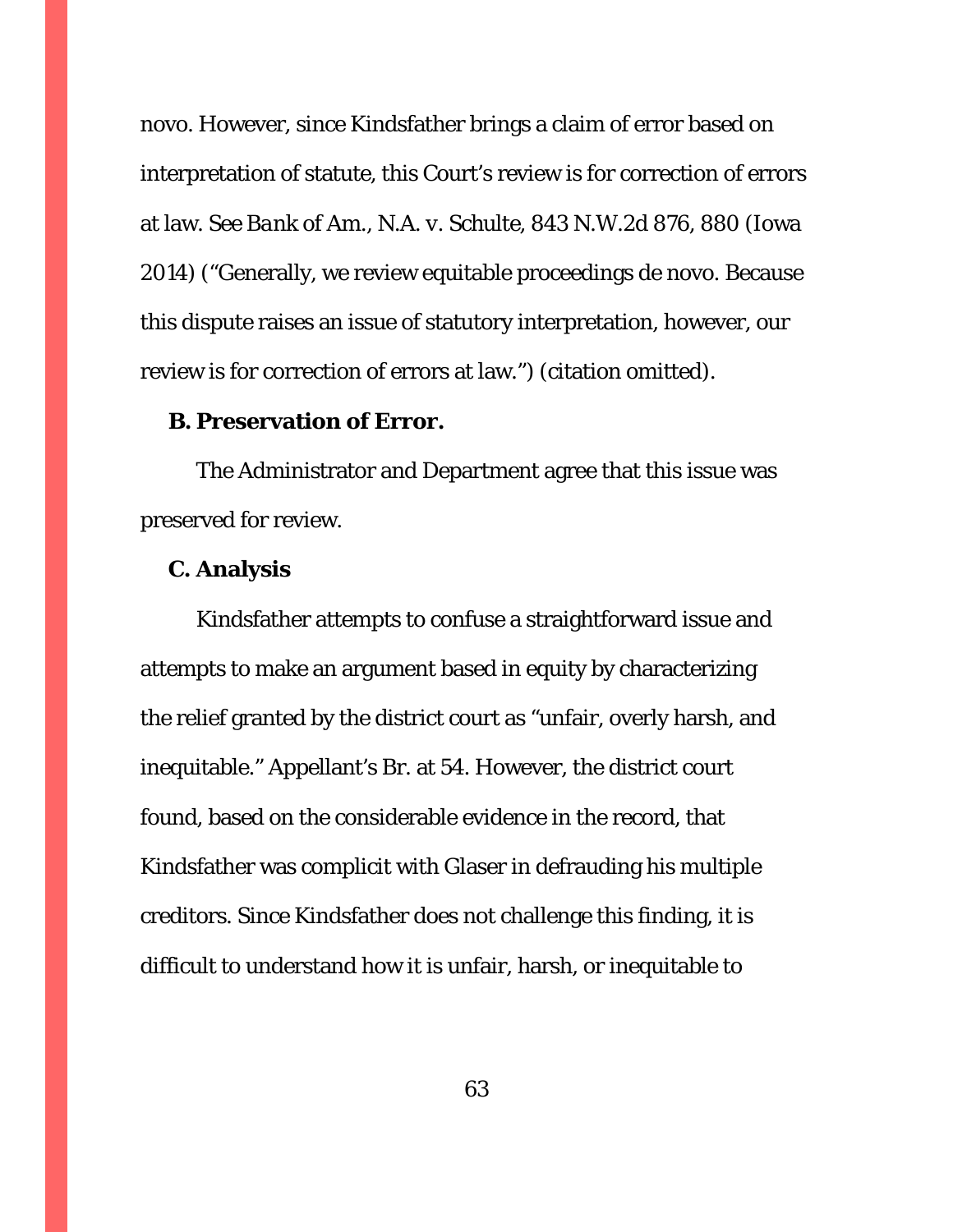provide relief to the multiple creditors her fraudulent conduct deprived of their rightful property.

 This entire section of Kindsfather's brief is based on a misstatement of facts. The Administrator requested the district court to set aside the fraudulent conveyances because she is statutorily required to marshal the assets of the estate for proper distribution, primarily to the many creditors that Glaser and Kindsfather defrauded. Thus, the question of whether liens are enforceable under Iowa Code 422.26 (or 421.26) is irrelevant to the question before this Court. It is the Administrator's responsibility to make determinations as to the validity of the liens against the property once the fraudulent transfers are voided.

The Uniform Fraudulent Transfers Act, codified as Iowa Code section 684, is the applicable law, as all transactions at issue occurred between Iowa's adoption of the Uniform Fraudulent Transactions Act in 1995 and the Uniform Voidable Transactions Act adopted in 2016. However, Iowa Code 422.26 has no application. (Kindsfather erroneously references Iowa Code 421.26 multiple times.) Though the Department is authorized to pursue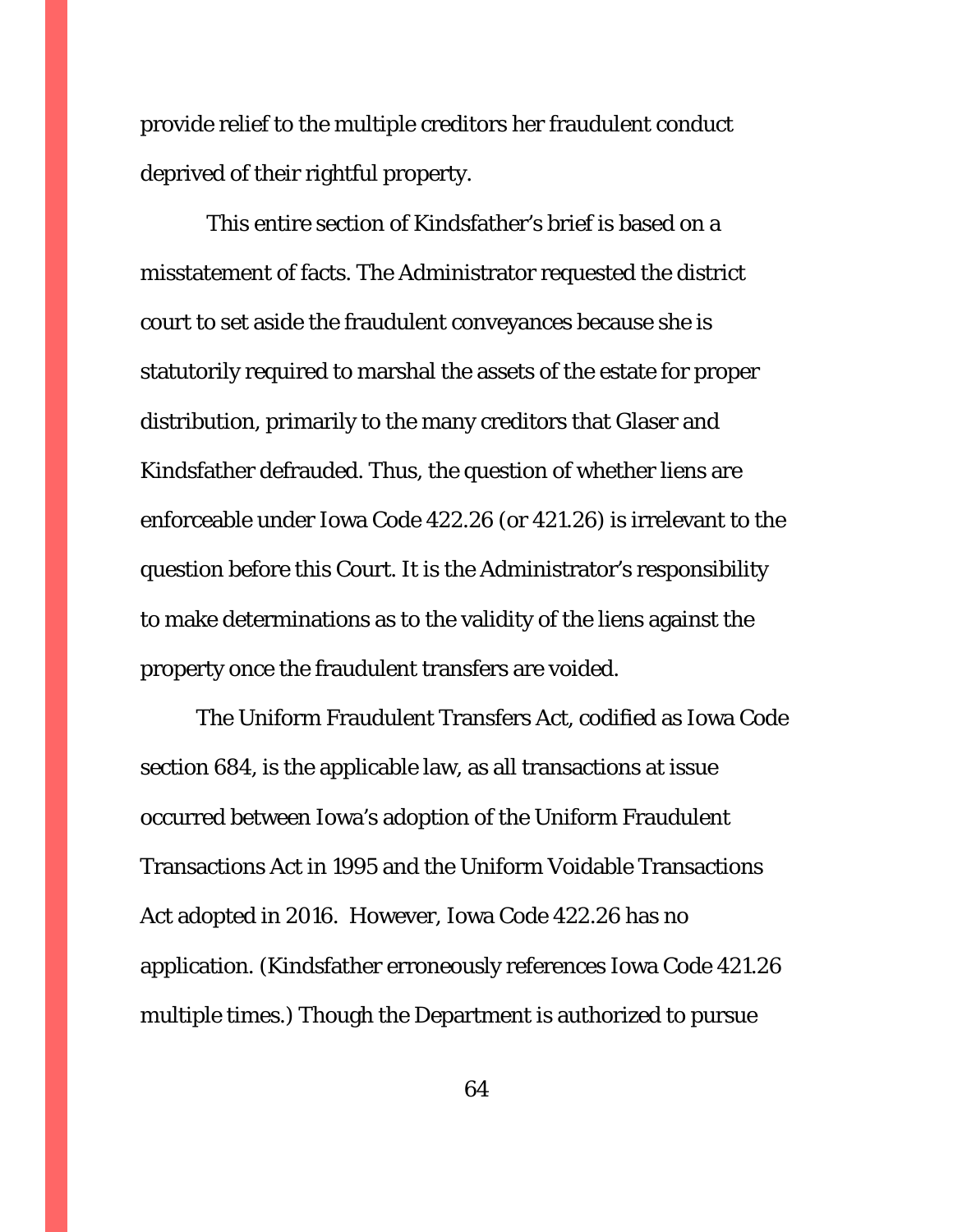collection action under Iowa Code 422.26, this action was brought by the Administrator and joined by the Iowa Department of Revenue as an action alleging that properties were fraudulently transferred by the decedent to Kindsfather. Kindsfather's citation to Iowa Code 422.26 appears to be merely an attempt to obfuscate this Court's analysis.

Similarly, Kindsfather attempts to muddle the issues by invoking Iowa Code 684.7, which would govern if the Iowa Department of Revenue had brought an independent action under this section. This, however, is not what occurred. "On June 28, 2016, the Administrator filed a Motion to Set Aside Conveyance and Include Transferred Property in Estate Inventory. Such motion noted that it was filed by the Administrator, with standing to challenge the conveyances, at the request of the Iowa Department of Revenue to protect its interest as a creditor." Dist. Ct. Order at 2 (App. at 52).

All the arguments Kindsfather makes regarding the remedy the district court ordered relate specifically to the appropriate remedies if the Department brought the action independently.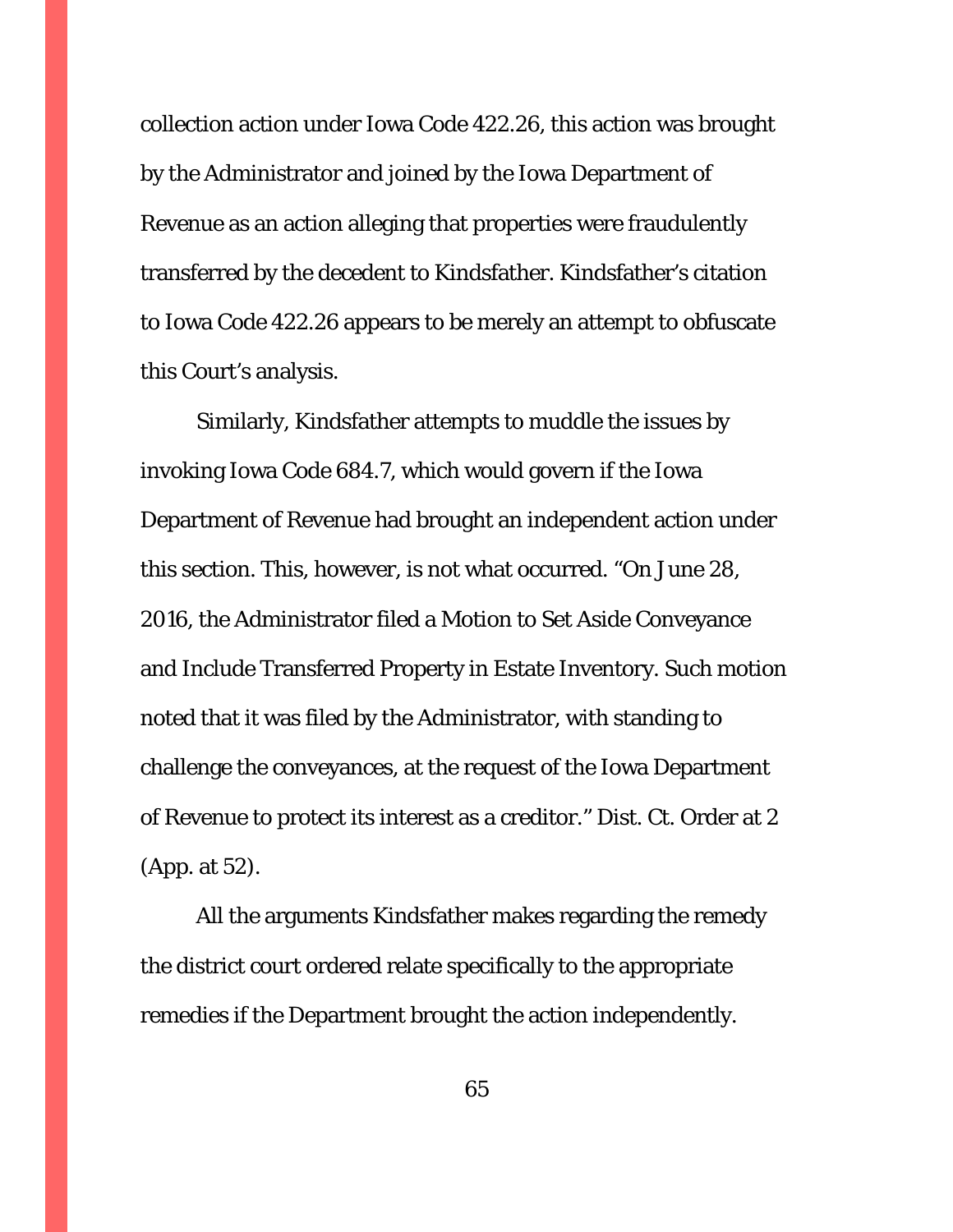The Department is not the only creditor that Glaser and Kindsfather defrauded. As the district court details, Glaser left a letter to Kindsfather describing some of the actions he took to defraud creditors, including the federal government and credit card companies. *See id.* at 8 (App. at 58). The district court summarizes, "From his writings it is clear that, prior to his death, Glaser was deeply indebted to certain creditors, including credit card companies, the federal government and Jackson County." *Id.* at 8 (App. at 58).

When the Department began to suspect that Glaser had fraudulently conveyed substantial property in order to avoid his state tax debt, it requested the Administrator fulfill her statutory responsibility and request the district court's intervention in marshalling the assets of the estate so that the defrauded creditors could be made whole to the extent possible. *See* id. at 2 (App. at 52) ("On June 28, 2016, the Administrator filed a Motion to Set Aside Conveyance and Include Transferred Property in Estate Inventory. Such motion noted that it was filed by the Administrator, with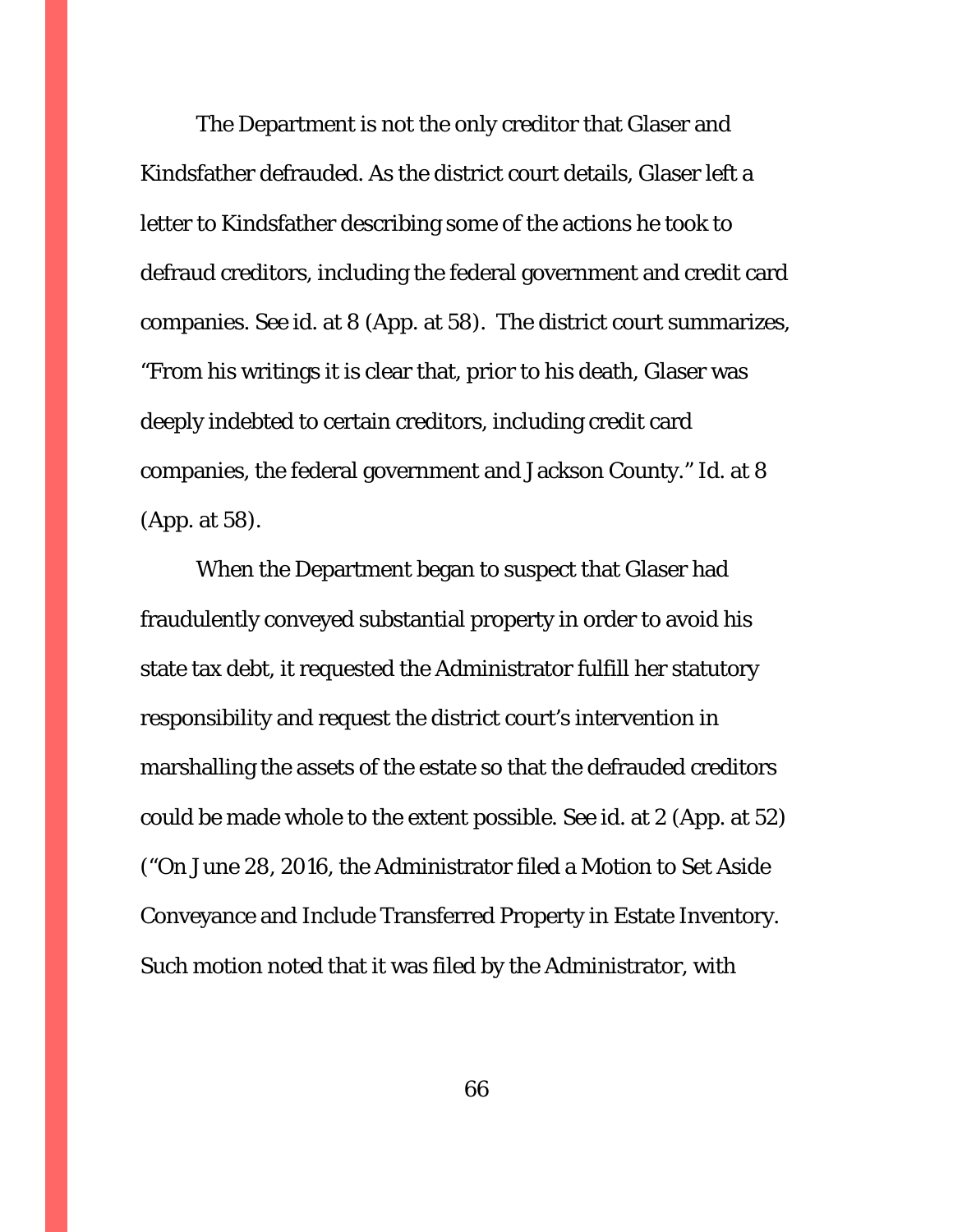standing to challenge the conveyances, at the request of the Iowa Department of Revenue to protect its interest as a creditor.")

Kindsfather seeks to limit the district court's authority in the way the statute never intended by failing to acknowledge that Iowa Code 684.7 specifically allows the Court to grant "any . . . relief the circumstances may require." Iowa Code § 684.7(c)(3). She does not explain how the district court erred in exercising the authority this statute grants it.

The Administrator has a duty to protect the assets of the estate for the benefit of the creditors and heirs of the estate, and she has statutory authority to bring an action in probate court in order to accomplish that end. *See* Iowa Code § 633.368. Iowa Code gives the probate court authority to fashion a remedy that provides relief the circumstances require. *See* Iowa Code 684.7(c)(3). The principles of equity mandate that the Court do justice, insofar as it does not contradict with statute. This is a long-held principle of Iowa jurisdiprudence. "The plenary power of a court of equity, to consider the substance rather than the form, and disregard the latter in arriving at the ultimate truth, in order to effectuate justice,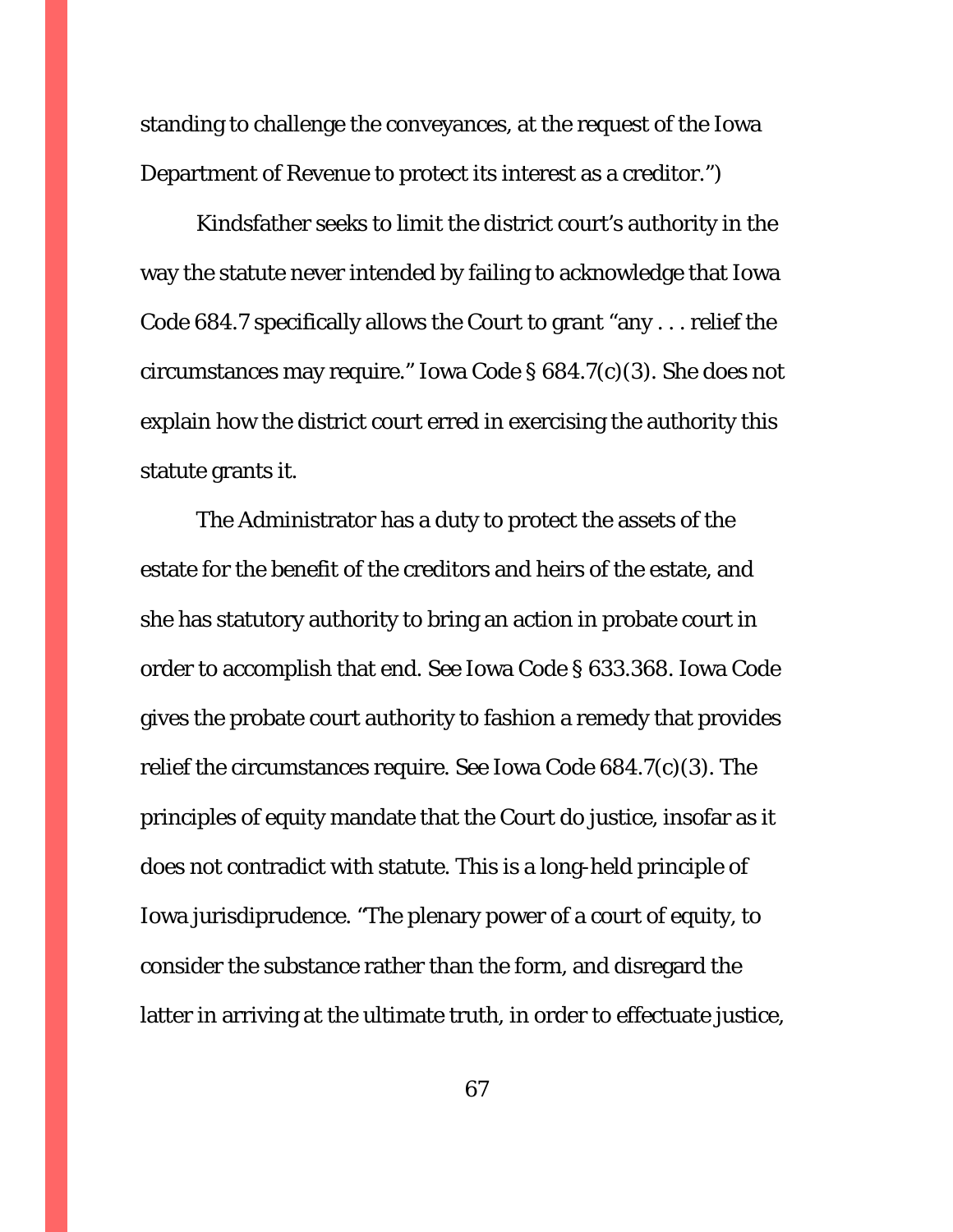is well established. It is most frequently invoked when a question of fraud is involved." *First Tr. Joint Stock Land Bank of Chicago, Ill. v. Galagan*, 261 N.W. 920, 921 (Iowa 1935).

Here, the district court's plenary power derived from its equity jurisdiction harmonizes with the Administrator's statutory responsibilities. Glaser and Kindsfather worked together to steal substantial sums of money from Glaser's creditors. Denying relief to the innocent creditors in favor of Glaser's co-conspirator offends equitable principles and is contrary to the statutory scheme that seeks to protect creditors from this type of fraud. This Court must affirm the decision of the district court to grant the relief sought by the Administrator in fulfilling her responsibilities and making Glaser's creditors whole, to the extent possible.

#### **CONCLUSION**

The district court did not err in finding that the properties it declared void were fraudulently conveyed. Its decision should be affirmed in its entirety.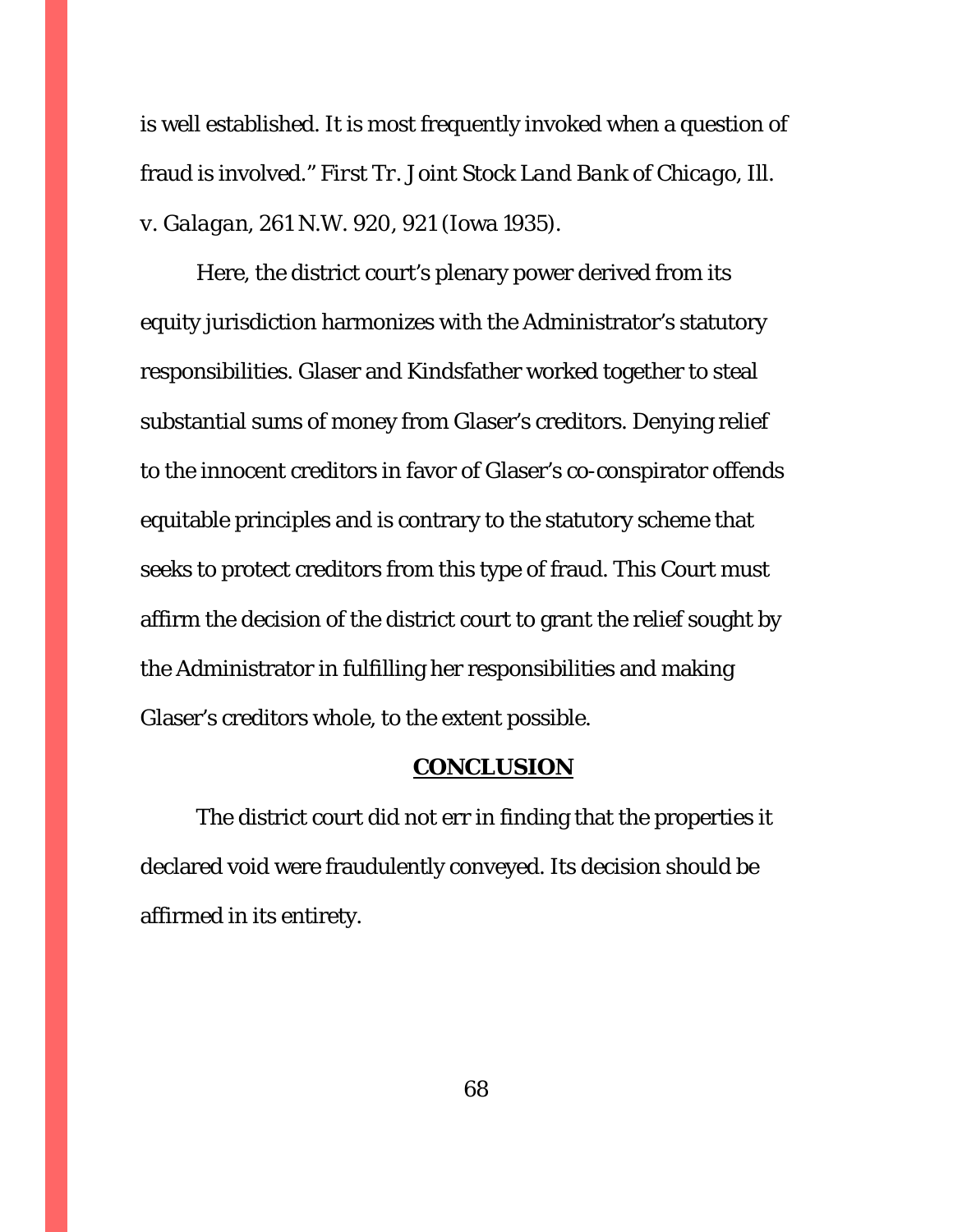#### **REQUEST FOR ORAL ARGUMENT**

The Administrator and Department do not believe oral argument is necessary, but respectfully request to be heard in the event oral argument is granted.

Respectfully submitted,

 THOMAS J. MILLER Attorney General of Iowa

 \_/s/Laurie Heron McCown\_\_\_\_\_ LAURIE HERON McCOWN Assistant Attorney General Hoover State office Bldg., 2nd Fl. Des Moines, Iowa 50319 (515) 725-1038 laurie.mccown@ag.iowa.gov ATTORNEY FOR DEPT OF REV.

 \_/s/David Pillers\_\_\_\_\_\_\_\_\_\_\_\_ DAVID PILLERS 333 4th Avenue South Clinton, Iowa 52732 (563) 242-1130 dpillers@pillerslaw.com ATTORNEY FOR ESTATE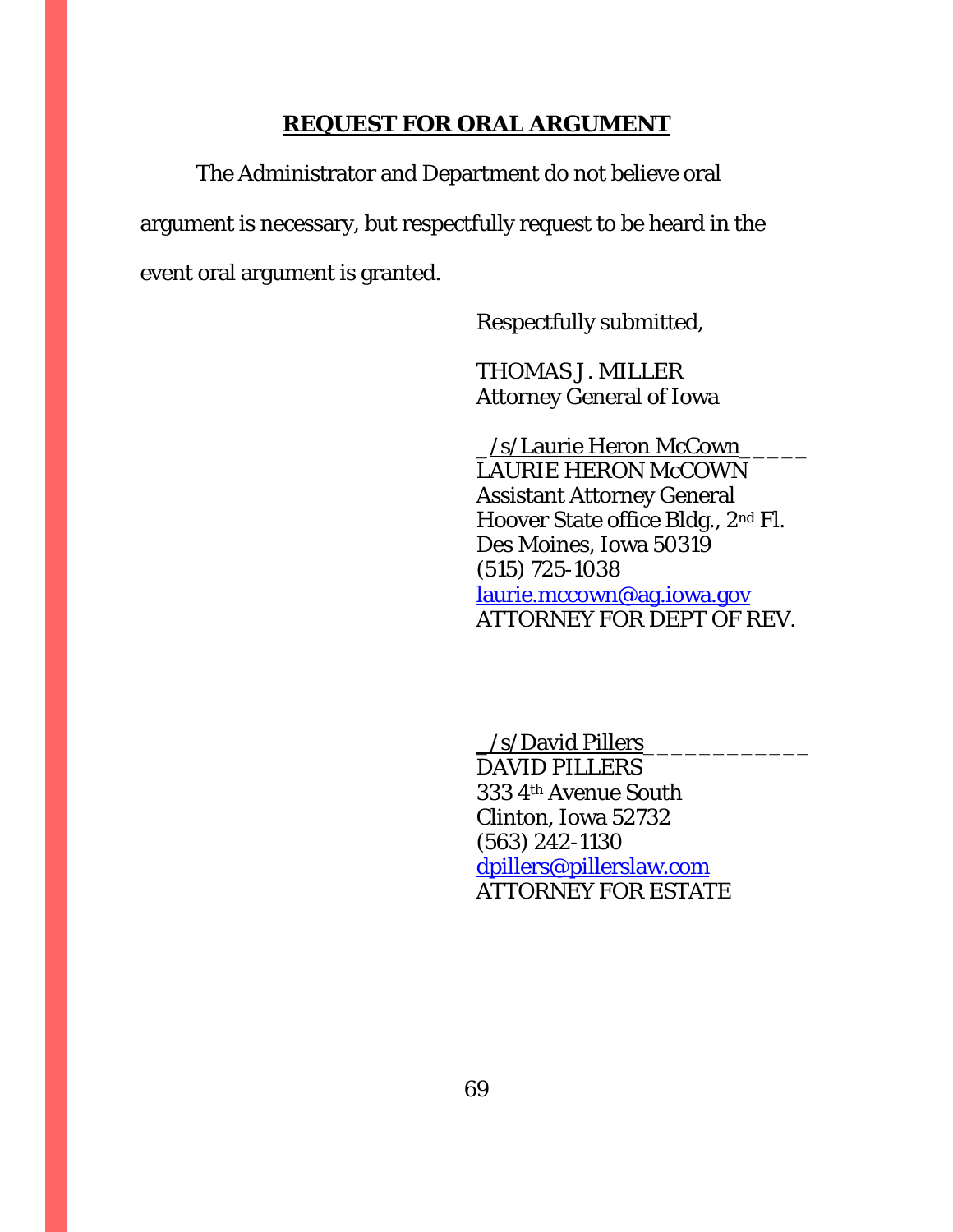# **CERTIFICATE OF COMPLIANCE**

- 1. This brief complies with the type-volume limitation of Iowa R. App. P. 6.903(1)(*g*)(1) or (2) because:
	- \$ This brief contains 11,254 words, excluding the parts of the brief exempted by Iowa R. App. P.  $6.903(1)(g)(1)$
- 2. This brief complies with the typeface requirements of Iowa R. App. P. 6.903(1)(*e*) and the type-style requirements of Iowa R. App. P. 6.903(1)(*f*) because:
	- \$ This brief has been prepared in a proportionally spaced typeface using Microsoft Word 2010 in Georgia font, size 14.

Dated: August 21, 2019

 \_\_/s/ Laurie Heron McCown\_\_\_ LAURIE HERON McCOWN Assistant Attorney General Hoover State office Bldg., 2nd Fl. Des Moines, Iowa 50319 (515) 725-1038 laurie.mccown@ag.iowa.gov